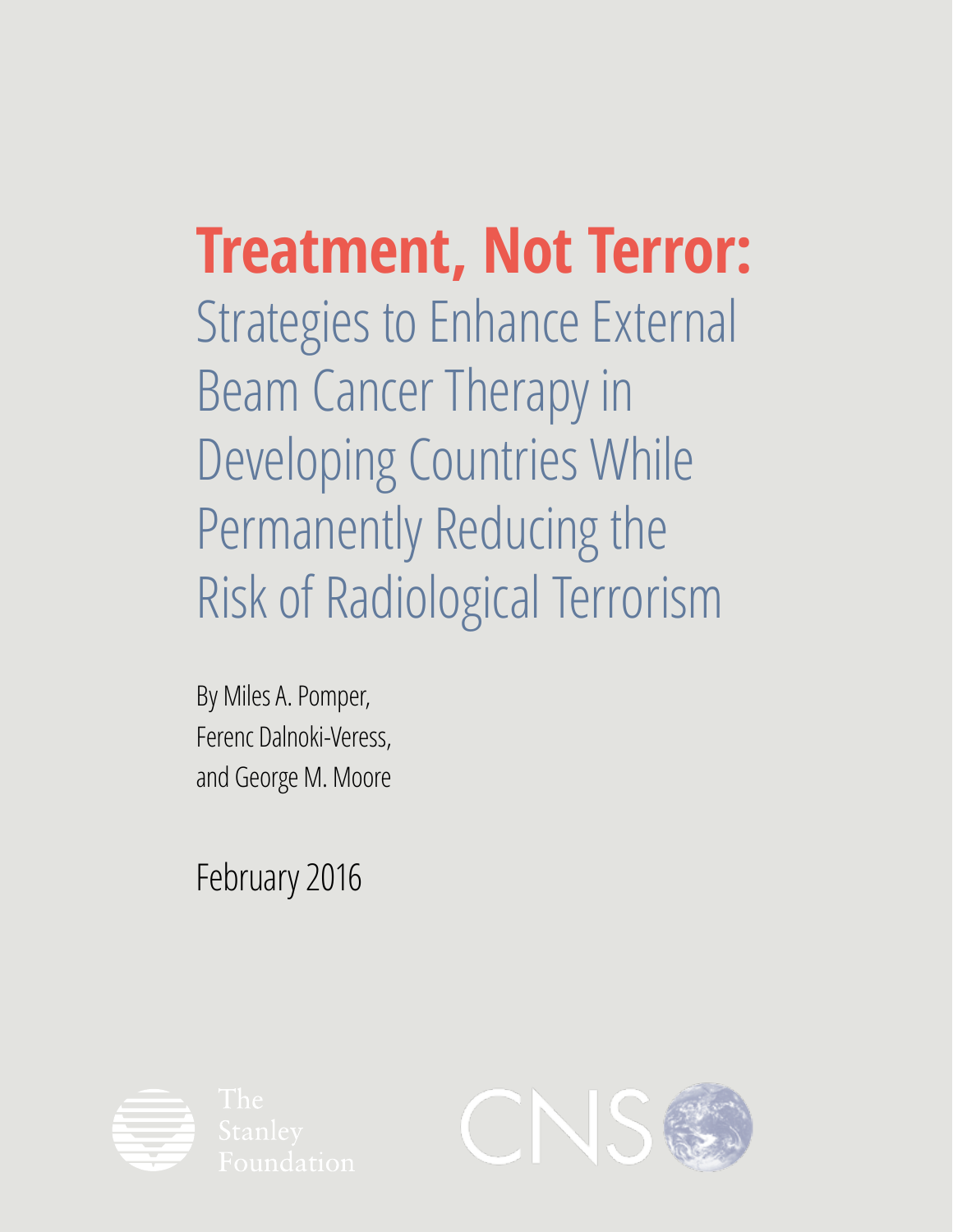# **Treatment, Not Terror:** Strategies to Enhance External Beam Cancer Therapy in Developing Countries While Permanently Reducing the Risk of Radiological Terrorism

James Martin Center for Nonproliferation Studies Middlebury Institute of International Studies at Monterey and The Stanley Foundation

By Miles A. Pomper, Ferenc Dalnoki-Veress, and George M. Moore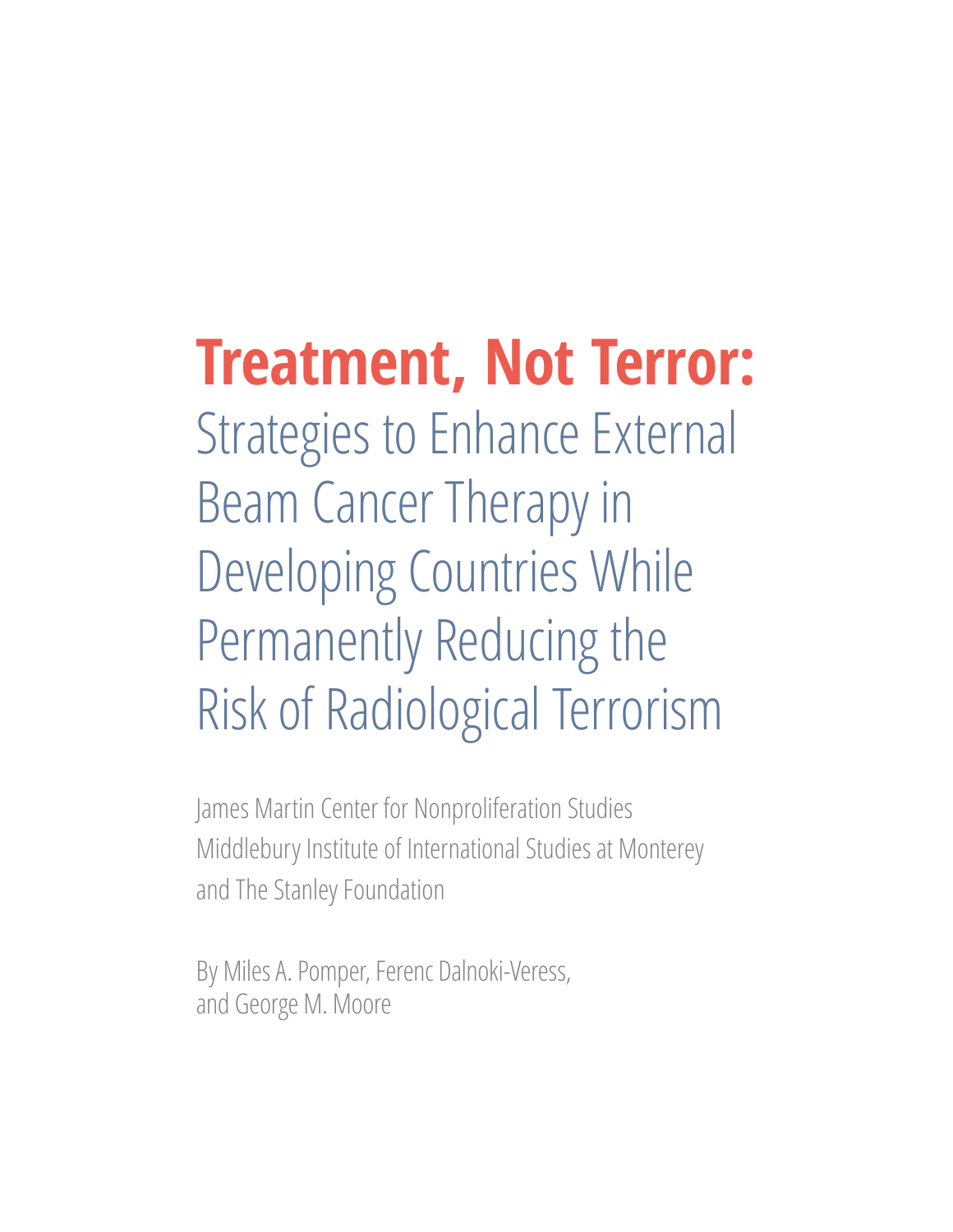## **Contents**

| <b>Executive Summary</b>                                                                   | 3  |  |  |  |  |
|--------------------------------------------------------------------------------------------|----|--|--|--|--|
| The Radiological Terrorist Threat and the Case of Cobalt-60                                |    |  |  |  |  |
| Cobalt-60 Sources and Terrorism Risks in Africa                                            |    |  |  |  |  |
| Cobalt-60 (and LINAC) Use in Cancer Treatment                                              |    |  |  |  |  |
| Cancer Treatment in Resource-Constrained Environments: The Case of Africa                  | 11 |  |  |  |  |
| Recommendations                                                                            | 14 |  |  |  |  |
| Cobalt-60 Source Disposition and Repatriation Issues                                       | 14 |  |  |  |  |
| Enhancing IAEA Involvement in Radioactive Source Removal                                   | 15 |  |  |  |  |
| Need for New LINACs Specifically Designed for LMICs                                        |    |  |  |  |  |
| <b>Bulk Purchases</b>                                                                      | 17 |  |  |  |  |
| Leasing and Other Means of Assuring Functionality and Disposal                             | 18 |  |  |  |  |
| <b>New Funding Sources</b>                                                                 | 18 |  |  |  |  |
| Study Improvement in Training and Education                                                | 19 |  |  |  |  |
| Need for a Report Aimed at IAEA Director General                                           | 20 |  |  |  |  |
| Use Better Screening to Make Radiotherapy Treatment More Effective and Efficient in Africa | 21 |  |  |  |  |
| Role of the NNSA and other US Government Agencies                                          | 22 |  |  |  |  |
| Appendix                                                                                   | 25 |  |  |  |  |
| Cobalt-60 Machines and Linear Accelerator Technology for Teletherapy                       | 25 |  |  |  |  |
| Particle Depth Dose                                                                        | 25 |  |  |  |  |
| Source Skin Distance                                                                       | 26 |  |  |  |  |
| Penumbra                                                                                   | 26 |  |  |  |  |
| Skin Dose                                                                                  | 27 |  |  |  |  |
| <b>Isodose Contours</b>                                                                    | 27 |  |  |  |  |
| <b>Practical Differences Between Machines</b>                                              | 28 |  |  |  |  |
| Treatment Planning and Delivery                                                            | 28 |  |  |  |  |
| Endnotes                                                                                   | 29 |  |  |  |  |
| About the Authors                                                                          | 35 |  |  |  |  |
| Acknowledgments                                                                            | 35 |  |  |  |  |
| James Martin Center for Nonproliferation Studies                                           | 36 |  |  |  |  |
| Middlebury Institute of International Studies at Monterey<br>36                            |    |  |  |  |  |
| The Stanley Foundation<br>36                                                               |    |  |  |  |  |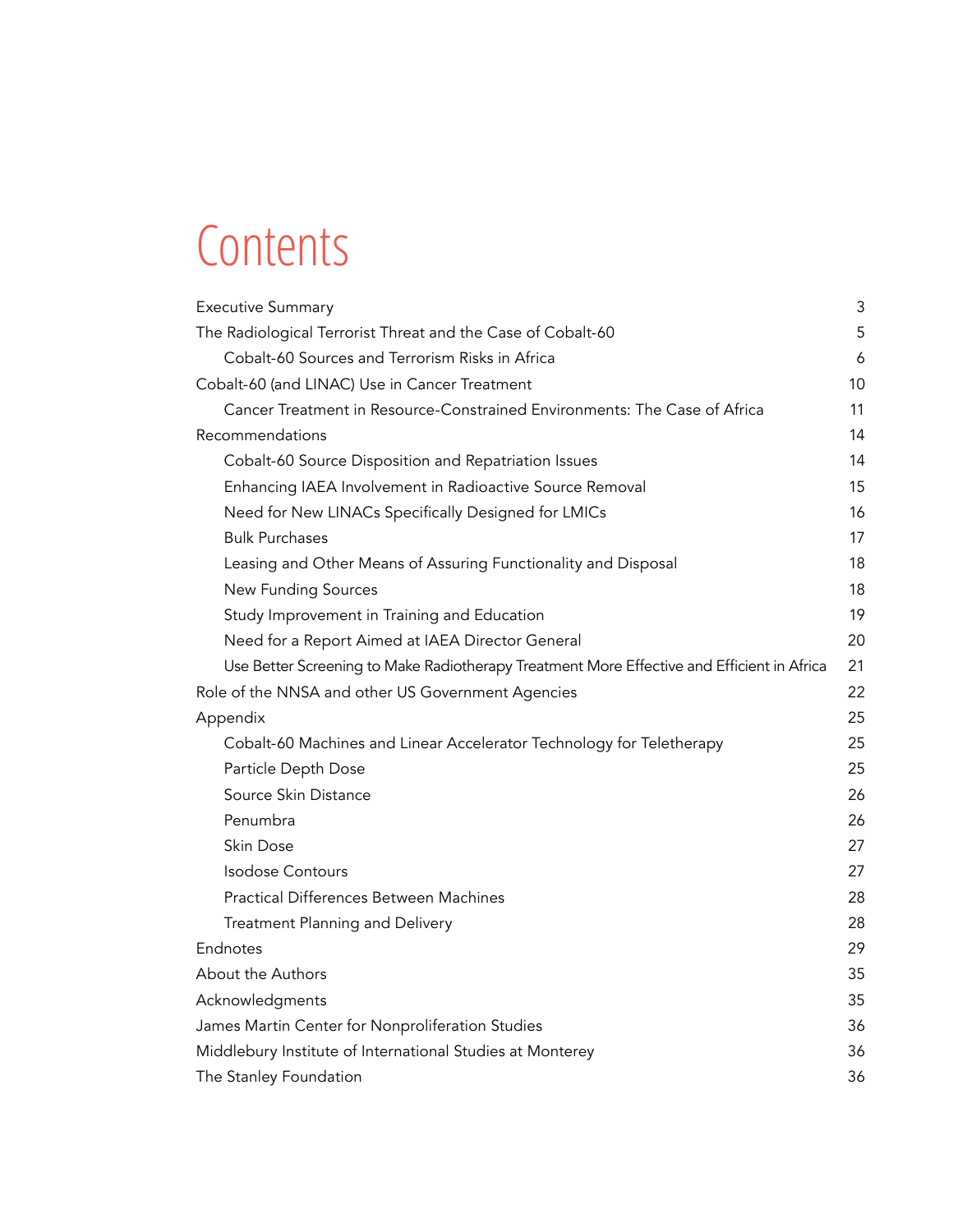## Executive Summary

In the wake of the 9/11 terrorist attacks, governments across the globe, particularly in developed countries such as the United States, have shown increased concern that terrorists could gain access to high-activity radiological sources that could be used in a dirty bomb or other devices intended to spread radiation and terrorize a population. Hundreds of millions of dollars have been spent on increasing the security of these devices and detecting smuggling of such materials. But given that these materials are in widespread use for commercial applications around the world, fully securing them appears to be a Sisyphean task as well as one requiring endless budget expenditures. As a result, proposals to permanently reduce the risk by replacing the use of such materials with nonisotopic sources have been gaining traction in the international community. A particular focus have been a handful of high-risk sources that are in widespread commercial use and produce high levels of radiation: cesium-137, cobalt-60, iridium-192, americium-241, and combined americium-241/beryllium sources.1

The ability to substitute nonisotopic technologies for these high-risk sources varies by the technical readiness of suitable alternatives and the cost that end users have to pay for them. One of the more challenging efforts at replacement is that of substituting linear accelerators (LINACs) for cobalt-60 (also known as Co-60 or <sup>60</sup>Co) devices in external cancer radiation treatment.<sup>2</sup> In some respects, the bar of technical readiness has already been overcome: most medical practitioners would prefer to use LINACs for teletherapy, and indeed, in richer countries (higher-middle-income countries and above), LINACs have largely replaced cobalt-60 machines for such treatment. But cobalt-60 machines have historically been less expensive and easier to operate in the lower income regions of the world. This gap had recently been closing, but as a result of past price differences, cobalt-60 machines predominate in low-income countries and run roughly even with LINACs in low-to-middle-income countries.<sup>3</sup>

In addition, cancer treatment in these poorer countries is already grossly inadequate, and cancer rates are rising, making phasing out the use of such machines or preventing new purchases of somewhat cheaper devices problematic.4 The need for cancer care in low- and middle-income countries (LMICs) is huge: they have 5 percent of the resources but 80 percent of the global cancer burden.<sup>5</sup> Estimates are that there is a current shortfall of 5,000 radiotherapy machines globally, with a large proportion of the need in Africa. One recent expert commentary noted: "In many parts of Africa, there is only one teletherapy unit per 10 million people!"6 Simply removing cobalt teletherapy machines or preventing new purchases of somewhat cheaper devices runs the risk of preventing patients from getting needed care.

At the same time, there has been a significant increase in terrorist incidents in Africa. According to the Global Terrorism Database operated by the University of Maryland, the last four years had the same number of incidents as the entire previous decade.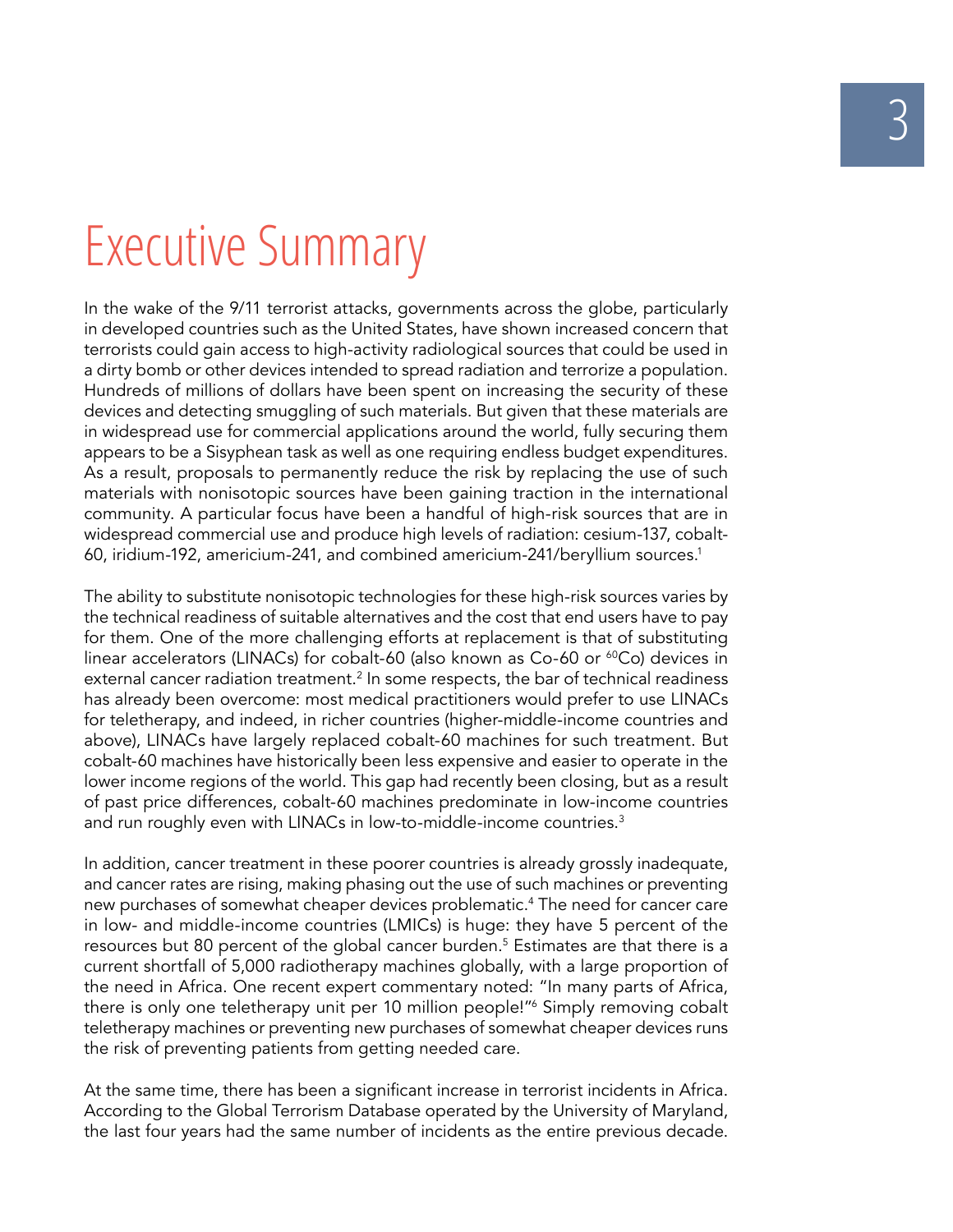Although no specific threats have been made by terrorist groups like Boko Haram to<br>use radiological materials for nefarious purposes, this could change. It is prudent to<br>consider the risk of terrorist groups acquiring radi use radiological materials for nefarious purposes, this could change. It is prudent to all efforts must be made to decrease this risk.

> Policymakers therefore face the challenge of using limited resources to accomplish two potentially contradictory goals: trying to reduce the threat that terrorists could obtain materials for radiological weapons and trying to tackle cancer care in Africa and other developing regions. With the support of the US National Nuclear Security Administration (NNSA) and the United Kingdom Department of Energy & Climate Change, as well as the guidance of the US National Cancer Institute and the University of the Witwatersrand, South Africa, the James Martin Center for Nonproliferation Studies (CNS) and the Stanley Foundation held a workshop in Johannesburg, South Africa, on September 1–2, 2015, to seek ways that the radiological-security and public-health communities might help meet this challenge. The meeting brought together experts from the security, nuclear, public health, and international development sectors. Attendees included representatives from governments, international organizations, private industry, nongovernmental organizations, and medical institutions.7

The workshop and additional research yielded the following recommendations:

- A group of donor states, perhaps the Global Partnership Against the Spread of Weapons and Materials of Mass Destruction (or the nuclear powers plus, for example Canada, Germany, Norway, and other states that generally donate to nuclear security or nuclear safety issues), should guarantee to the International Atomic Energy Agency (IAEA) the establishment of a separate fund to be used only to support the removal/repatriation of abandoned radioactive sources when all other (i.e., commercial) remedies have been exhausted.
- The IAEA should publish guidance on long-term disposal of sources and should encourage countries to adopt it into national regulations and should also encourage radiological source suppliers to pledge to adhere to the guidance.
- The international community should employ several measures to make LINACs more accessible to developing countries.
	- Develop LINACs specifically designed for developing countries and bring in new partners to the effort, such as the US National Aeronautics and Space Administration (NASA) and technology firms. Support countries such as India that have already produced such LINACs to promote their distribution. Initiate an XPRIZE-like award to spur development.
	- Facilitate the use of suitable refurbished LINACs through a process that certifies their quality and/or the publication of IAEA guidelines by which states can gauge the suitability of such machines. Run a pilot study to test patient outcomes on such refurbished machines versus new models.
	- ° Encourage bulk purchases by states, regional bodies, and public-private partnerships.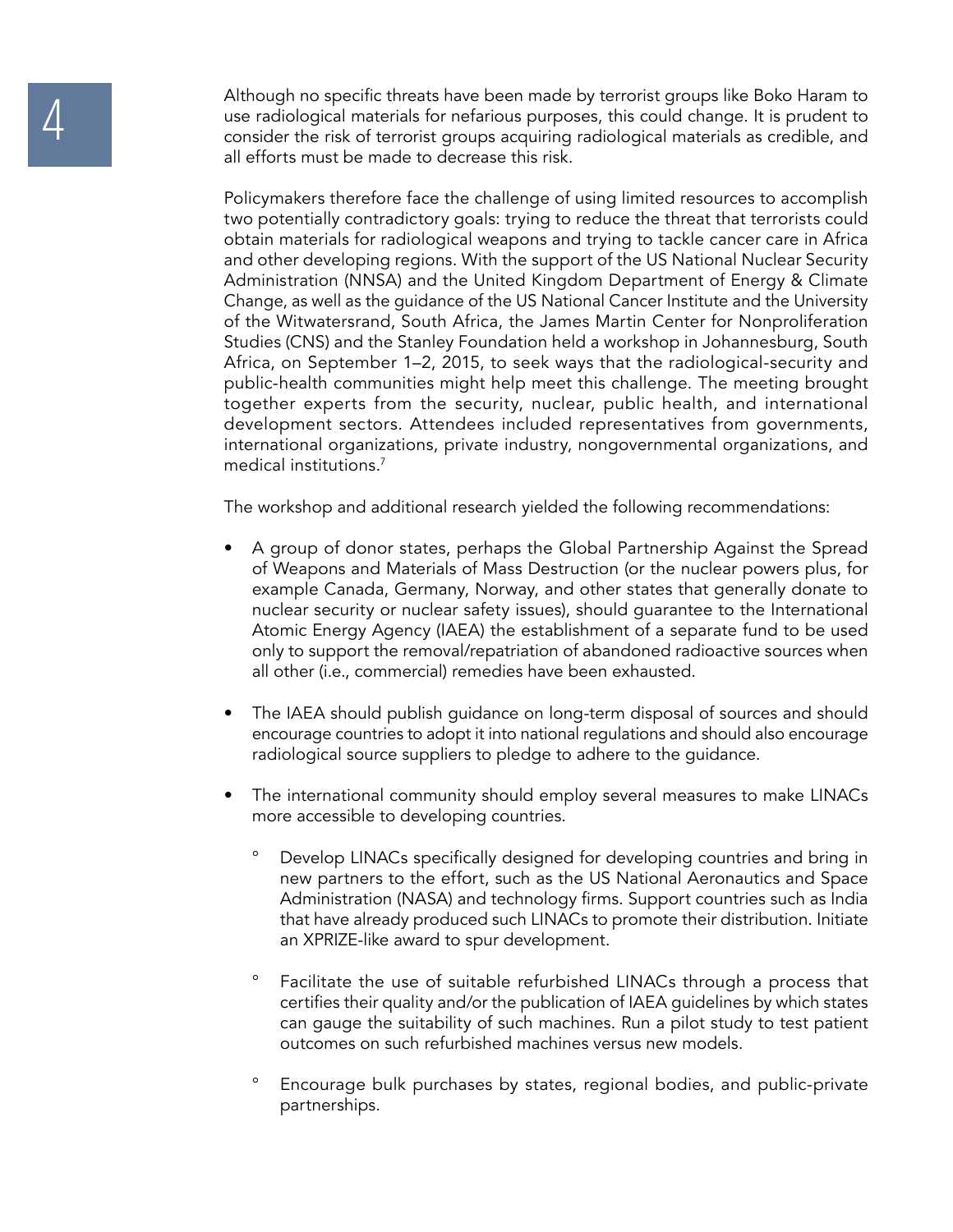- Encourage vendors to lease rather than sell the equipment as a means of assuring functionality and ultimate disposal.
- Provide LINACs as part of a package of cancer support including diagnostics and health system improvements that would increase the proportion of patients in LMICs who can use such treatment at early stages of cancer, to have greater efficacy and equity of treatment and socioeconomic impact.
- The United States, the IAEA, and other members of the international community should partner with other government agencies and nongovernment actors to provide education, training, and sustainable support necessary for the safe and proper use of LINACs for cancer care.

## The Radiological Terrorist Threat and the Case of Cobalt-60

Terrorists in particular could utilize radioactive sources to cause harm in several ways. Highly radioactive sources such as cobalt-60 could be placed in unknown locations and expose the public over a prolonged period of time (this is known as a radiological exposure device, or RED). The sources could be used to poison food and water supplies, thereby denying access to vital human needs. Finally, the source material could be dispersed through fire, explosives, or other means and used to deny access to large areas or property collectively. Such a weapon is referred to as a radiological dispersal device (RDD). Unlike weapons of mass destruction, weaponized high-risk radiological materials are not expected to cause mass fatalities nor would they likely cause deterministic health effects.<sup>8</sup> However, their use could generate substantial economic, social, and psychological upheavals, including widespread fear and anxiety. Even though stochastic effects would likely affect only a small segment of the population,<sup>9</sup> "worries about stochastic effects could add to the psychological burden as people are witnessing, for example, in the aftermath of the radioactive contamination from the accident at the Fukushima Daiichi Nuclear Power Plant."<sup>10</sup>

Although no RDD attack has yet occurred, there is ample evidence that if such an event were to occur, the effect would be devastating. In 1987, a cesium-137 teletherapy device was left in an abandoned hospital in the city of Goiânia in Brazil. Scavengers took the device, ruptured the iridium window causing gamma rays to be emitted, and sold it to a junkyard owner. The blue glow of the small cylinder of cesium chloride that was inside the device made it appear valuable, and it was thus broken into pieces and used for decorative purposes, including rubbing on the skin.

The incident led to four deaths and 28 people being hospitalized with serious radiation burns. Two hundred fifty people were exposed to cesium, with as many as 150 of them suffering from internal radiation exposure because they inhaled or ingested the cesium powder. Over 85 residences were "significantly contaminated," and 41 were either "totally or partially destroyed" after the event. Buses and paper were contaminated, as was money, which had to be screened at local banks. The government lost public trust since it was not able to account for 30 percent of the radioactive material, leading to protests in which people attacked the hearse that carried two of the victims. People whose homes had been destroyed in the cleanup were expelled from hotels, and the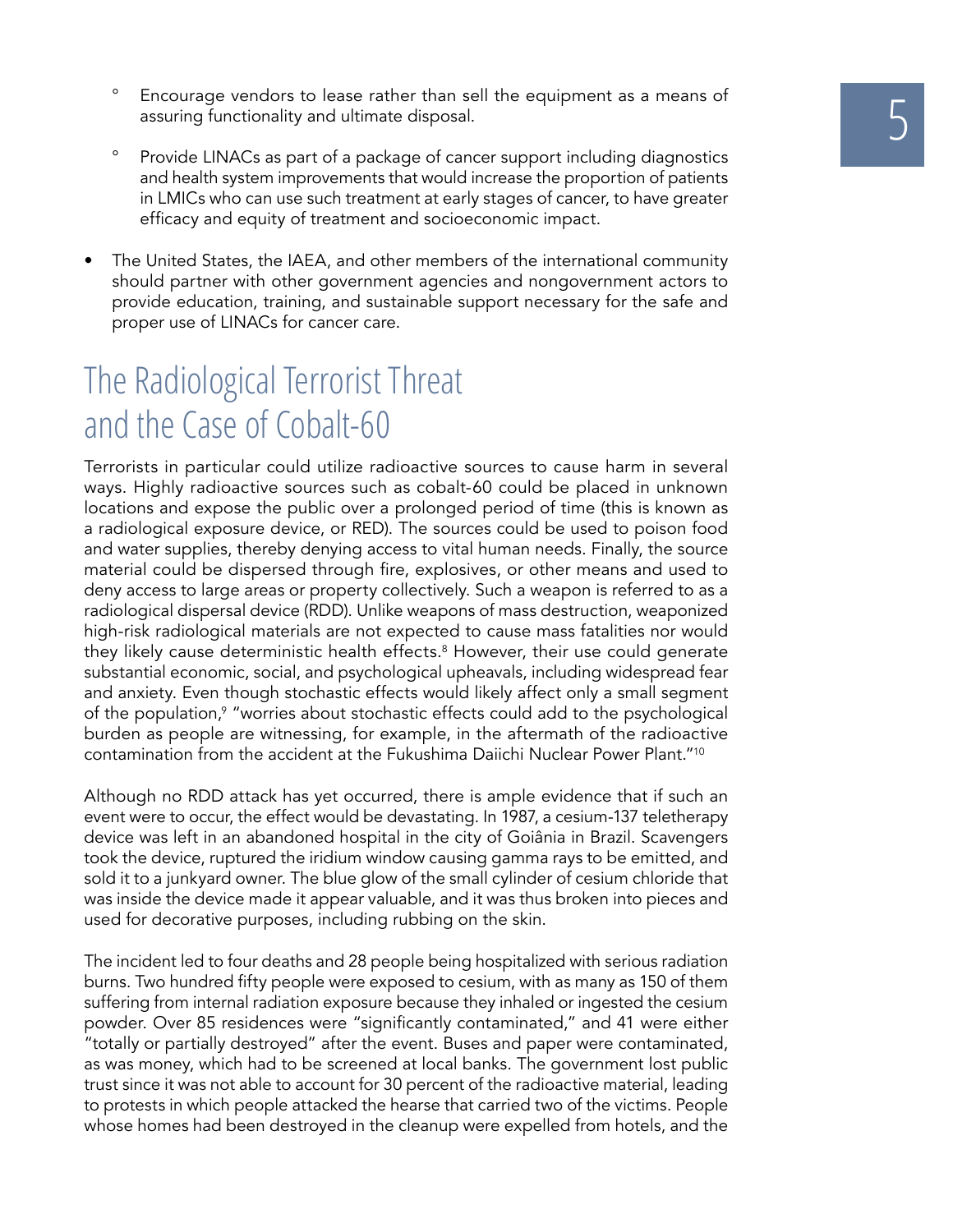people from the city of more than a million residents were ostracized. Furthermore,<br>the incident crippled the health care system as more than one-tenth of the population<br>sought medical attention even though they were not e the incident crippled the health care system as more than one-tenth of the population sought medical attention even though they were not even in the vicinity of the incident.

> To be sure, terrorist exploitation of a cobalt-60 source is more likely to be in the form of an RED rather than an RDD.11 That's because the cesium-137 in Goiânia was in the form of a chloride that has essentially the same properties as table salt and is thus highly dispersible. In contrast, cobalt-60 devices use cobalt in a metal form (typically a wire or foil), and thus the radioactive element is harder to disperse—and easier to decontaminate—unless its physical state is intentionally altered to enhance its dispersibility.<sup>12</sup>

> Nonetheless, the consequences of terrorist use of such materials could still be significant in today's LMIC cities given the very high activity level of such sources and the fear of radioactivity.13

### Cobalt-60 Sources and Terrorism Risks in Africa

The IAEA maintains an online, voluntary database of radiotherapy devices and the sources they house, known as the DIRAC database.<sup>14</sup> According to this database, there are at least 86 cobalt-60 medical devices in Africa, with 75 percent of them in seven countries: South Africa, Egypt, Morocco, Tunisia, Algeria, Sudan, and Nigeria. The sources in these machines are classified as Category 1 sources, the highest risk classification level of the IAEA.15 Twenty percent of the machines are in seven other countries, and seven more have 5 percent of the cobalt machines (see Table 1). Other African countries have either replaced the machines with linear accelerators or largely do without the treatment. The concern is that some of these radioactive sources exist in countries that suffer from frequent terrorist activity and could be stolen and used for malicious purposes. Specific terrorist groups of concern are Boko Haram in the northern part of Nigeria, Cameroon, Chad, and the Niger Republic; Al-Shabaab in Kenya; Al Qaeda; and Islamic State and its affiliates in Tunisia, Egypt, and other parts of North Africa.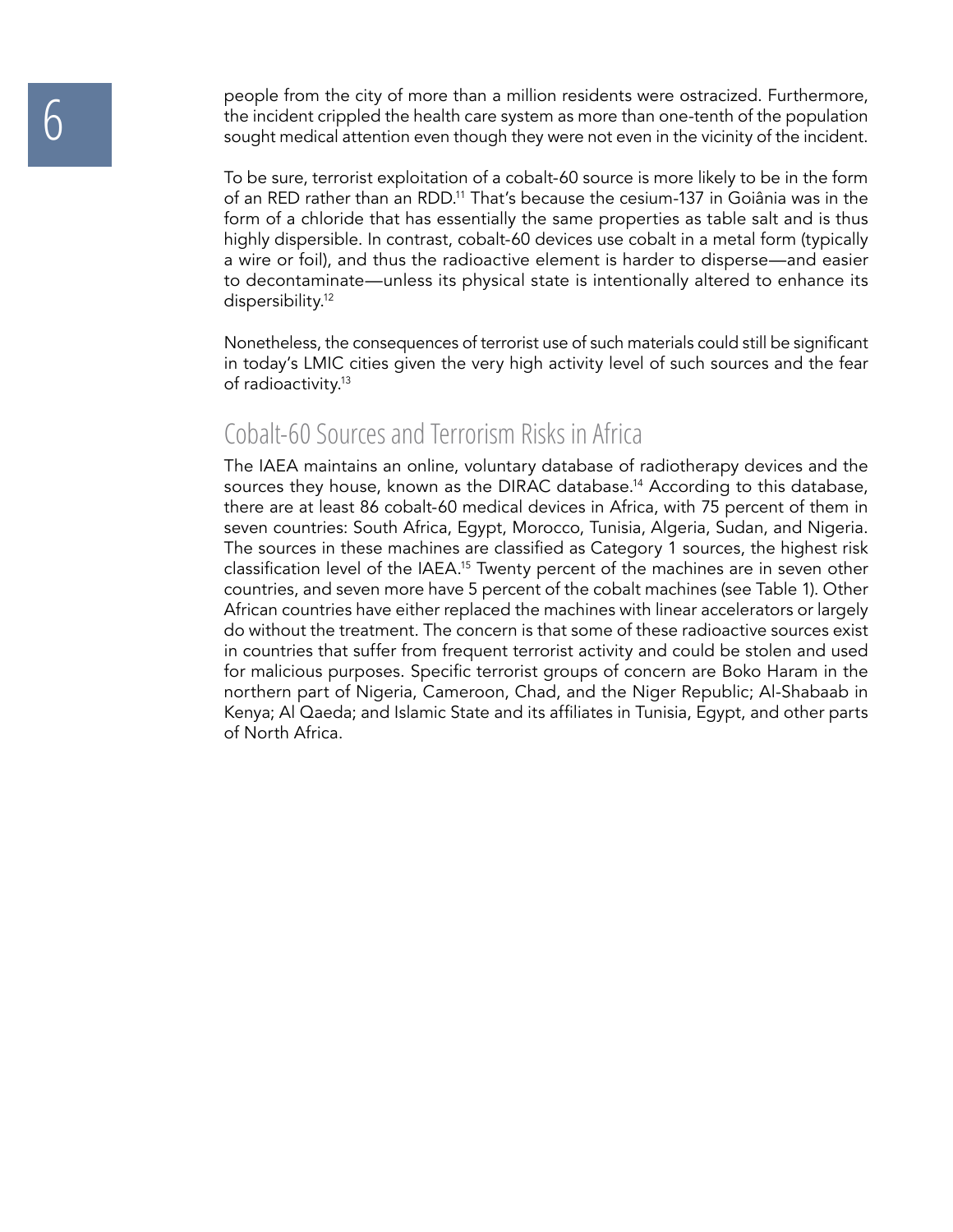|              |                |                                 | <b>Brachytherapy Equipment</b> |                     |                     |                     |                |                |
|--------------|----------------|---------------------------------|--------------------------------|---------------------|---------------------|---------------------|----------------|----------------|
|              | <b>LINAC</b>   | <b>Teletherapy</b><br>Cobalt-60 | Cobalt-<br>60                  | <b>Cs-137</b>       | <b>Ir-192</b>       | $1-125$             | $Sr-90$        | <b>TOTAL</b>   |
| South Africa | 70             | 10                              | 5                              | $\mathsf{O}\xspace$ | 13                  | $\overline{4}$      | $\mathbf{1}$   | 103            |
| Egypt        | 43             | 21                              | $\overline{O}$                 | 5                   | $\overline{7}$      | $\overline{0}$      | $\overline{0}$ | 76             |
| Morocco      | 30             | $\overline{2}$                  | $\overline{4}$                 | $\mathsf{O}$        | $\overline{2}$      | $\overline{0}$      | $\overline{0}$ | 38             |
| Algeria      | 9              | 10                              | $\overline{0}$                 | $\overline{7}$      | $\mathbf 0$         | $\mathsf{O}$        | $\overline{0}$ | 26             |
| Tunisia      | $\overline{7}$ | 10                              | $\overline{0}$                 | $\overline{4}$      | $\mathbf{1}$        | $\overline{0}$      | $\overline{0}$ | 22             |
| Nigeria      | 8              | 5                               | $\mathbf{1}$                   | $\overline{4}$      | $\mathbf{1}$        | $\overline{0}$      | $\mathbf 0$    | 19             |
| Sudan        | $\overline{2}$ | $\epsilon$                      | $\overline{2}$                 | $\mathbf{1}$        | $\overline{0}$      | $\mathbf 0$         | $\overline{0}$ | 11             |
| Kenya        | 6              | $\overline{2}$                  | $\mathbf 0$                    | $\mathsf{O}$        | $\overline{3}$      | $\mathbf 0$         | $\mathbf 0$    | 11             |
| Ghana        | 1              | 3                               | $\overline{0}$                 | $\mathfrak{Z}$      | $\overline{0}$      | $\mathsf{O}\xspace$ | $\overline{0}$ | $\overline{7}$ |
| Libya        | 1              | $\overline{4}$                  | $\overline{0}$                 | $\mathbf 1$         | $\overline{0}$      | $\overline{0}$      | $\mathbf 0$    | 6              |
| Zimbabwe     | $\overline{4}$ | $\overline{O}$                  | $\overline{0}$                 | $\mathbf{1}$        | $\overline{0}$      | $\overline{0}$      | $\mathbf{1}$   | 6              |
| Tanzania     | $\overline{0}$ | $\overline{2}$                  | $\overline{2}$                 | $\mathsf{O}\xspace$ | $\mathsf{O}\xspace$ | $\mathsf{O}\xspace$ | $\overline{0}$ | $\overline{4}$ |
| Namibia      | $\overline{0}$ | $\overline{2}$                  | $\overline{0}$                 | $\mathbf{1}$        | $\mathbf{1}$        | $\overline{0}$      | $\overline{0}$ | $\overline{4}$ |
| Mauritius    | $\mathbf{1}$   | $\overline{2}$                  | $\overline{0}$                 | $\mathbf 1$         | $\overline{0}$      | $\overline{0}$      | $\overline{O}$ | $\overline{4}$ |
| Uganda       | $\overline{0}$ | $\mathbf 1$                     | $\overline{2}$                 | $\mathsf{O}\xspace$ | $\overline{0}$      | $\mathsf{O}\xspace$ | $\mathbf{1}$   | $\overline{4}$ |
| Madagascar   | $\overline{2}$ | 1                               | $\overline{0}$                 | $\mathbf{1}$        | $\overline{O}$      | $\mathbf 0$         | $\overline{O}$ | $\overline{4}$ |
| Angola       | $\overline{4}$ | $\mathsf{O}$                    | $\overline{0}$                 | $\mathbf 0$         | $\overline{0}$      | $\mathbf 0$         | $\overline{O}$ | $\overline{4}$ |
| Cameroon     | $\overline{0}$ | 1                               | $\mathsf{O}$                   | $\overline{2}$      | $\overline{0}$      | $\mathbf 0$         | $\overline{0}$ | $\overline{3}$ |
| Ethiopia     | $\overline{0}$ | $\overline{c}$                  | $\overline{0}$                 | $\mathbf 0$         | $\overline{0}$      | $\overline{0}$      | $\overline{O}$ | $\overline{2}$ |
| Mauritania   | $\mathbf{1}$   | $\mathsf{O}$                    | $\overline{0}$                 | $\mathsf{O}\xspace$ | $\mathbf{1}$        | $\mathbf 0$         | $\overline{O}$ | $\overline{2}$ |
| Zambia       | $\mathbf{1}$   | 1                               | $\mathbf 0$                    | $\mathsf{O}$        | $\overline{0}$      | $\mathbf 0$         | $\mathbf 0$    | $\overline{2}$ |
| Senegal      | $\overline{O}$ | 1                               | $\overline{O}$                 | $\mathbf 0$         | $\mathbf{1}$        | $\overline{0}$      | $\overline{O}$ | $\overline{2}$ |
| Botswana     | $\mathbf{1}$   | $\mathsf{O}$                    | $\overline{O}$                 | $\mathbf 0$         | $\mathbf{1}$        | $\mathbf 0$         | $\overline{O}$ | $\overline{2}$ |
| Mali         | $\mathbf{1}$   | $\overline{O}$                  | $\mathbf 0$                    | $\mathsf{O}$        | $\mathsf{O}\xspace$ | $\mathbf 0$         | $\mathsf{O}$   | $\mathbf{1}$   |
| <b>TOTAL</b> | 192            | 86                              | 16                             | 31                  | 31                  | $\overline{4}$      | $\overline{3}$ | 363            |

**Table 1.** Use of radiotherapy isotopic sources for different countries in Africa as obtained from the DIRAC database (accessed December 11, 2015). In this publication, our focus is on the teletherapy sources that are highly radioactive Category 1 sources. Brachytherapy sources are more portable but are much less radioactive Category 2 or 3 sources.16 The DIRAC database does not have information on 18 additional countries that are presumed not to have any radiotherapy centers. Source: *http://www-naweb.iaea.org/nahu/dirac/informationupdate.asp*.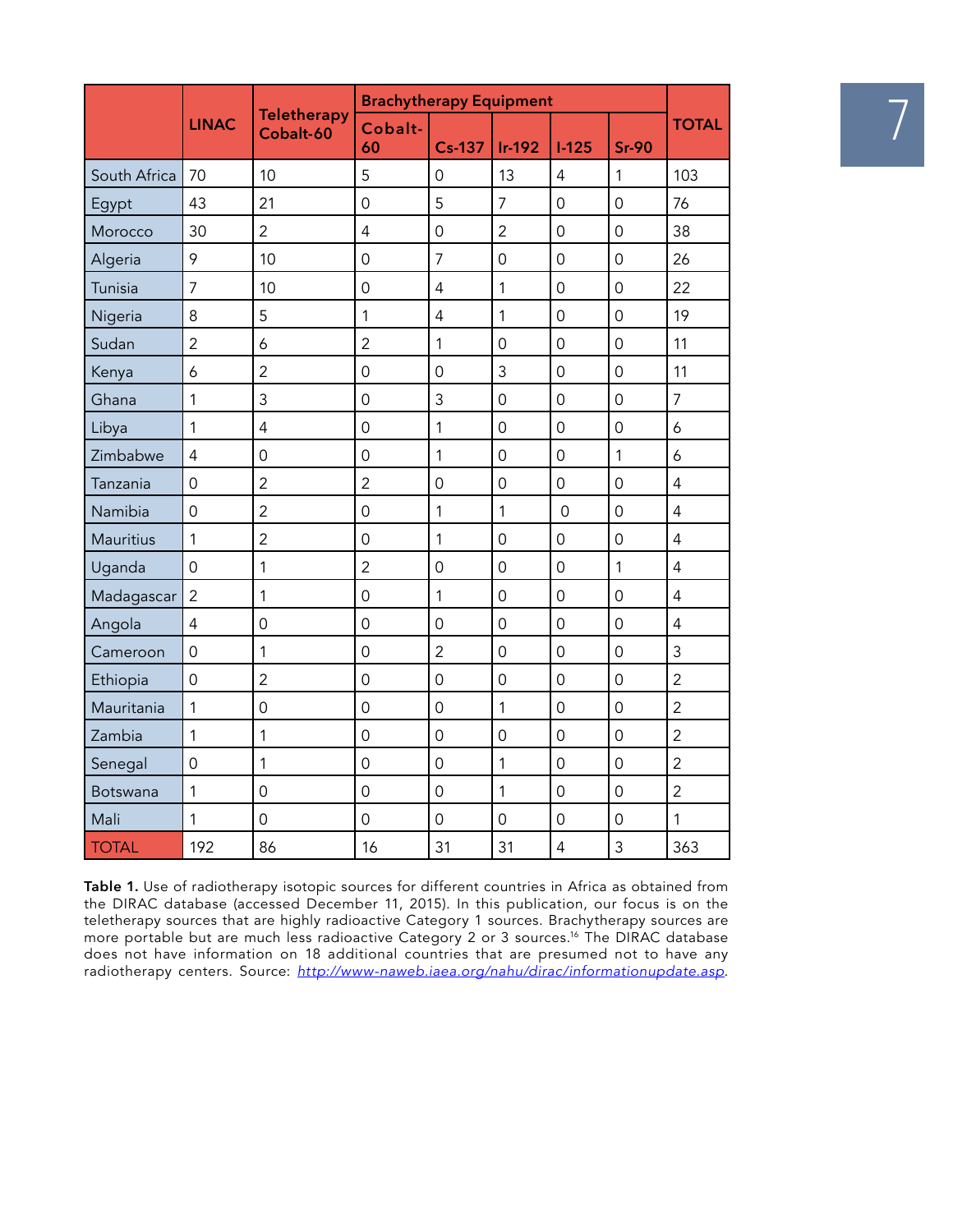

**Figure 1.** Density map of terrorist activity in Africa in 2014 as registered by the Global Terrorism Database, a summary of incidents maintained by the University of Maryland. Also indicated are the six countries that possess 80 percent of all medical isotopic devices in Africa. Source: National Consortium for the Study of Terrorism and Responses to Terrorism, University of Maryland, Global Terrorism Database 2014, *http://www.start.umd.edu/gtd/images/START\_ GlobalTerrorismDatabase\_2014TerroristAttacksConcentrationIntensityMap.jp.*

A pertinent example of a country that suffers from the threat of terrorism and from the spread of terrorism to neighboring nations is Nigeria. Nigeria is threatened from within by the rapid growth of the militant terrorist organization Boko Haram and the splinter group Ansuri.<sup>17</sup> Boko Haram has grown from a regional terrorist group in northern Nigeria to one that has spread to neighboring Cameroon, Chad, and Niger, and has even committed crimes in Lagos, a city of 21 million far to the south. It has grown from a small group dissatisfied with the economic disparity between the north and the oil-rich south in Nigeria to an organized terrorist group allied with Al Qaeda in the Islamic Maghrab as well as Al-Shabaab, and most recently it declared a religious caliphate.<sup>18</sup> The group is apparently gaining experience and bomb-making expertise, and it has stolen explosives from a raided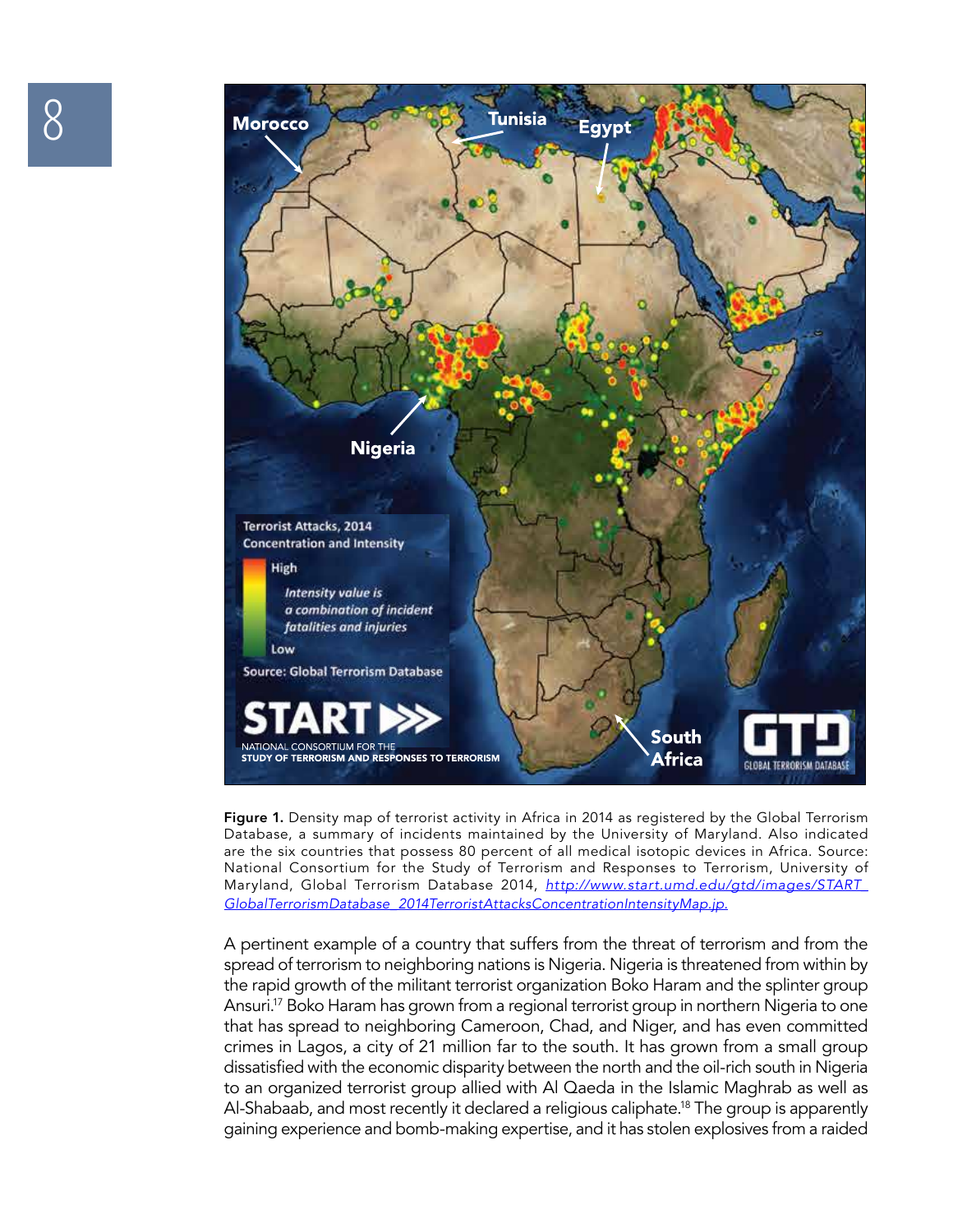construction site. In 2013 in neighboring Niger, suicide bombers from Al Qaeda in the<br>Islamic Maghrab attacked a uranium mine owned by the nuclear company Areva, "killing<br>26 people and injuring 30."<sup>19</sup> There is evidence t Islamic Maghrab attacked a uranium mine owned by the nuclear company Areva, "killing the oil industry in the south, since there is a perception that the north has not benefited much from the industry despite enormous oil wealth in the south.<sup>20</sup> General Carter Ham, former commander of the US Africa Command, has compared the present status of Boko Haram to "that of Al Qaeda in the 1990s," stating, "Boko Haram's leadership aspires to broader activities across the region, certainly to Europe, and I think, again, as their name implies, anything that is Western is a legitimate target in their eyes."21

Boko Haram has made no statement regarding specific interest in practicing radiological or nuclear terrorism, but the group has raised concerns given its similarity to Al Qaeda and its alliance with groups that have expressed interest in using weapons of mass destruction. Figure 2 shows the number of attacks that Boko Haram has perpetrated and the major Nigerian nuclear facilities (until 2013).<sup>22</sup> It is prudent to prepare now for the possibility of further radicalization of Boko Haram and the possibility it may use radiological weapons in the future.



**Figure 2.** The red dots indicate where Boko Haram attacks have occurred. Since Boko Haram emerged as a violent terrorist organization in 2010, as many as 10,000 people have been killed. Also shown are major nuclear facilities (see orange icons), such as the Nigerian research reactor, hospitals, and irradiation facilities. In addition to the nuclear facilities, many americium-beryllium neutron sources are used in southern Nigeria, where the majority of oil production is located. Source: Ibrahim Abdulmajeed, *Minimizing the Risk of Proliferation and Nuclear/Radiological Terrorism in Nigeria*, CNS report, 2014.

Denying access to radioactive sources is a key way to decrease the risk of a radiological terrorism act. Unfortunately, in Africa, some radioactive materials are poorly secured and vulnerable to theft, and in at least one country, the risk of theft of radioactive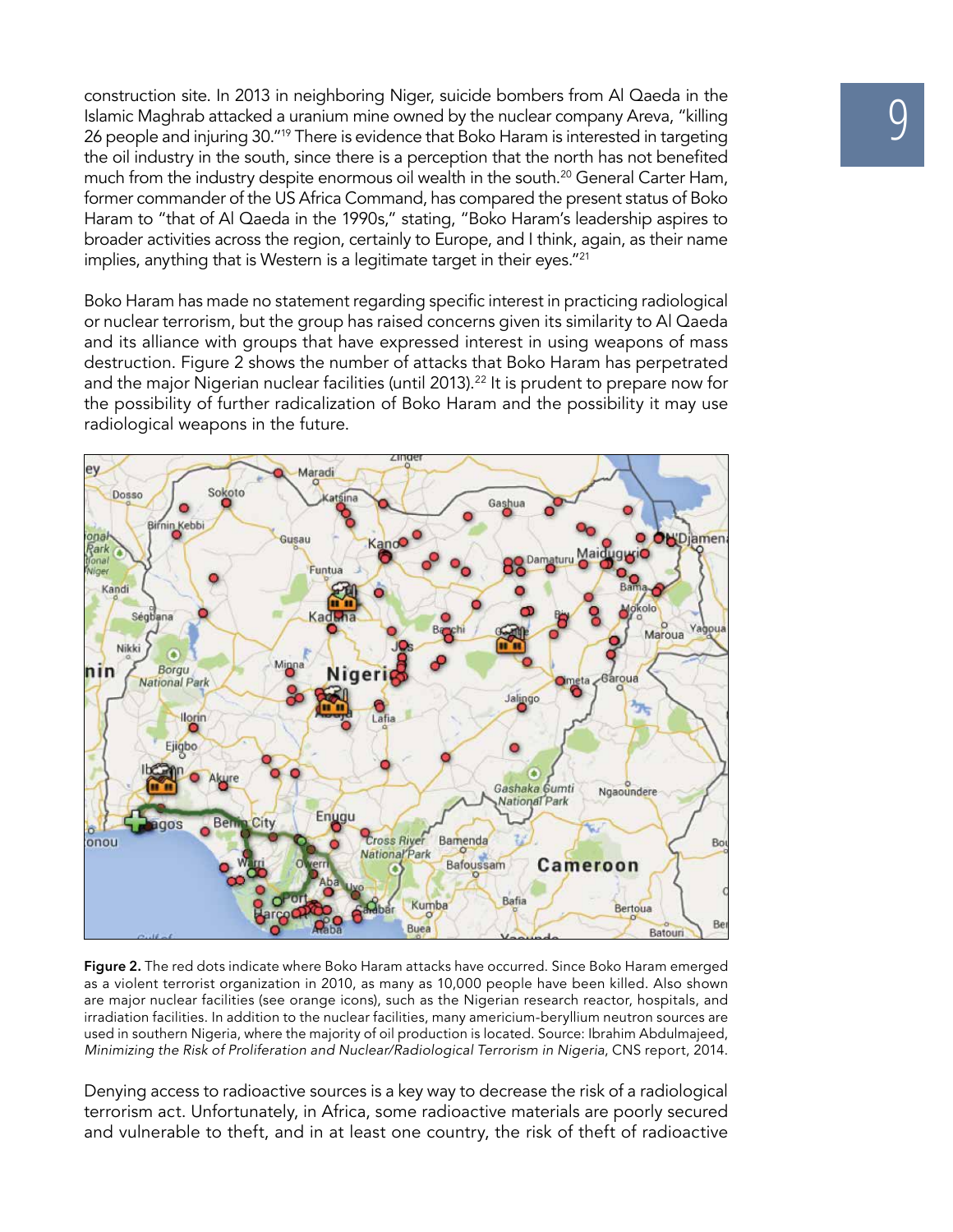sources for clandestine purposes is not considered a credible threat.<sup>23</sup> Some facilities<br>housing nuclear material do not have armed guards on site but instead plan to rely on<br>local and private security forces in the event housing nuclear material do not have armed guards on site but instead plan to rely on local and private security forces in the event of an attack that could be easily overcome. In most countries, armed personnel are also not required to protect the transport of even the most dangerous radioactive sources. A further challenge is that most African countries do not consider credible the notion that employees at facilities with radiological sources or materials may willingly participate in the theft of radioactive sources or even be coerced to do so. Finally, some African states do not have the technical capability or adequate resources to respond to nuclear and radiological terrorism if it were to occur.

## Cobalt-60 (and LINAC) Use in Cancer Treatment

External beam therapy has been a critical component of global cancer care for decades.24 Shortly after the discovery of radium in the nineteenth century, scientists realized that rapidly dividing cancer cells can be killed with ionizing radiation. The radiation damages the cancer cells' DNA (among other targets), which can cause tumor shrinkage and even cure the illness. High-energy photons (such as gamma rays from nuclear decay in cobalt-60 machines or highly energetic photons produced from LINACs) tend to be the most common form of radiation used in cancer therapy. Using careful treatment planning and delivery, such high-energy photons can penetrate deeply and destroy tumors embedded in the body. As the multiple beam treatment penetrates the body, it focuses a dose at the site of the tumor, but it will destroy normal cells at higher depths as well. Radiation oncologists plan the dose profile in three dimensions so the dose incurred to the tumor is maximized while damage to the surrounding tissue is minimized.25

All else being equal, medical practitioners prefer to use LINACs because they can produce higher energy photons that can penetrate much deeper, access deeper tumors, and have a sharper edged beam. More recent advances in the technology have also allowed high customization of the radiation treatment for the patient. As a result, LINACs can deliver a greater radiation dose to the tumor or target area with less damage to surrounding skin in a shorter time. This vastly increases the quality of treatment, and the shorter time exposure means more patients can be treated with a LINAC than with a cobalt-60 unit. In addition, the LINAC provides a dose rate throughout its lifetime that can be relatively uniform, while the cobalt-60 units provide a dose rate that decays over the five-year half-life of the source. At the five-year mark, therefore, a patient would need twice as long for treatment as when the source was installed.<sup>26</sup> The generally higher dose rate capability of a LINAC also allows for the possibility that radiation treatment with a LINAC can be curative as opposed to palliative, thereby potentially curing cancers without the need to resort to alternative treatments or combined treatments such as chemotherapy.<sup>27</sup> (See Appendix for details of the performance differences between the technologies.)

LINACs also are not as risky from a security point of view as cobalt-60 machines. After two to three half-lives (10 to 15 years), the cobalt-60 source may not be useful from a medical point of view, given the long treatment times required, but it is still a highly dangerous source from a security point of view if it is removed from a functioning cobalt machine for either replacement of the source or disposal of the device. A rule of thumb is that it takes 20 half-lives for a source to decay by a factor of one millionth of its original value; in the case of cobalt-60, this would be 112 years of decay.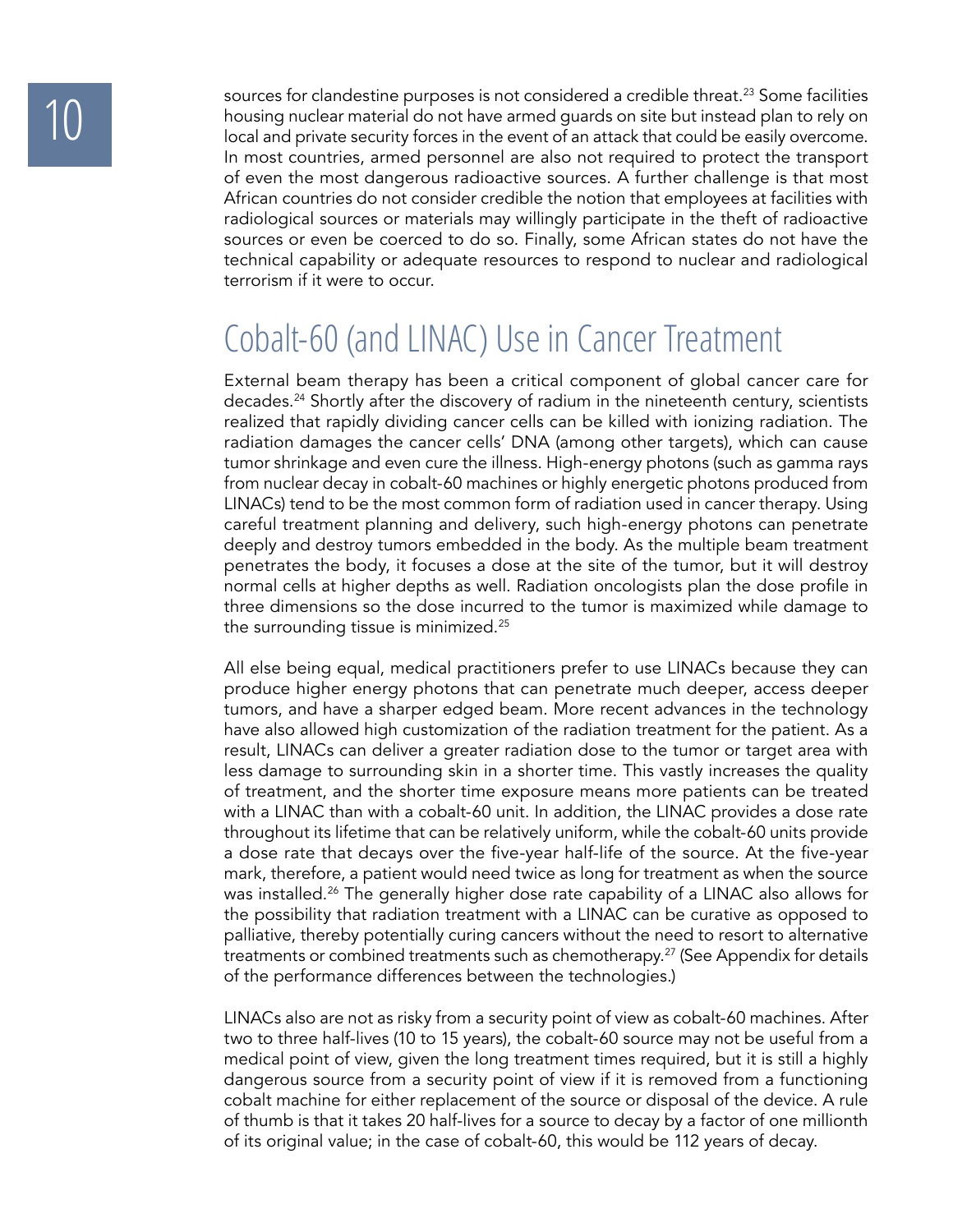From a nuclear security viewpoint, the chief concern is the potential abandonment of<br>sources once their useful life has expired. This was the situation in Goiânia in 1987 and<br>has been a factor in several other fatal incide sources once their useful life has expired. This was the situation in Goiânia in 1987 and medical or experimental devices. A typical Category 1 teletherapy unit, such as the one that was carjacked in Mexico in December 2013 on its way to a disposal facility, may contain an 8,000 to 13,500 (300 TBq-500 TBq) curie cobalt-60 source, depending on the size of the source.<sup>28</sup>

The requirement to replace sources has also led, in some instances, to logistical supply problems for the device user, who may find at the time that replacement is necessary that the supplier/manufacturer is no longer doing business, prices have increased for replacing it, or some combination thereof. For example, there are approximately 85 cobalt-60 teletherapy units in Ukraine, and because of current tensions between Ukraine and Russia, Ukraine cannot obtain replacement cobalt-60 from the Russian Federation.

In high-income countries, strong security or regulation and alternative vendors can minimize these supply risks. However, because cobalt-60 sources must also be disposed of in a safe and secure manner, high disposal costs and security requirements and a lack of ready alternatives are a challenge for health care providers in Africa and other regions with LMICs. They are pressured to provide the security equivalent of facilities in high-income countries without having the financial and cultural incentives to do so.

These disadvantages of cobalt-60 units have led high-income countries to largely phase out the use of such devices for radiotherapy treatment. However, they still remain in wide use in lower-income countries, particularly the poorest ones, because of their simple technology, easier installation, lower capital and maintenance costs, and ability to function in relatively austere environments without stable electrical systems and other infrastructure. In addition, even in those places that have recently begun purchasing LINACs, many old cobalt-60 machines remain in place to treat growing patient loads. For newer machines, this remaining advantage of cobalt-60 machines is less pronounced in the post-9/11 environment as the cost of using the cobalt-60 machines in particular is increasing because of increasing complexity and higher security, transportation, and disposal costs, but new cobalt machines still tend to be priced less than new LINACs, especially when only sticker prices are compared.<sup>29</sup>

### Cancer Treatment in Resource-Constrained Environments: The Case of Africa

To understand how low-income countries decide whether to use LINACs or cobalt-60 cancer-treatment machines, it is useful to take a closer look at one region: Africa. As noted above, cancer treatment in LMICs, such as many countries in Africa, is woefully inadequate. African countries have only 20 percent of the number of radiotherapy units that medical experts consider adequate; some countries lack a single machine. This problem is only becoming more challenging.

Moreover, as discussed above, there is a growing need for cancer-therapy resources in Africa. Population growth, longer life spans, and health and environmental factors have all led to that need. There are also large differences in availability of care for those affected, and treatment is often delayed because of an absence of early screening for cancers and a lack of awareness of the symptoms of cancers. Furthermore, there is often a stigma associated with cancers such as cervical cancers since these are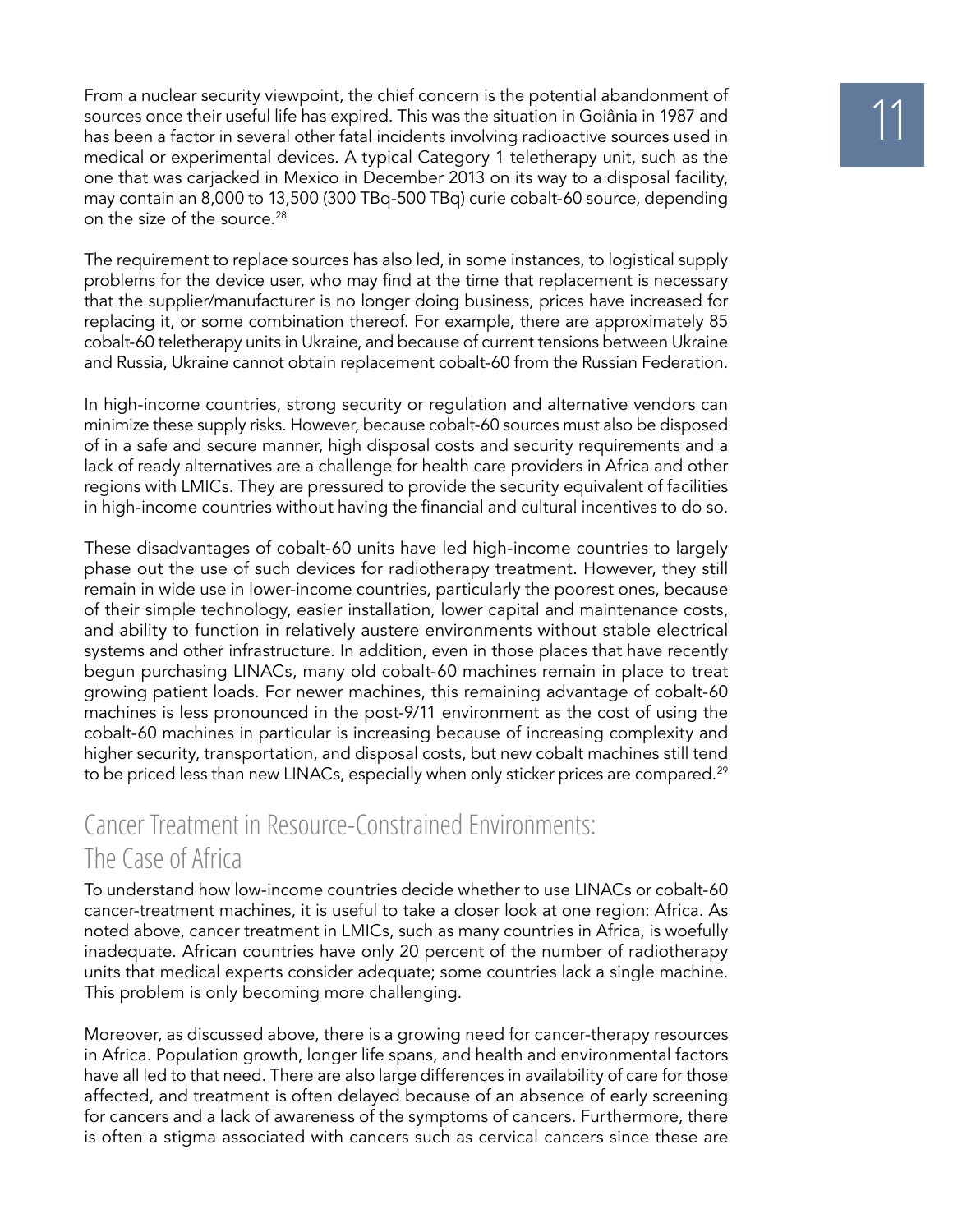caused by sexually transmitted diseases. All of these factors dramatically affect the<br>five-year cancer-survival rates in Africa. For example, the five-year survival rate for<br>breast cancer in the United States is 90 percent five-year cancer-survival rates in Africa. For example, the five-year survival rate for Uganda, and Algeria. The types of cancers in Africa also vary from high-income areas such as North America. For example, in Africa, cancers "related to infectious agents (cervix, liver, Kaposi sarcoma, urinary bladder)" tend to be the most common, whereas in North America, cancers related to unhealthy behavior and lifestyles are more common. However, cancers such as lung, colorectal, and prostate cancer are becoming more common as Africa adopts "unhealthy behaviors and lifestyles associated with economic development, such as smoking, physical inactivity, and consumption of calorie-dense food."30 One estimate suggests that at least 700 new machines are necessary to fulfill the need in Africa, out of the 5,000 machines that are estimated to be needed worldwide.<sup>31</sup>

> As an example, Uganda has one radiotherapy unit to treat the country's 27,100 yearly cancer cases. Because this machine, located in the country's capital of Kampala, can handle only a maximum of 1,000 cases per year, 95 percent of the people are underserved and are either not treated or must travel outside the country for treatment.

> Zambia established a cancer center in its capital of Lusaka with the help of the IAEA in 2006. However, that provides little comfort to many patients living too far from the capital to receive treatment. The cost of treatment also makes it unattainable for many patients whose incomes are comparatively low in LMICs, even though the patients can physically get to the cancer center. In LMICs, people with no or limited insurance coverage must pay for the treatment themselves. This defeats the very purpose of providing adequate health care since it is not affordable. Therefore, an additional challenge is that radiotherapy must be accessible to the population rather than just available.32

> A further complication is that African patients from LMICs are often diagnosed late—in part because of the lack of local screening facilities—and tend to have advanced-stage cancers, so there is a higher need for radiotherapy.<sup>33</sup> Over 50 percent of breast cancer patients present at an advanced stage at diagnosis compared to 15 percent in highincome countries.34 Likewise in India, 70 percent of cervical cancer patients present with Stage III (cancer has spread beyond the organ in which it was found) disease compared to 15 percent in high-income countries.35 Furthermore, the distribution of cancers is different in LMICs, with prevalent cervical, head, and neck cancers, which require radiotherapy as the primary treatment. The most common cancers in the United States are breast, lung, and prostate.

> In addition to the funds required to establish a radiotherapy center, a large challenge is hiring and maintaining qualified staff with sufficient radiotherapy experience. Medical physicists and skilled technologists are critical to treatment planning, delivery, and machine maintenance.

> Yet there has been a trend of medical professionals from resource-poor countries relocating to resource-rich locations, causing a brain drain in LMICs. Experience shows that once they have received the training that is in demand in developed countries, many people go where they perceive the opportunities are better. In addition to the training of medical professionals, developing countries need to build maintenance and technical support capacity, which is also a challenge from the financial and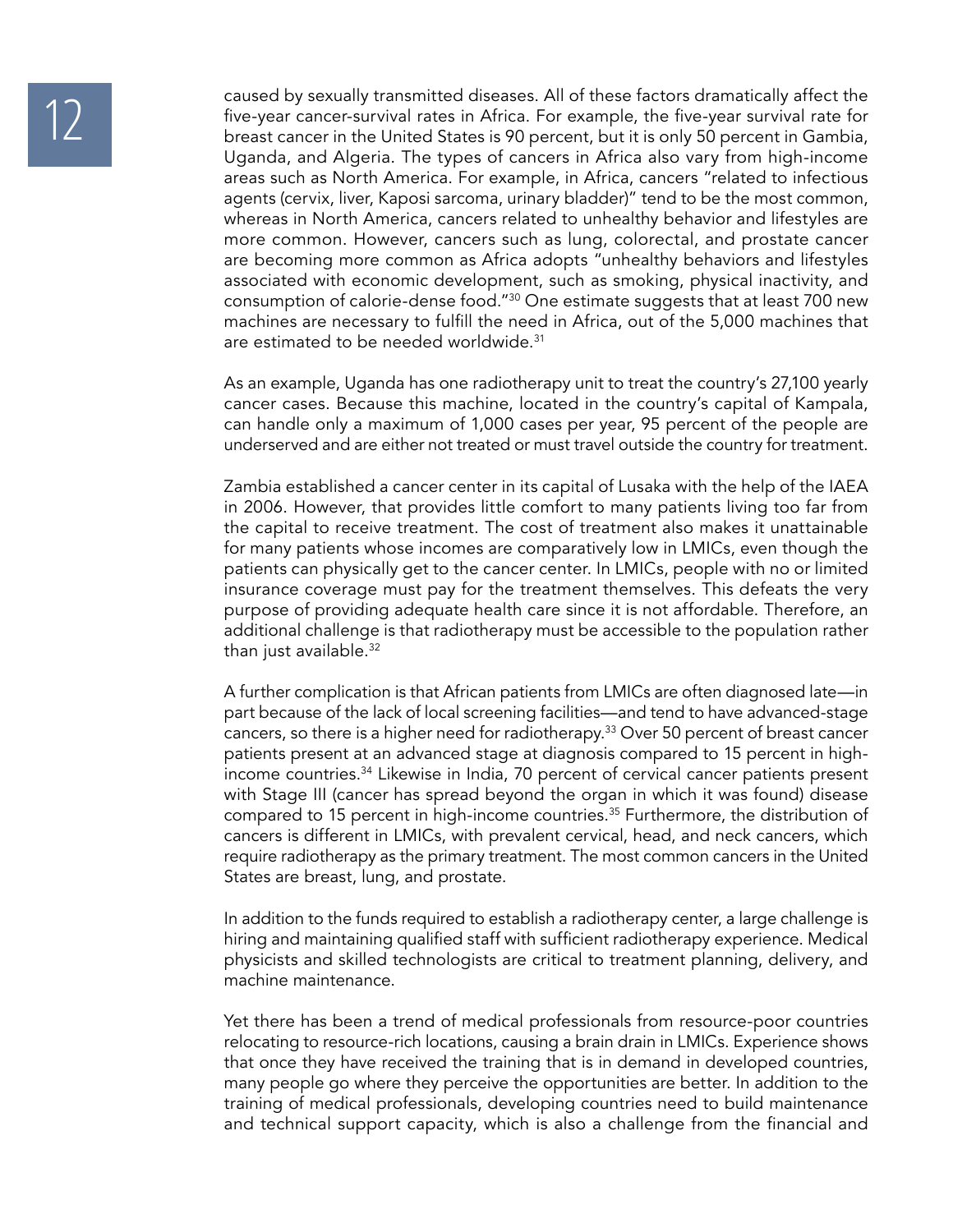human-capital perspectives and also creates brain-drain issues. A 2014 publication<br>by Niloy Datta et al. estimated the deficit in the number of radiation oncologists,<br>radiotherapy technologists, and medical physicists in L by Niloy Datta et al. estimated the deficit in the number of radiation oncologists, European Society for Radiotherapy & Oncology (ESTRO) recommendations for the Quantification of Radiotherapy Infrastructure and Staffing Needs (ESTRO-QUARTS) to estimate the present deficit of medical professionals. Twenty-two African countries are represented in the estimate, demonstrating that there is a deficit of more than 3,100 radiotherapy professionals (radiation oncologists, radiotherapy technologists, and medical physicists). In addition to the current deficit, an additional 4,300 radiotherapy professionals will be needed by 2020 in the 22 African countries.<sup>36</sup>

Similarly, cancer pathologists are in high demand in Africa. While in the United States there is one pathologist per 20,000 people, in sub-Saharan Africa the ratio is closer to one pathologist per one million people, which means that many cases of cancer go undiagnosed or are diagnosed too late for effective care.<sup>37</sup>

In addition to the deficit of trained staff and the lack of training there are also challenges in the delivery, operation, and maintenance of radiotherapy equipment. For example, certain regions of Africa lack reliable supplies of water or electricity for the equipment to function properly. Also, machines that break down may not be fixed for weeks or months until a foreign expert arrives; countries often lack trained maintenance engineers or local manufacturer representatives. Finally, countries that own these machines may not have adequate warranties or after-sale service contracts, making them vulnerable to interruptions in treatment should the machines break down.

Moreover, health care providers in low-income countries are financially constrained and often must rely on equipment donations from high-income countries, which often removes some of the decision-making power from the donation recipients and can lead to the acquisition of inappropriate equipment. Such equipment can be faulty or come with strings attached or without needed capabilities such as trained professionals or funding to operate or maintain it. Moreover, such equipment may not function adequately without appropriate and often missing health-system and physical infrastructure. Donors are often willing to give equipment but may be much less likely to help finance training and maintenance costs, particularly when these costs may equal a sizable fraction of, or perhaps more than, the initial cost of the equipment. Similarly, issues such as a lack of local support for maintenance or training may have a large impact on the supplier/manufacturer's ability to provide refurbished or reconditioned equipment to low-income countries.

In considering the options for use of LINACs in Africa, it should be noted that most of the cancer-treatment resources in Africa are concentrated in only a few African states (and often only a few sites within such states), and there is a tremendous need for either kind of cancer-treatment equipment. Those states with cobalt-60 facilities will face the issue of whether to retire such potentially useful units.

A typical example is Nigeria, which had five cobalt-60 units, two of which have been decommissioned. It also has five LINACs, and four more will be added in the next two years. However, like other African states, its three functioning cobalt-60 units are providing much-needed treatment, and whether they will be decommissioned is an open issue. Influencing the decommissioning decision are Nigeria-specific circumstances, such as terrorism in the northern part of the country, which may also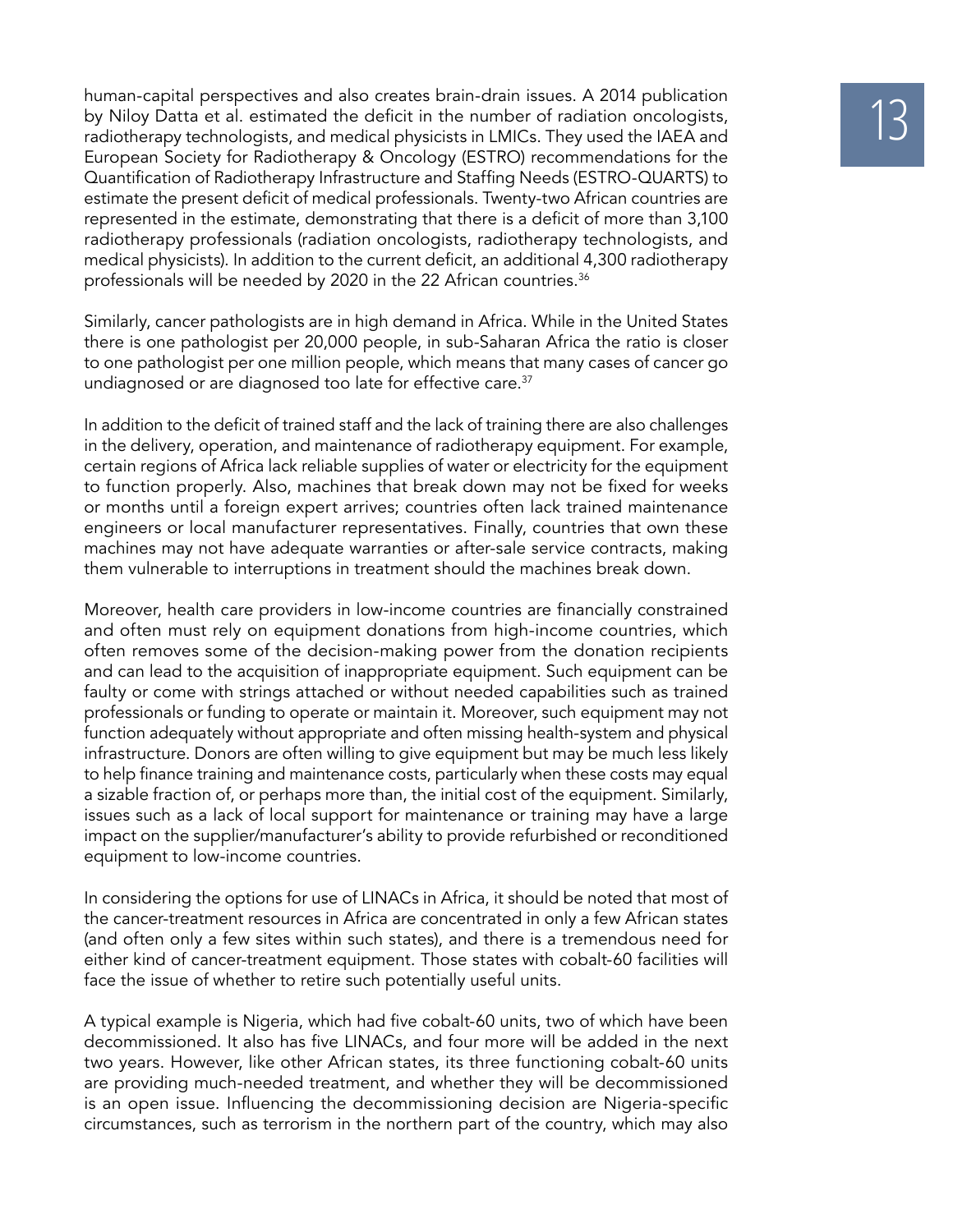affect the willingness of donors to provide alternative LINACs. Like Nigeria, other<br>African states are phasing out cobalt-60 machines and replacing them with LINACs. African states are phasing out cobalt-60 machines and replacing them with LINACs.

> However, the decisions about cobalt-60 teletherapy units are not limited to whether to continue operating them along with LINACs. Each state also faces the question of whether its limited financial resources might better allow it to increase overall treatment capacity by adding new cobalt-60 units absent additional incentives to purchase LINACs instead.

> **Challenges from the perspective of industries that supply LINACs and teletherapy units.** Working in Africa and LMICs in general can provide major challenges for manufacturers of LINACs and teletherapy units. In addition to having to deal with governmental entities, diverse regulations (or lack of regulations), and financial uncertainties, the industry faces additional challenges. $38$  As noted above, these include weak infrastructure and shortages of trained medical and technical personnel.

> As a result, manufacturers may need to ensure that there are additional arrangements and/or contracts either with them or other suppliers that will ensure that any equipment sold is maintained in an operable and safe condition. At the same time, various issues, including political instability, may make the provision of services difficult. In addition, they may need to provide more training for doctors and medical support personnel than they would provide in high-income countries.

### Recommendations

### Cobalt-60 Source Disposition and Repatriation Issues

One apparent easy fix to the problem of disposing of disused radiological sources would be to hold suppliers and manufacturers responsible for disposal at the end of the sources' useful life. In fact, most manufacturers, such as Best Theatronics (formerly part of MDS Nordion), agree to take sources back as a matter of contract. However, they do not agree to pay the shipping costs, which are considerable and are what typically prevent the proper disposal of cobalt-60 sources, leading to source abandonment. The position of the supplier/manufacturer is that this is a known factor at the time of device purchase, and the purchaser should price the services in a manner that allows a set-aside fund to cover source return. However, given the economic challenges faced by many facilities in LMICs, such funds are not available at the time the source has reached the end of its useful life.

Source disposal and potential abandonment are significant issues. Some states have required equipment/source purchasers to provide a bond to ensure there are adequate funds available for source repatriation. Although this is a common practice in some developed countries, it is far more problematic in Africa and developing countries. Countries in which the source suppliers/manufacturers reside might implement controls requiring the suppliers/manufacturers to pay the cost of repatriation, but to date that has not been a practice, and until such regulation is uniform internationally, most states that host suppliers/manufacturers would likely be reluctant to essentially handicap native corporations.

International organizations such as the IAEA and donor states can play a role in the prevention of source abandonment. In 2009, the IAEA established the Advisory Group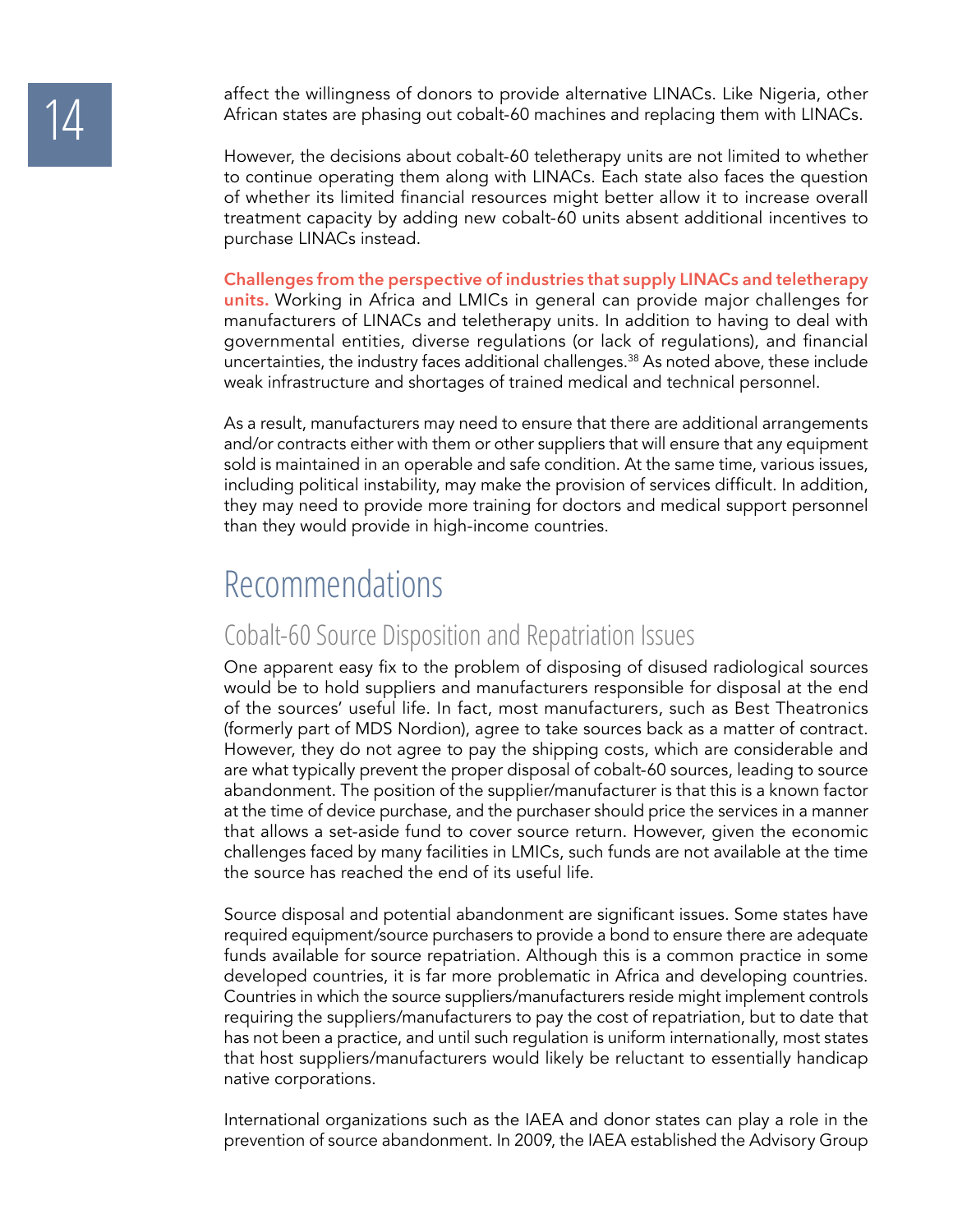on increasing access to Radiotherapy Technology in low- and middle-income countries<br>(AGaRT) under its Programme of Action for Cancer Therapy (PACT), with the technical<br>support of the IAEA's Division of Human Health and Div (AGaRT) under its Programme of Action for Cancer Therapy (PACT), with the technical and Waste Safety. AGaRT acts as a neutral facilitator to bring together radiotherapy equipment suppliers and radiotherapy users in developing countries to encourage that the radiotherapy service requirements of LMICs are met by the technology available.<sup>39</sup> However, AGaRT does not provide for source repatriation. The IAEA does, from time to time, provide for the repatriation of sources, but there is limited funding, and this is an exceptional practice by the IAEA. In 2006, the IAEA recovered two sources in Georgia, and in 2008, it recovered a source from Nigeria.<sup>40</sup>

Although the problem with repatriation of cobalt-60 and other high-intensity radiation sources is well recognized, there has been no international agreement on the issue, there are no regulations in most states regarding the issue, and the response of the international community has been on what is arguably an unsustainable ad hoc basis. The IAEA's Code of Conduct on the Safety and Security of Radioactive Sources, guidance supported by most states, calls on countries to "attach clear and unambiguous conditions to the authorizations issued by it, including conditions relating to . . . the safe and secure management of disused sources, including, where applicable, agreements regarding the return of disused sources to the supplier." And the IAEA is in the process of drafting supplementary guidance on the long-term management of disused sources, including organizing the return to suppliers and related financial arrangements. The IAEA should publish this guidance and encourage countries to adopt it into national regulations and also encourage radiological source suppliers to pledge to adhere to the guidance.

However, these are only voluntary, nonbinding measures, leaving the responsibility for carrying out such agreements on the recipient states. This is an issue of some concern to developed states and of less concern to developing nations now, but the time may be ripe for better funding of an international response to the issue.

### Enhancing IAEA Involvement in Radioactive Source Removal

The IAEA is the logical international body to engage with states on the removal/ repatriation of abandoned sources when all other (i.e., commercial) remedies have failed. Unilateral activities by the United States might not be well received by many states in which these problems could potentially arise.

As mentioned above, the IAEA has a limited program for securing and removing radioactive sources. The program is run through internal cooperation between the IAEA's Division of Nuclear Security and the agency's Radioactive Waste Management Program. Personnel involved in the program come from the waste management program, and most of the financing comes from the Nuclear Security Fund, which receives voluntary contributions from IAEA member states to support nuclear security efforts.Efforts are sometimes triggered by a request by a member state to the IAEA's Incident and Emergency Center, as was the case in a 2013 incident in Sierra Leone.<sup>41</sup>

Although the IAEA's efforts have significantly enhanced nuclear safety and security worldwide, the ad hoc nature and uncertain funding of the agency's program is problematic. The program needs to be put on a stable financial footing and adequate resources from the regular agency budget provided. The hazard is that if such removal becomes a routine method of dealing with disused or abandoned sources, it would be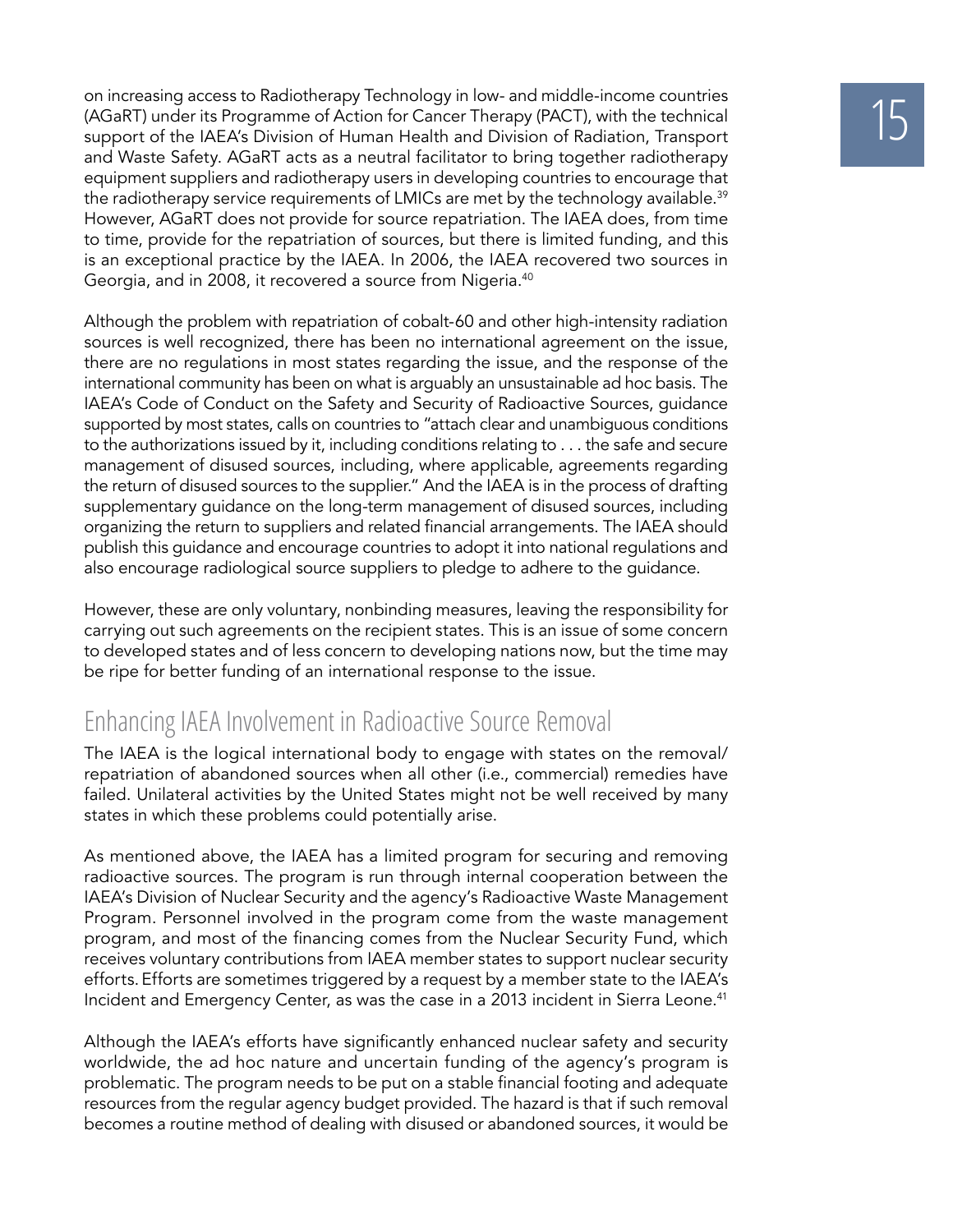a disincentive for prudent management of sources in a cradle-to-grave management<br>
system that the agency promotes. system that the agency promotes.

> Therefore, the IAEA should have a well-funded emergency source-recovery program that would also attempt to recover fees from the state and/or source user.

> Such an outlay would likely require a directive from the Board of Governors endorsed by the General Conference, a challenging task given budget pressures. An alternative approach would be for the United States to organize a group of potential donor states (perhaps the Global Partnership) and provide to the agency a separate fund to be used only to support pressing source-removal/repatriation activities. Such an approach could have a potentially significant impact on global nuclear security and safety for a relatively small cost.

> Thus far the fatalities and damage resulting from disused and/or abandoned radioactive sources have been manageable, albeit tragic. The rise of substate actors potentially intent on misuse of radioactive sources, coupled with the need for expansion of the use of radioactive sources in many developing states, makes the establishment of an improved system for source recovery a priority that should be addressed as soon as possible.

### Need for New LINACs Specifically Designed for LMICs

As stated in a recent report by a distinguished group of experts published in *The Lancet Oncology* and numerous other publications, there is an urgent need to improve current radiotherapy machines to be able to function despite "regular interruptions to the power supply, lack of air temperature control in buildings, and weak health systems." An example cited the development of an "environmentally friendly radiotherapy accelerator that consumes little power on standby and has reduced heat production, low instantaneous power demand, and local power storage."42 Other desirable features of such LINACs are for the machine to be highly modular, so that parts can be easily exchanged, and to be self-diagnosing if the machine becomes nonfunctional. Some possible paths include working with NASA, which has similar requirements for its spacecraft (in terms of modularity, resilience, and easy replacement of parts); with Silicon Valley on innovative solutions to these problems; and with India, which has produced lower-cost LINACs and which has stepped up its foreign aid to Africa.<sup>43</sup> Nelly Enwerem-Bromson, the director of PACT, has floated the idea, modeled on the XPRIZE, of a global competition with a prize of \$1 million or more for designing a LINAC that is best suited for operating in LMIC environments, such as single-energy mode (less capability), low cost, low power consumption, and robustness against physical damage.44

**Appropriately refurbishing LINACs for resource-constrained countries.** In recent years, some private groups and developed countries have generously donated used LINACs to health care facilities in developing countries. However, these donations have sometimes not been accompanied by suitable maintenance contracts, training, etc., nor at times have they been sufficiently examined by experts to see if they are suitable for further use. To ensure that health care providers in developing countries receive appropriate machines, it would make sense for the IAEA, with the support of the US Department of Energy national laboratories and relevant manufacturers, to develop guidelines and processes for certifying such machines as functional, much as car dealers resell used cars as "certified, pre-owned vehicles." While some older LINACs may lack some of the features of the latest models, the sophistication of the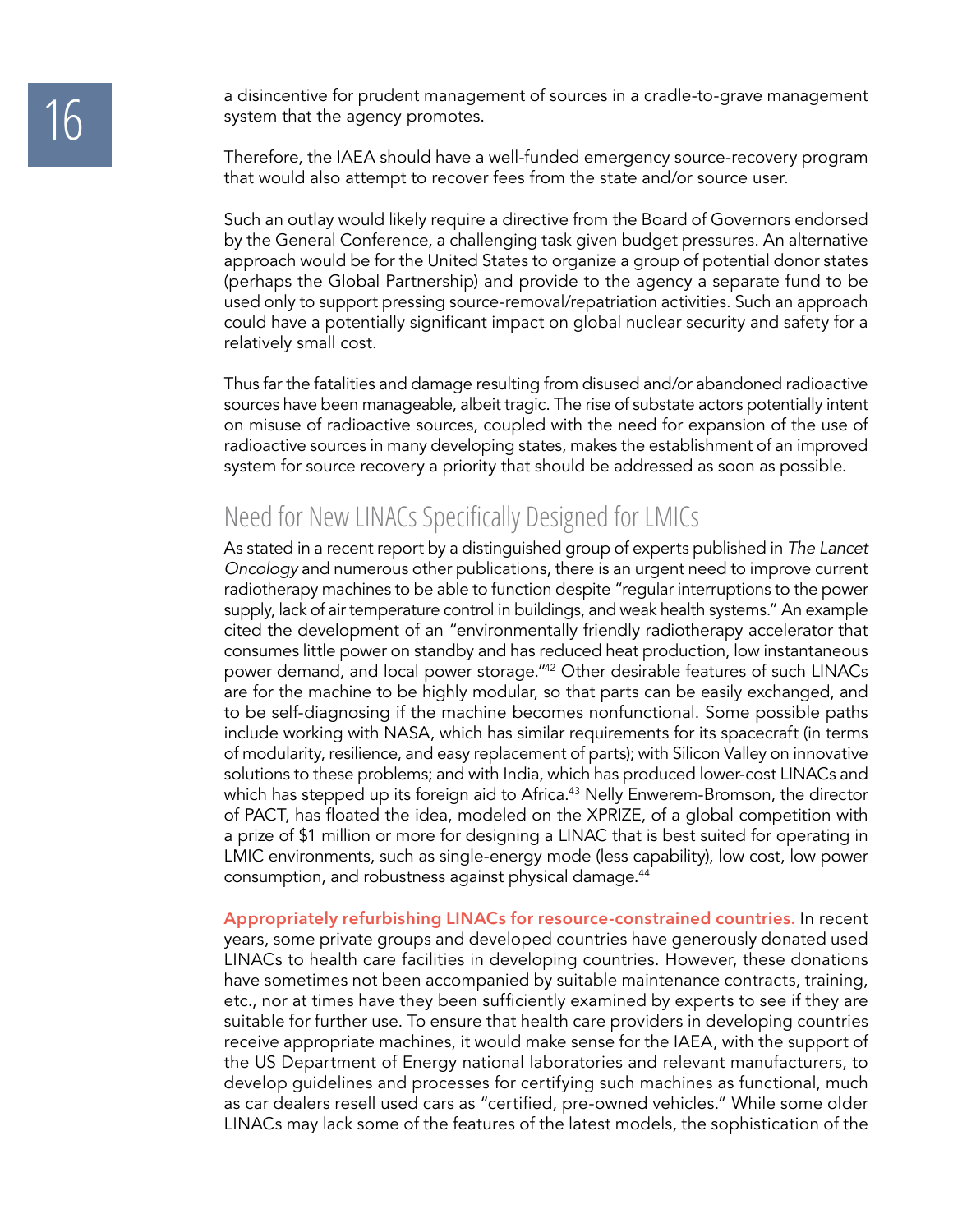newer models may be counterproductive in settings where medical practitioners<br>have less sophisticated medical training and experience. The lower cost of the older<br>LINACs and an effective parts-and-services program could he have less sophisticated medical training and experience. The lower cost of the older and availability of cancer treatment beyond the wealthiest urban centers.

An IAEA PACT advisory group some years ago developed some recommendations on guidelines countries might use to determine whether donated LINACs were suitable, but the guidelines were never published. They should be and could form the kernel of ultimate certification standards that might be used in PACT and other procurement decisions, as well as in bulk purchases or leases (see below). To increase clinician confidence in such certified machines, once the IAEA and or NNSA agree on the standards for such machines, it would be valuable to run a pilot study in a developing country comparing patient outcomes on new versus refurbished machines. Similarly, the use of single-energy LINACs could significantly reduce the cost of LINACs for developing countries while not running the security risk of cobalt-60.45 Any comparison of used versus new LINAC would need to account for the cost and availability of parts and services, and lifespan. A developing-world LINAC with modular enhancements as capability increases could be an option for LINAC companies to consider. Costs could be phased in by starting with a basic unit, and options could be provided for new technology and a long-term maintenance contract with the vendor.

While the use of refurbished LINACs and single-energy LINACs could significantly lower the cost to developing countries of using such technology, current financial resources and models will be inadequate to meet the vast unmet demand for cancer treatment in the LMICs, no matter which generation of technology is employed. To meet this demand, new funding sources will need to be identified. In addition, new financing models that stretch out payments over time, lower per-unit costs, and/or modular design could have benefits for developing countries' ability to afford and operate such machines.

### Bulk Purchases

PACT or other donors or recipients might also consider using bulk purchases of equipment to drive down costs. The members of the Global Task Force on Radiotherapy for Cancer Control of the Union of International Cancer Control have estimated such bulk purchases alone could drive down purchase costs by 16 to 23 percent.<sup>46</sup> Such capital costs of equipment are by far the largest cost component in developing countries (salaries dominate in high-income countries).<sup>47</sup> For instance, a regional group of countries might join together to purchase many machines for a lower cost and cooperate with manufacturers to support training of health and service personnel. Or donors could examine the feasibility of supporting private sector efforts along these lines. For example, the Swedish manufacturer Elekta has struck an innovative deal with Equra Health, a chain of 24 private cancer-care facilities in South Africa: Equra has agreed to purchase at least 15 LINACs over a 10-year period.<sup>48</sup>

In an annual report, Elekta notes, "The partnership will also address the potential lack of skills in the newer technology readily available today amongst doctors, physicists, therapy radiographers and service engineers through a joint training center in South Africa, which will be available to the entire continent."49

Similarly, Brazil has pledged to invest 500 million reals (\$130 million) in radiotherapy equipment and infrastructure to develop 41 new facilities with 80 LINACs. In return,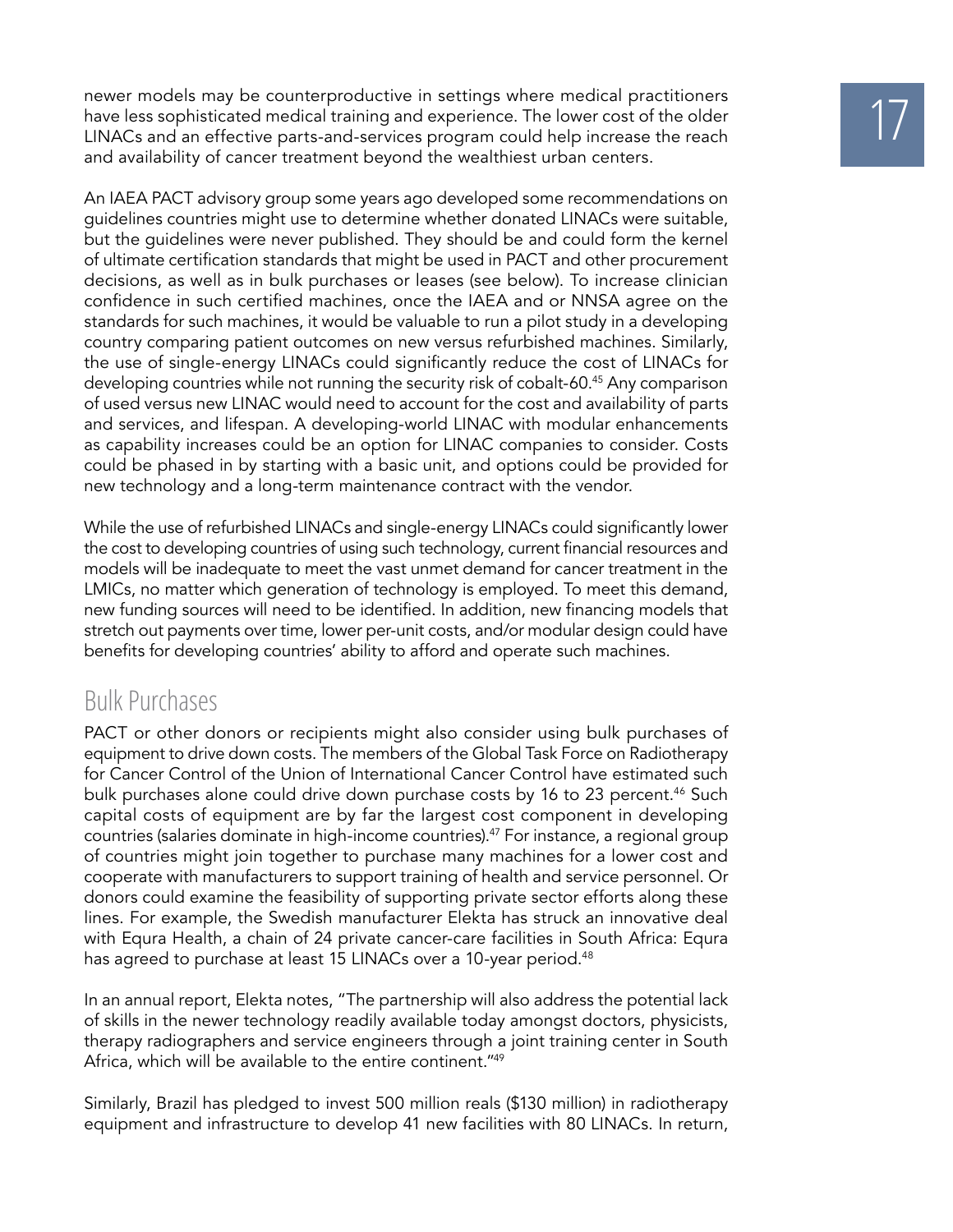the international vendor that will install the radiotherapy facilities and equipment<br>will establish a manufacturing plant in Brazil and will source 40 percent of the parts,<br>accessories, and software related to the radiothe will establish a manufacturing plant in Brazil and will source 40 percent of the parts, accessories, and software related to the radiotherapy facilities from Brazil.<sup>50</sup>

### Leasing and Other Means of Assuring Functionality and Disposal

Under current arrangements, developing countries typically purchase a LINAC and not only have to pay an upfront cost but can encounter maintenance challenges—either because of inadequate service by vendors or an insufficient maintenance contract and ultimate disposal questions.

One solution that might address both the financial and operational challenges would be for the vendors to lease rather than sell the equipment. With NNSA support, PACT could encourage the use of such arrangements in its next Model Demonstration Sites (see "New Funding Sources" below) as pilot projects.

Otherwise, purchasers of such equipment should be required to provide assurance that they have the funds for disposal of cobalt units or maintenance for LINACs through financial instruments such as bonds or escrow arrangements, or other mechanisms. At the same time, vendors should be required to provide service for the lifetime of the machine and in a timely manner, rather than taking weeks or months to make a repair. And they should be prepared to take back disused equipment if the user or a government pays the shipping cost.

#### New Funding Sources

PACT has been one of the champions in the international arena for cancer treatment in developing countries. Since 2006, PACT has established eight Model Demonstration Sites around the world—in Albania, Ghana, Mongolia, Nicaragua, Sri Lanka, Tanzania, Vietnam, and Yemen—where it has collaborated with the World Health Organization (WHO) and the International Agency for Research on Cancer on cancer control, including radiation treatment.<sup>51</sup> These sites, as experts have noted, have provided a "proof of principle" of the value of radiation treatment in developing countries and shown the "challenges and commitments" in related health-system and cancer-care investments needed to make such efforts successful.52

PACT has received support from some bilateral donors, such as the United States, France, and South Korea, as well as the OPEC Fund for International Development.<sup>53</sup> However, PACT, which is only a small part of an agency primarily focused on other issues, simply does not have the scale or the resources to tackle the enormous challenge of cancer treatment in developing countries. For example, it has spent \$18 million since 2006; this year, the international community has established a set of Sustainable Development Goals that call for reducing premature mortality from noncommunicable diseases, such as cancer, by one-third by 2030.54 In the case of cancer, that achievement would likely require hundreds of billions of dollars in investment, although the economic benefits to developing-country economies through increased productivity would ultimately substantially outweigh the costs.<sup>55</sup>

The Lancet Oncology Commission 2015 report "Expanding Global Access to Radiotherapy" called for a broad range of public and private stakeholders to fill the gap—from governments to international development banks to private foundations,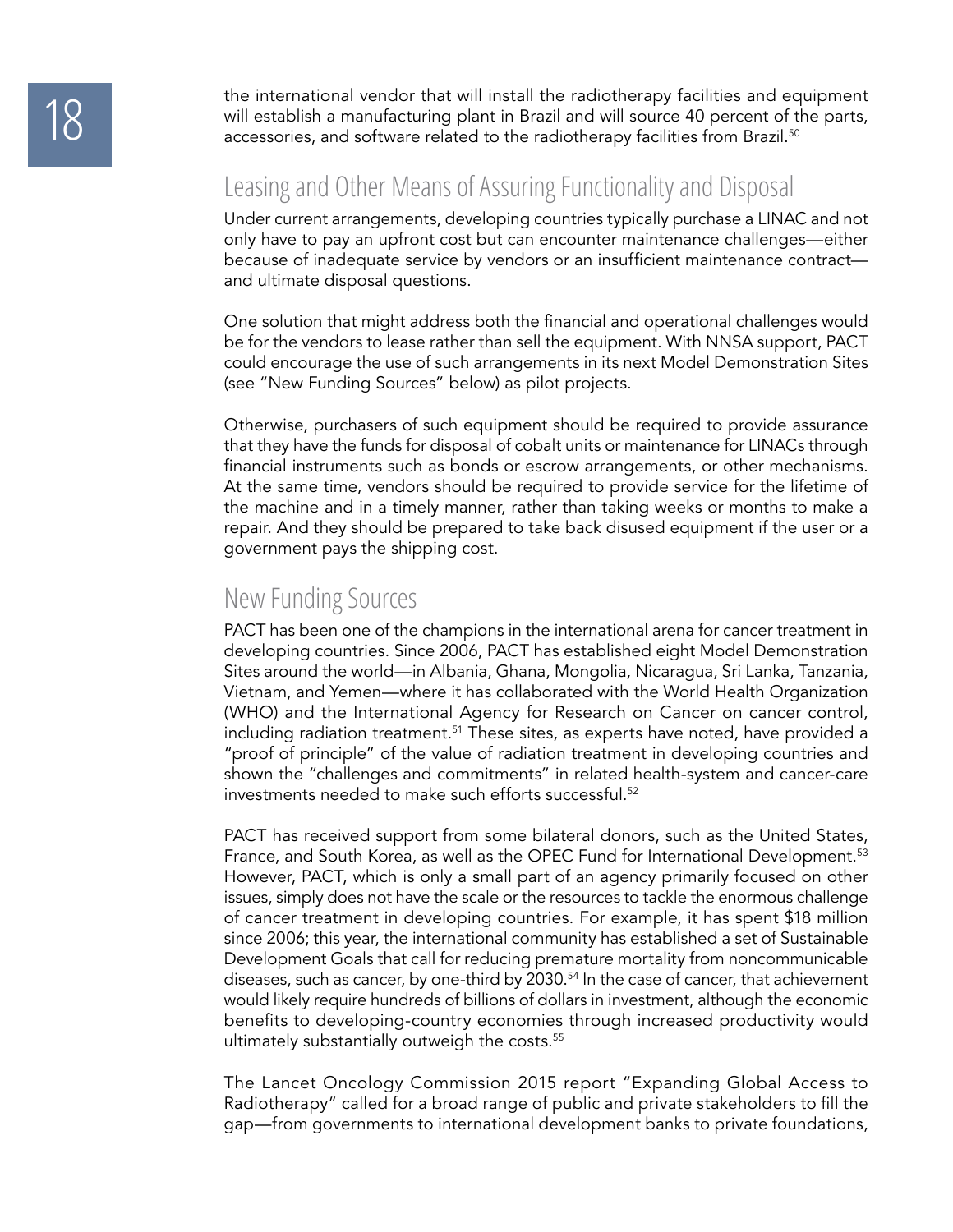financiers, and nongovernmental organizations. It agues that a particularly necessary<br>step is for WHO, which has focused on prevention, to use its leadership role in<br>public health to also tackle treatment in order to preve step is for WHO, which has focused on prevention, to use its leadership role in also suggests a number of innovative financing mechanisms that have been used in other health and non-health sectors for other public goods, such as airline taxes, debt forgiveness, long-term purchase commitments by governments for vaccines, diaspora and social-impact banks, and development-bank quarantees.<sup>56</sup>

### Study Improvement in Training and Education

Significant problems in training and education include lack of continuous quality control, maintaining an informed and trained staff, and having evidence-based clinical guidelines that are customized for low-income countries. Currently, most clinical guidelines are developed with resource-rich countries in mind. However, according to Surbhi Grover et al, "the differing equipment, limited number of radiation treatment units available, large number of patients and great distances travelled for care all influence the way treatment needs to be delivered locally," and these difference are not reflected in the guidelines.<sup>57</sup> In addition, the "types of treatments are not as complex as in resource-rich countries." Grover et al. state that, "It would be good to have guidelines that coincide with their patient loads equipment and resources available and the complexity of the treatments given. Gathering data and evaluating the clinical experiences from centers in Africa, Latin America and Asia would be a good starting point."<sup>58</sup> As an example, the University of Pennsylvania and Botswana have launched a partnership whereby medical doctors from the university live and work in Botswana.<sup>59</sup> However, Botswana is concerned about brain drain occurring when local medical professionals are sent to the University of Pennsylvania for training. Other disadvantages include "the expense of re-locating to the West, as well as the differences in the environment and the training and educational culture."<sup>60</sup>

Therefore, it makes sense to establish regional cancer centers of excellence that focus on training oncologists and other cancer and related health workers locally. Also, encouraged is South-South cooperation rather than that between LMICs and richer countries.61 Furthermore, local issues that prevent people from presenting themselves at the clinics (preference for traditional medicine, lack of trust in Western medicine, health providers being outsiders and culturally disconnected, fear of prognosis, and cultural taboos against breast and gynecological malignancies) take time to systematically study and mitigate so that establishing a permanent presence with local people and gaining trust and confidence is critical. $62$  A new US National Cancer Institute Center for Global Health to establish regional centers of research excellence for noncommunicable diseases, including cancer, in LMICs is a step in this direction. The centers will seek to combine the expertise of global-health academic researchers in high-income countries with regional investigators in LMICs to explore better ways to control noncommunicable diseases. The research priorities will be defined by assessing local needs through active engagement of local experts.<sup>63</sup>

The IAEA through PACT could facilitate many of these cooperative projects. For example, PACT has established the Virtual University for Cancer Control Network for Africa with current participation of six African countries. This could be expanded to include more countries, especially ones that do not have established education programs.<sup>64</sup>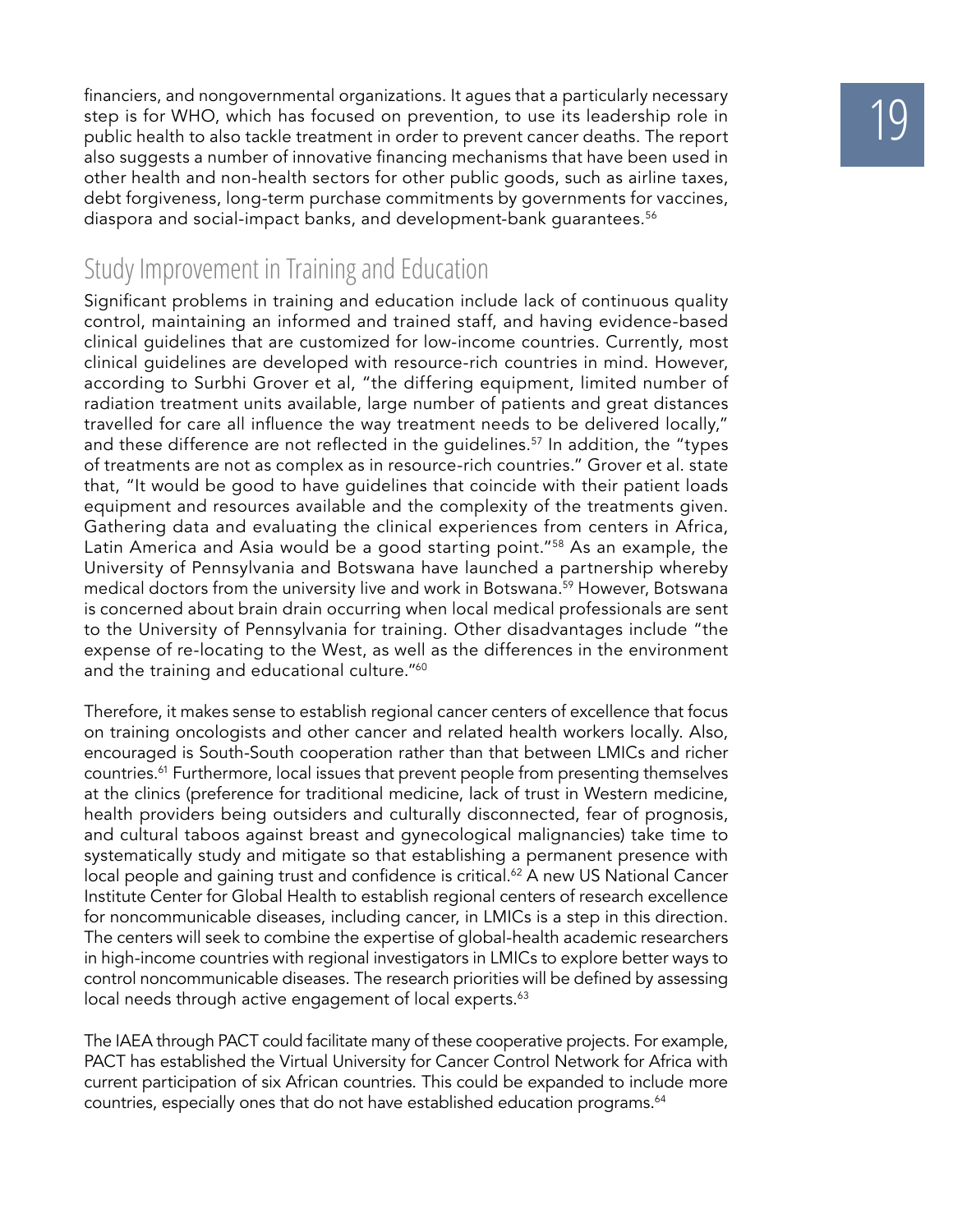In addition, according to Rifat Atun et al., "core clinical knowledge of cancer and<br>radiation oncology practice needs to be shared more effectively. Training should<br>leverage advances in communications, including distance l radiation oncology practice needs to be shared more effectively. Training should undergraduate and postgraduate training of health professionals who could benefit from massive open online courses and variants such as small private online courses."65 Distance learning and e-learning should be used by companies that manufacture radiotherapy machines to communicate with radiotherapy professionals in case the units break down (spare parts would be required in the field if this was to work). Communication technology could transfer images and support "video conferencing, teleconsultations, teaching and training" with the help of local centers of excellence.<sup>66</sup> There are already successful models whereby radiation oncology and other cancerrelated topics are taught through telecommunication.<sup>67</sup>

> The International Cancer Expert Corps (ICEC) "empower low-income nations to develop and sustain better cancer care by establishing a network of oncology professionals to mentor and work with local and regional groups." The ICEC aims to "establish a mentoring network of cancer professionals who will work with local and regional in-country groups and, along with required local investment, establish ICEC centers to develop and sustain expertise for cancer care."<sup>68</sup> Coordinated approaches such as the ICEC and others "are powerful in helping to bring new radiotherapy services online, commission equipment, and train local staff" and should be expanded.<sup>69</sup>

> Finally, to fill the void of a lack of doctors and trained surgeons in LMICs, specially chosen health workers have been trained to perform specific surgeries (a process known as task shifting). Almost half of sub-Saharan countries have workers perform minor surgical procedures.70 Nigel Crisp, in his book (and an article) *Turning the World Upside Down,* reports on such a successful surgery program in Mozambique, where the health workers are known as *tecnicos de cirurgia*. 71 Studies have shown that there are "no clinically significant differences in the outcomes between surgeries undertaken by *tecnicos* and by physicians." Furthermore, an important benefit is that the *tecnicos* "are more likely to understand the local customs and language, and to remain in their home country because their training is not internationally recognized. It is also less expensive to train [them] than physicians."72 Therefore, one recommendation is to train more people on specific tasks related to cancer care the same way that clinical officers or *technicos* are trained for surgery or other tasks. Training individuals to repair radiotherapy equipment might also be useful as long as spare parts are readily available in the countries themselves. It is also more costly to train physicians than these midlevel professionals, so focusing on the latter's education would allow more individuals to be trained.

### Need for a Report Aimed at IAEA Director General

The magnitude of the global disparity in cancer care has not received the attention it deserves. Therefore, we recommend having a set of senior African statesmen from LMICs draft a letter with specific recommendations to address the disparity in their countries. The letter can build on the recommendations in the 2015 Lancet Oncology Commission report as well as suggest that WHO increase the prioritization of treatment rather than focus almost entirely on cancer prevention.<sup>73</sup>

The letter should be broadly published so that it draws attention from influential philanthropists who may not realize the consequences cancer will have on Africa in the future. The letter should also address factors that influence cancer care, which,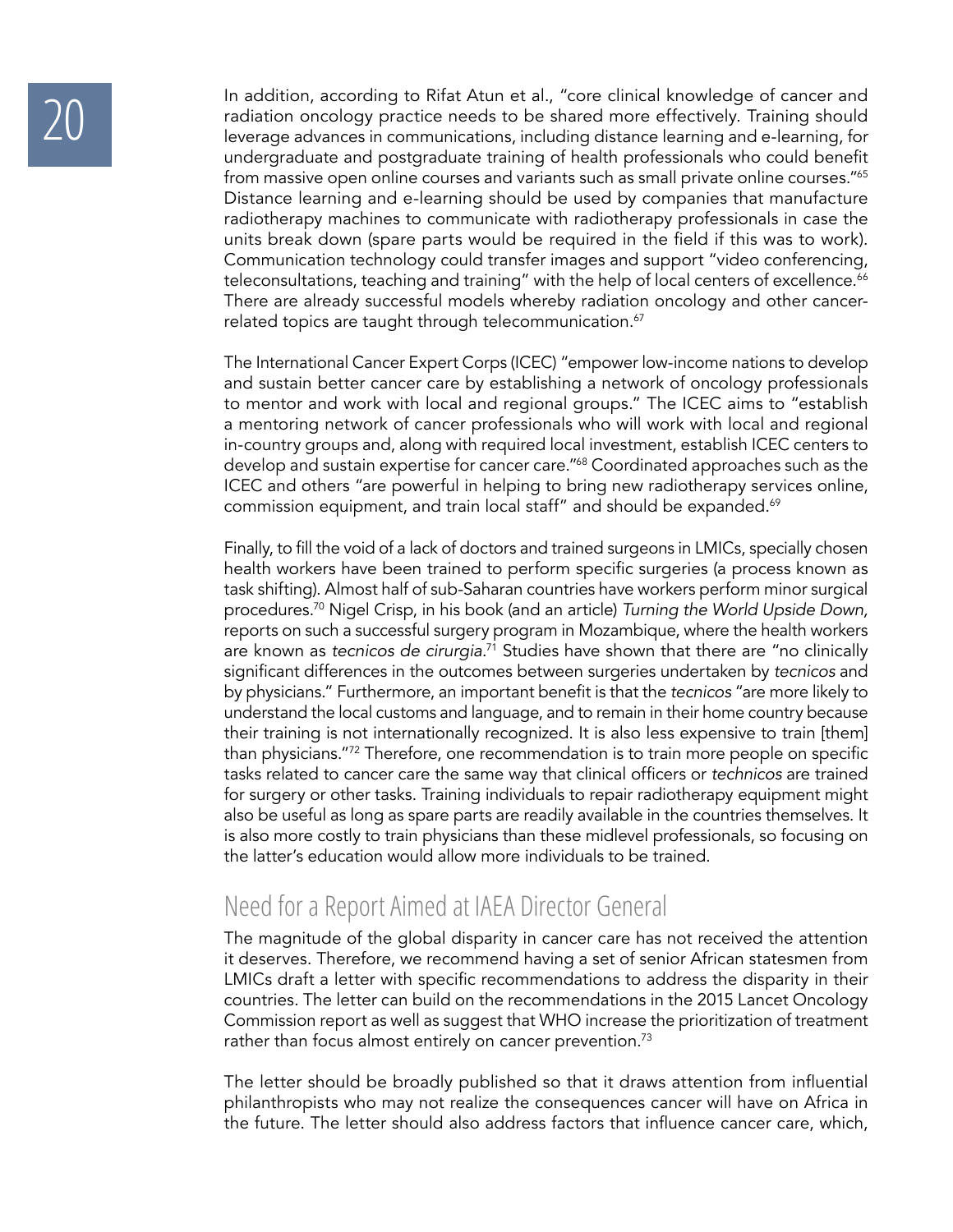while not unique to LMICs, are significantly worse in African countries, such as lack of<br>"political commitment, public awareness, education about the benefits of radiotherapy,<br>reduction of the stigma associated with cancer "political commitment, public awareness, education about the benefits of radiotherapy, for patients, and the affordability" of cancer therapy services.<sup>74</sup>

The IAEA is involved in multiple technical cooperation programs with respect to cancer care, such as the Human Health program and PACT, that work with member states to obtain radioactive sources for radiotherapy. At the same time, the agency's nuclear security division seeks to remove such sources when they have sufficiently decayed. Therefore, another suggestion is for the statesmen to work through the Board of Governors to have that body call for drafting a detailed expert group report that would facilitate a more holistic approach to all IAEA activities related to improving cancer care and enhancing communication between different technical programs in order to fully take advantage of the pool of talent at the IAEA. Reports such as these have been enormously successful. For example, a report on multilateralization of the fuel cycle has led to the recent establishment of a uranium fuel bank in Kazakhstan.<sup>75</sup>

### Use Better Screening to Make Radiotherapy Treatment More Effective and Efficient in Africa

A Kampala-based population registry measured the survival rates for different cancers in Uganda and compared them to African-American patients during the same time period. The five-year survival rate was one-third of the rate for African-American patients in the United States. The principal reason for this disparity is late presentation of the disease in African countries.<sup>76</sup>

Cervical cancer is the most common cancer among women in LMICs and is much more common in Africa than in other parts of the world.<sup>77</sup> It is more common because it is known to be one of the cancers connected to women living with HIV and is associated with certain strains of the human papillomavirus. Screening for cervical cancer in Africa is not nearly as common as in other countries, and there is a cultural stigma associated with HPV testing and the Papanicolaou (Pap) smear.<sup>78</sup>

Improved screening, pathology, and other health-system improvements would reduce the need for radiation treatment (and devices) for cervical and other cancers and make the treatment given more effective at curing the disease (rather than merely easing symptoms). It would also make it more likely that those outside of capital city elites could receive treatment in sufficient time to make a difference.

Innovative approaches can improve screening rates in LMICs. A simple test for cervical cancer screening (known as VIA) is a visual inspection of the cervix after 4 percent acetic acid is applied to the cervix. The Botswana-University of Pennsylvania partnership used a novel but simple approach to take cell-phone pictures of the cervix, which are remotely analyzed by a gynecologist.<sup>79</sup> The advantage of this approach is that the gynecologist can virtually inspect many women without physically being present. The other advantage is that the sociocultural barriers to screening may be lessened: many women currently do not get screened because of their fear of the Pap smear.<sup>80</sup>

Such innovative, cost-effective solutions would be a step forward. It might even be possible to make use of new research in machine learning and big-data analysis techniques to remove the remote gynecologist from the analysis completely, because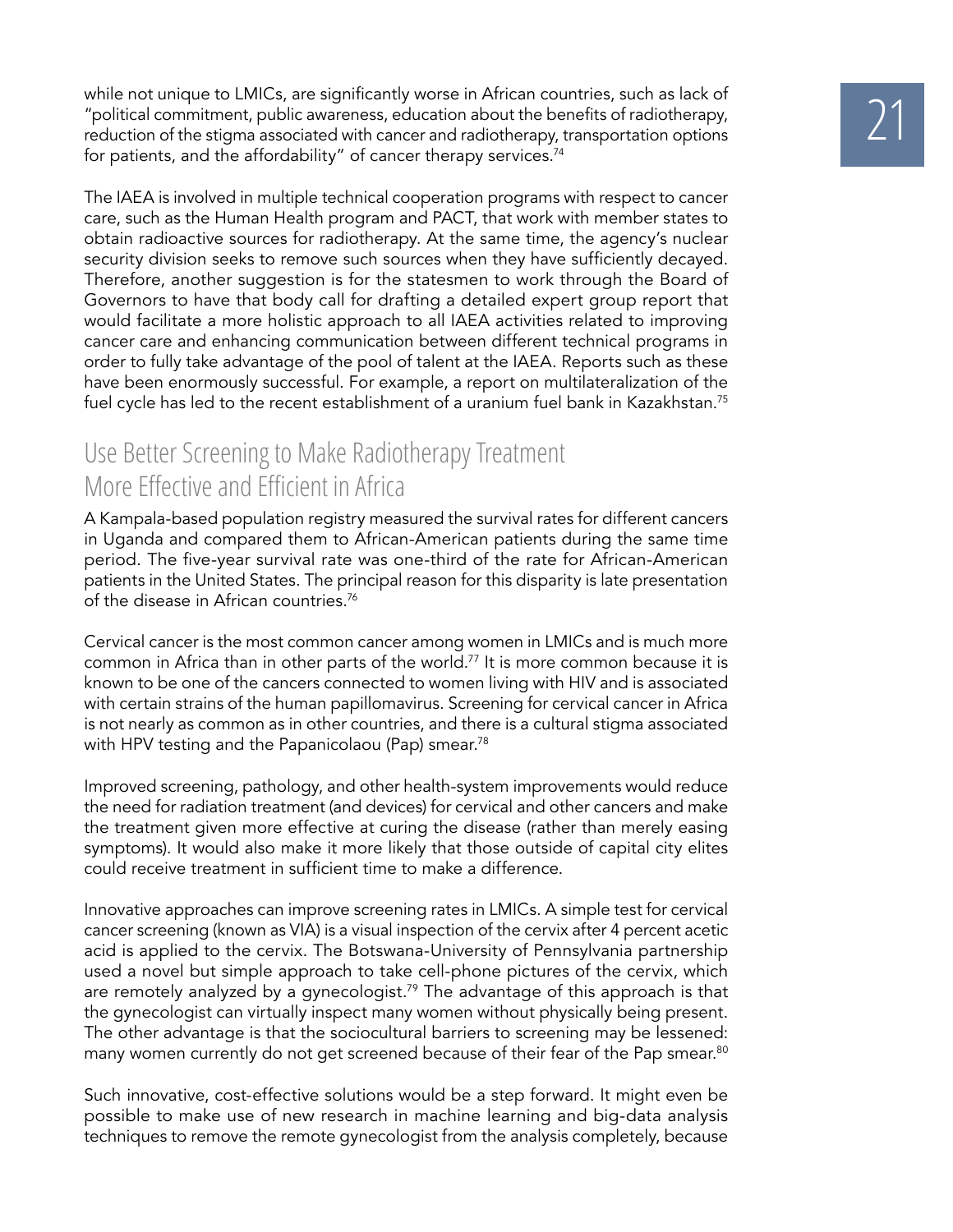visual pattern matching is one of the strengths of new data techniques. With a well-<br>written cell-phone app, the analysis can be done using the computing capability of the<br>cell phone itself. Thus, cancer screening and anal written cell-phone app, the analysis can be done using the computing capability of the cell phone itself. Thus, cancer screening and analysis could be done instantly without requiring expert knowledge.<sup>81</sup>

> Recently, the American Society for Clinical Pathology (ASCP); the Institute for Health Metrics and Evaluation; Omnyx LLC, a joint venture between GE Healthcare and UPMC; Pfizer Inc.; Partners in Health; Roche Diagnostics; and Sakura Finetek announced plans to establish pilot projects to improve pathology services in five African countries— Botswana, Rwanda, Swaziland, Lesotho, and Liberia—as well as Haiti. Members of the ASCP will use telepathology to diagnose cancers remotely, interpreting cloud-based images of specimens prepared with modern automated equipment installed locally. The program will start in Botswana, with plans to expand to sites in the other countries. Thus, professionals based in the United States will be able to contribute to patient care and medical education in these six countries.<sup>82</sup>

> However, if patients are screened and are found to be positive, there will be further challenges to get them proper treatment, such as obtaining access to radiotherapy, which may be too far to travel to or be too expensive. Therefore, mobile clinics (radiology on wheels, similar to Orbis for eye surgery) might be invented that have the capability to perform cancer therapy, including radiotherapy.<sup>83</sup> In addition to assuring proper equipment function and critical alignment needed for therapy (which are not issues with diagnosis), a big challenge will be obtaining sufficient electricity to power a LINAC or cobalt-60 machine for 12 hours a day. This would require powerful batteries that could recharge in the next 12 hours, requiring a battery that must be able to store at least 0.6 MWh for the LINAC alone and be small enough to be mobile.<sup>84</sup> It would be useful to research the applicability of improvements in energy storage coupled with alternative energy sources such as wind or solar energy in order to provide sufficient power. The goal of a mobile unit is to provide care to people who have been identified as having cancer and catch the disease early enough so treatment is curative rather than palliative.

> Many of these problems are not exclusive to cancer care and can have technological solutions as long as they are commensurate with a sociocultural understanding of the communities they serve. The enormous technical know-how and social entrepreneurship in Silicon Valley and in urban centers in Africa should be taken advantage of. An example of this approach is the partnership between the Social Entrepreneurship Accelerator at Duke and Innovations in Healthcare, which held their first ever Health Hack-a-thon in Nairobi, Kenya, in September 2015. The Health Hack-a-thon included "programmers, healthcare enterprises, established multinational corporations, and funders." Hack-a-thons and Maker Fairs are powerful venues where ideas are generated and even accelerated because of friendly competition toward a specific goal.<sup>85</sup>

## Role of the NNSA and other US Government Agencies

Tackling the cancer challenge in developing countries is a massive task that will require support from a wealth of stakeholders. Aside from the United States, other governments, international organizations, international coalitions such as the Global Partnership Against the Spread of Weapons and Materials of Mass Destruction, public health foundations, medical practitioners, businesses, and recipient countries all have roles to play. Further studies suggesting how such a campaign might be organized would be valuable.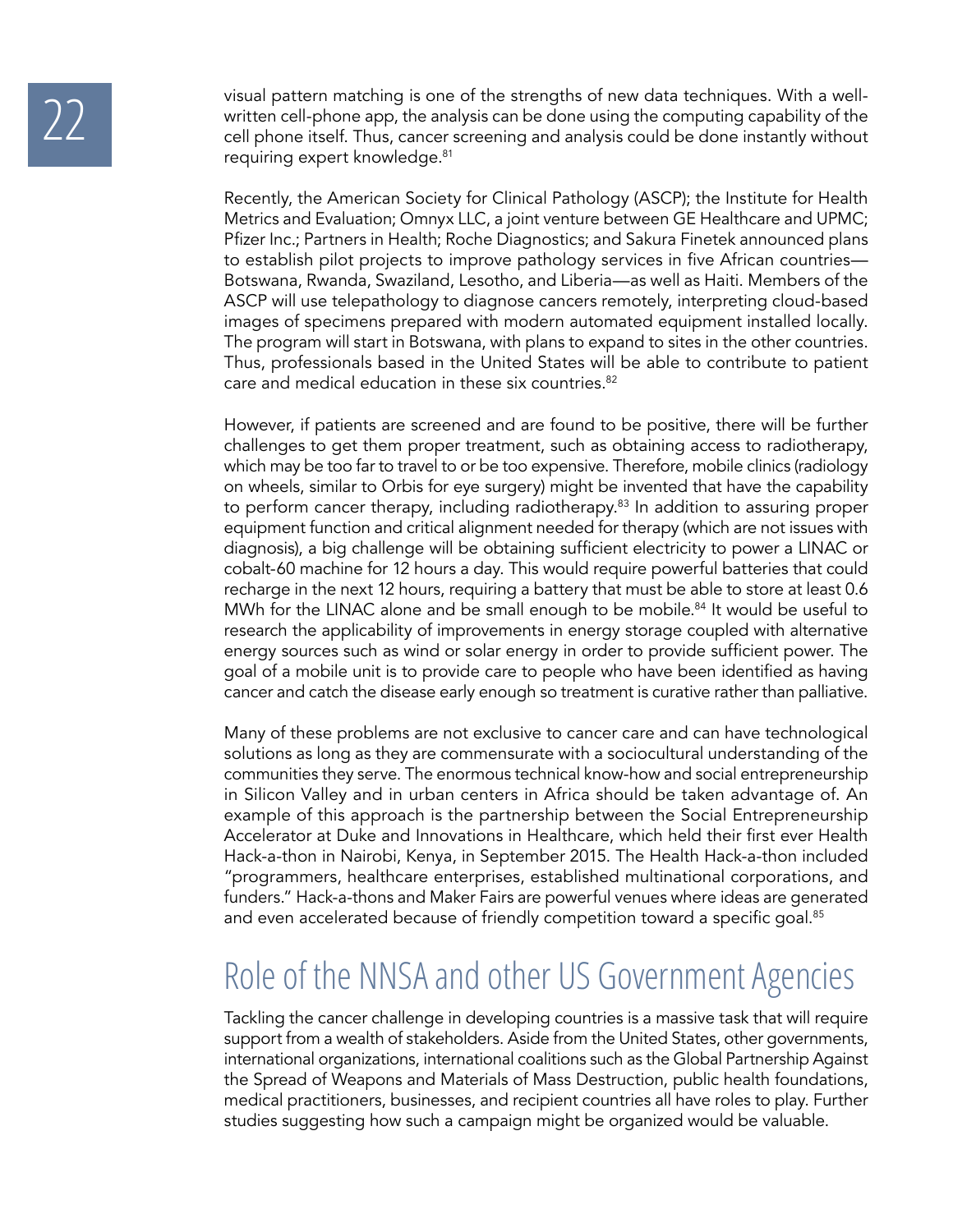The United States, as the leading national donor, can play an important role in this task.<br>The National Cancer Institute, which focuses on research, should continue its leadership<br>in the area and seek to initiate a broader The National Cancer Institute, which focuses on research, should continue its leadership US commitment to tackle noncommunicable diseases in LMICs. The Office of Global Affairs and the Office of the Assistant Secretary for Preparedness and Response of the US Department of Health and Human Services have expertise that might address both cancer care and risk from radiation sources. In the security arena, the Pentagon's Defense Threat Reduction Agency, which has been casting about for a new mission since its work in Russia ended, could be a valuable partner, along with regional commands such as the African Command. The military and the Defense Threat Reduction Agency's experience with logistics could prove valuable in areas such as quickly removing current or disused sources, stockpiling spare parts for LINACs, or transporting technicians. Such cooperation on cancer treatment would protect US troops from potential radiological terrorism and buy goodwill for US forces in areas where they operate. The October 2015 \$26.5 initiative by the White House Office of Science and Technology Policy addressing innovative combinations of technology and pathology is a welcome step.

The NNSA can also play an important role. Its primary mission will continue to be to reduce the risk and related security expenses posed by high-risk radiological sources such as cobalt-60 by encouraging the use of nonisotopic technologies such as LINACs.<sup>86</sup> Nevertheless, given the superior medical treatment LINACs can provide, the NNSA can prioritize its work to achieve its threat-reduction objective without impairing, and while even improving, cancer treatment.

As outlined in a previous, broader CNS report, NNSA efforts to replace high-risk radiological sources should be prioritized according to several criteria: the radioactive risk of the material, its perceived necessity to meet the given application, and its location.<sup>87</sup> When it comes to cobalt-60 teletherapy machines, the NNSA's first consideration should be location and relevant security concerns. Urgent efforts should be made to swap LINACs for cobalt-60 machines in countries wracked by civil war or terrorism. These should include active cobalt-60 units and disused sources. More broadly, a second priority should be ensuring that disused sources have safe disposal pathways and providing such pathways if they do not exist.

A third priority should be seeking to leverage other initiatives to make best use of any LINACs given to developing countries. The NNSA should seek to work with the new ASCP coalition to deploy LINACs in tandem with the new pathology tools. It should also work with the National Cancer Institute's planned regional centers for noncommunicable diseases to carry out some of the pilot studies related to LINACs discussed above.

Similarly, expanding PACT's Model Demonstration Sites program would leverage contributions from additional donors and expand cooperation with WHO in this area. This program should particularly focus on providing at least one radiation treatment facility in countries without them with the ultimate goal, as urged by the Lancet Oncology Commission, to have one cancer-treatment center in every LMIC by 2020, along with regular related training.

The scale-up of the PACT program should be accompanied by innovation in areas such as pilot projects in leasing and utilizing certified refurbished LINACs. PACT should also explore bulk purchases of new LINACs.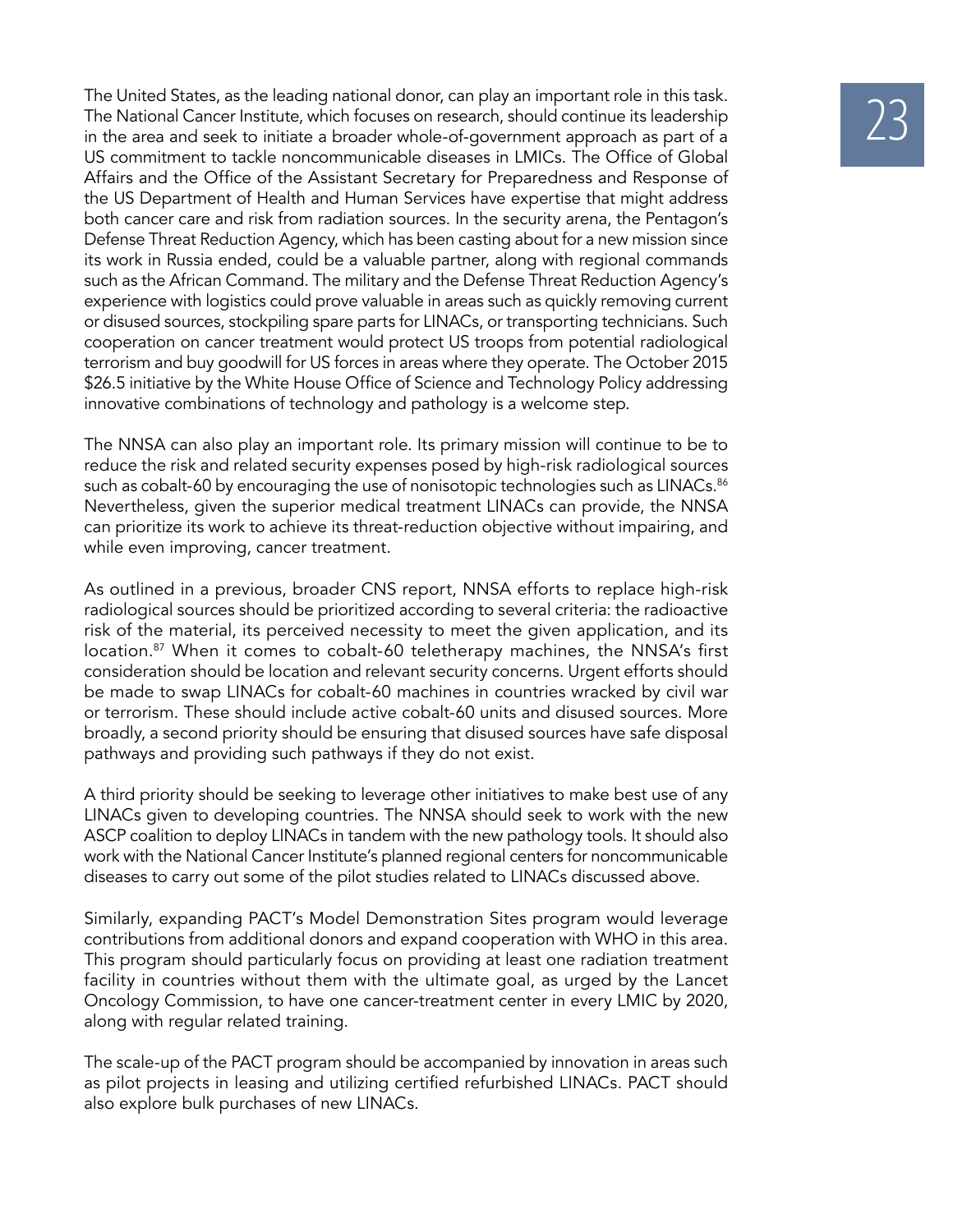While PACT uses any additional NNSA funds to add focus on low-income countries,<br>
efforts should be made to have development banks and innovative funding mechanisms<br>
provide funds for cancer treatment in middle-income count efforts should be made to have development banks and innovative funding mechanisms income countries. The Lancet Oncology Commission report clearly demonstrates that the key barrier to developing-country use of LINACs rather than cobalt-60 machines are financial resources; as countries get wealthier, they overwhelmingly opt for LINACs. For these countries, the NNSA's direct role can be largely advisory: to offer advice and perhaps some small incentives to choose LINACs over cobalt-60 units, especially when the latter reach the end of their useful life.

> For these countries, the NNSA's primary contribution could come from training and education on LINACs and using the national laboratories and working with private enterprise to certify refurbished machines and help develop equipment more appropriate to developing countries. The NNSA could also support ongoing education and training of physicists, engineers, and technicians in-country, as without this expertise, LINACs cannot be used properly. Helping overcome the personnel shortage could be a major incentive for LMICs to move to LINACs.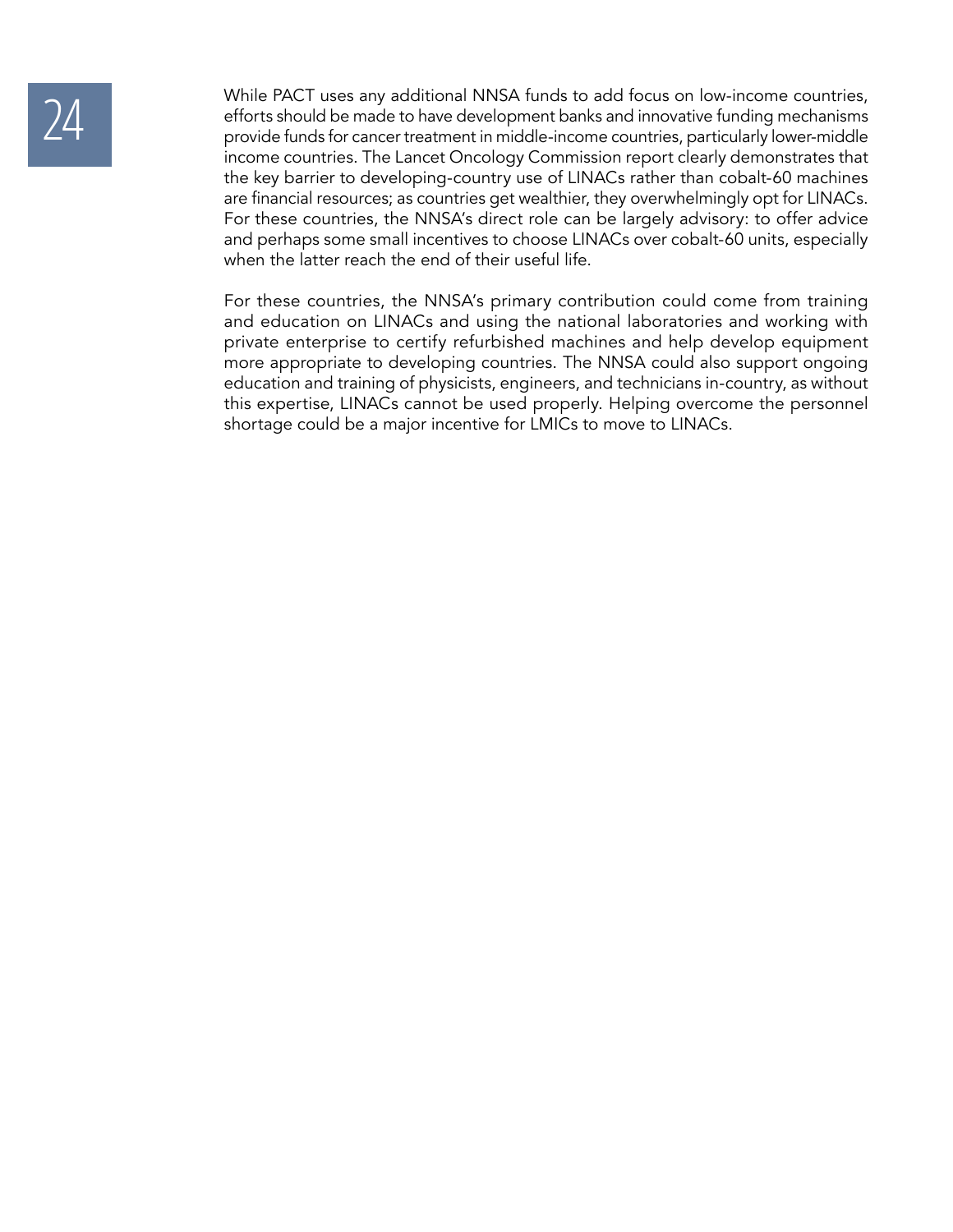# Appendix

### Cobalt-60 Machines and Linear Accelerator Technology for Teletherapy

The goal of this section is to survey the capabilities of LINACs and cobalt-60 teletherapy devices. The goal of both technologies is to provide a precise, well-defined dose of radiation to the tumor while minimizing the dose to the surrounding healthy tissue. Dose distribution and magnitude depend on the energy and type of radiation particle, the distance from the beam source to the patient, the beam profile, and the type of tissue to which the dose is applied.<sup>88</sup> The particles most often used in LINACs are electrons and X-rays; the only particle the cobalt-60 source emits are gamma rays with an average energy of 1.25 MeV (an MeV is one million electron volts), whereas LINAC X-ray photon energies can vary from 4 to 30 MeV. In a LINAC, photons are produced by bombarding accelerated electrons onto heavy metal (tungsten or copper-tungsten laminate) targets, producing characteristic X-ray lines corresponding to the target superimposed on a forward peaked bremsstrahlung spectrum.<sup>89</sup> The other particles used in radiotherapy are protons, neutrons, and heavy ions (ions of helium, carbon, nitrogen, argon, neon). These alternate technologies have certain advantages but have not been used as widely as LINACs and cobalt-60 machines because the machines that use these particles are "considerably more expensive than standard radiotherapy." $90$ 

For the remainder of this appendix, we will consider only high-energy photons and electrons and discuss the parameters that affect the clinical utility of both machines. We will conclude with tables of parameters allowing us to recognize differences between both modalities. The specific parameters we will discuss describe the quality of the beam in terms of producing a well-defined uniform dose across the beam ("Penumbra" and "Isodose Contours" below); producing appropriate strength and depth of the dose ("Particle Depth Dose" and "Source Skin Distance" below); and minimizing damage to the skin ("Skin Dose" below).

### Particle Depth Dose

The depth penetrated by a particle beam is expressed in terms of the parameter PDD (percentage depth dose), which is the dose at various depths normalized to the peak dose that occurs at a certain depth Zmax (known as depth of dose maximum). The shape of the PDD curve as a function of depth can be described as a steep curve as it reaches the peak (100 percent) at Zmax (known as buildup) and then has a long tail to high depths indicating that finite doses are administered even at high depths (see Figure 3). For a cobalt-60 beam, Zmax occurs at 0.5 cm depth for a water phantom, whereas for a 6 MeV LINAC, a maximum dose is reached at a depth of 1.5 cm and increases with higher energy beams. The PDD curve has a long tail past the peak dose at Zmax so that one-half of the maximum dose (PDD=50 percent) occurs at a depth as high as 11 cm for a cobalt-60 machine. For a 6 MeV photon beam, PDD=50 percent is reached at 20 cm, considerably farther than a cobalt-60 beam, which can be important for destroying tumors located deep beneath the skin. It is important to realize that the PDD will also vary with the dimensions of the beam and the distance from the source to the patient's skin surface, or SSD, so it is necessary to specify both when comparing PDD for different beam energies.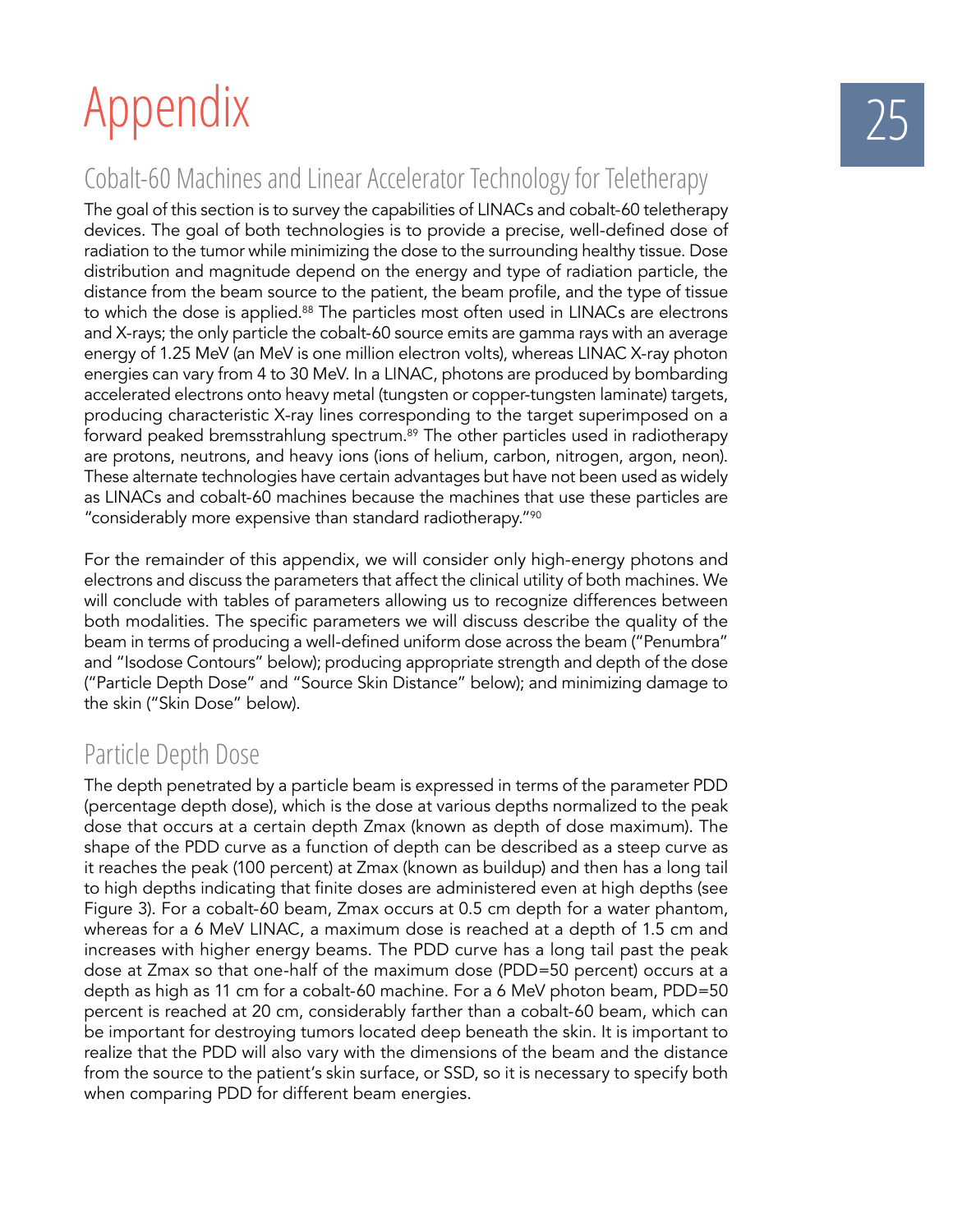

**Figure 3.** PDD curves in water for a 10 × 10 cm 2 field at an SSD of 100 cm for various megavoltage photon beams ranging from cobalt-60 gamma rays to 25 MeV X-rays. The depth at which the maximum dose is applied corresponds to the Zmax (known as depth of dose maximum). Source: Ervin B. Podgorsak, *Radiation Oncology Physics: A Handbook for Teachers and Students* (Vienna: International Atomic Energy Agency, 2005), p. 182.

### Source Skin Distance

The source skin distance (SSD) is the distance from the source of the beam to the surface of the skin. The intensity of the beam will vary as a function of distance according to the inverse square law.<sup>91</sup> Therefore, the dose is higher as the SSD is decreased because the same number of particles contributes to the dose over a smaller area.

#### Penumbra

The beam profile (intensity as a function of lateral distance across the beam) transverse to the beam is not perfectly square but has a slope (see Figure 4). The distance from



**Figure 4.** The exposure of the patient to the beam varies across the beam because of the finite penumbra (the slope from "Fully Exposed" to "Fully Blocked" is not vertical). The penumbra is caused by two effects: the transmission penumbra is due to photons that are attenuated as they travel different distances through the collimator, and the geometric penumbra is due to the finite source dimensions. Furthermore, the dose in the "Fully Exposed" region is also not necessarily flat, so that special absorbers are placed in front of the beam to further shape the beam. Source: Ferenc Dalnoki-Veress, Middlebury Institute of International Studies at Monterey.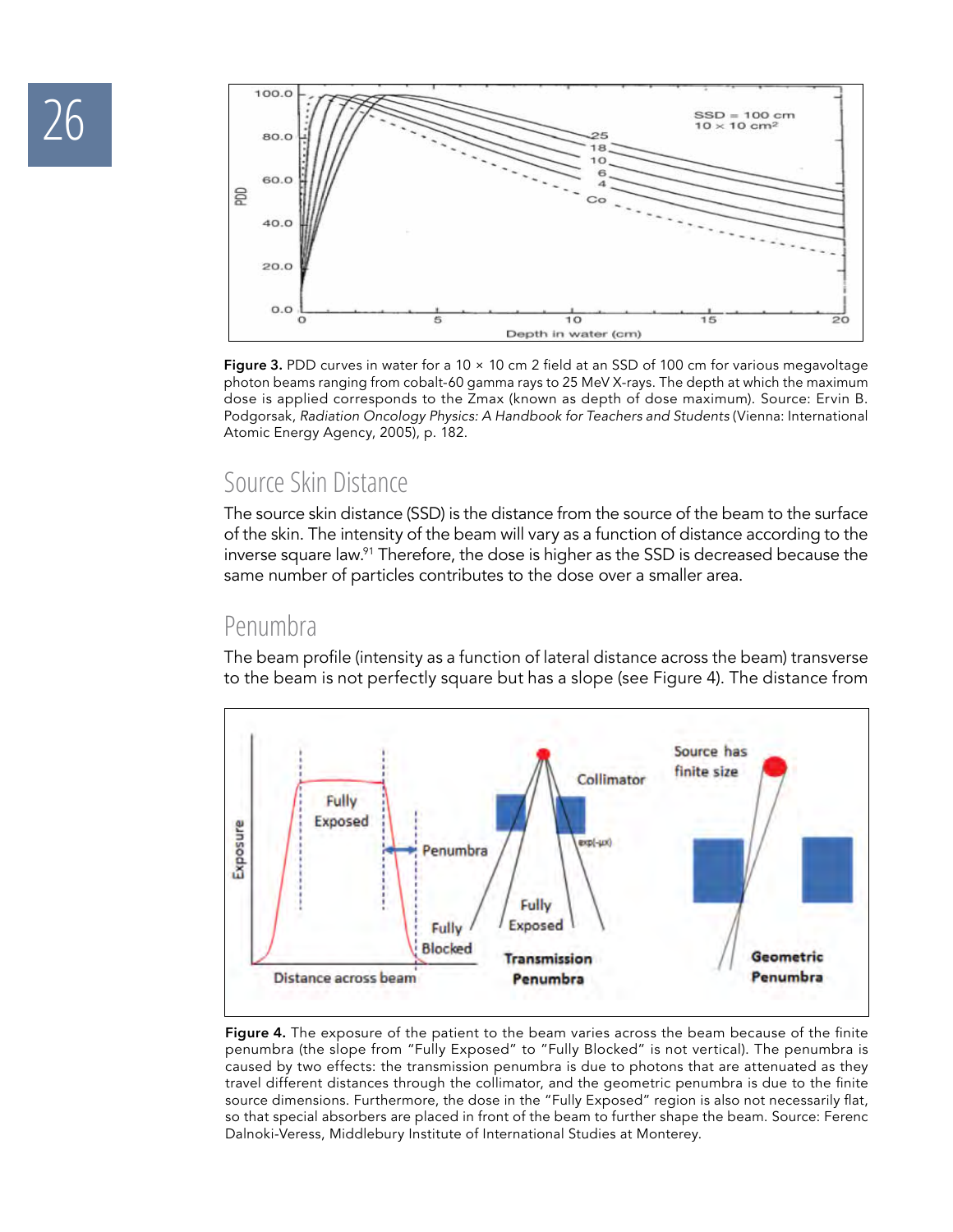the maximum intensity of the beam to where it falls to zero is finite and is known as<br>the penumbra region. The beam profile does not fall off as a square step-function.<br>This is significant because it means that part of the the penumbra region. The beam profile does not fall off as a square step-function. with a varying dose across the beam. The penumbra consists of an effect due to the size of the collimator used (known as transmission penumbra) to define the beam, and due to the finite size of the source (known as geometric penumbra). In the case of the cobalt-60 source, the source dimensions are a 1.5 cm diameter cylinder with a height of 2.5 cm. Increasing the SSD will decrease the geometric penumbra, but it will also decrease the dose to the patient. Unfortunately, the cobalt-60 source dimensions can't be made smaller because this would decrease the physical dose to the patient. Setting the SSD is optimizing the required dose to the tumor while not increasing the penumbra.

### Skin Dose

The dose applied to the skin varies with the energy and type of beam. Cobalt-60 machines apply 50 percent of the peak dose to the skin, which can cause damage to the skin. LINACs penetrate deeper and administer considerably less dose to the skin, ranging from 25 percent for a 6 MeV LINAC to 15 percent for an 18 MeV LINAC.

### Isodose Contours

The dose across the beam produced by cobalt-60 machines and LINACs can vary and could have the undesirable effect of exposing tissue to varying doses laterally across the beam just like the penumbra would (see "Fully Exposed" section in Figure 4). In a LINAC, the beam is flattened by placing conical objects, which preferentially absorb photons, on the central axis, making a flattened profile. The isodose contours in cobalt-60 are more rounded.

| Aspect                             | Cobalt-60        | <b>LINAC</b>                  |  |  |
|------------------------------------|------------------|-------------------------------|--|--|
| Buildup (Zmax)                     | $0.5 \text{ cm}$ | 1.5 (6 MeV), 35 cm (18 MeV)   |  |  |
| <b>Skin Dose</b>                   | 50%              | 25% (6 MeV), 15%-25% (18 MeV) |  |  |
| Penetration @ 10 cm                | 54%              | 67% (6 MeV), 77% (18 MeV)     |  |  |
| Penumbra<br>90%-10% is 1.5 cm      |                  | Sharp beam field              |  |  |
| Rounded<br><b>Isodose Contours</b> |                  | Flattened by filter           |  |  |
| <b>Energy</b>                      | Low (1.25 MeV)   | High (>6 MeV)                 |  |  |

These aspects of the beam are summarized in Table 2 for cobalt-60 and LINACs.

**Table 2.** Comparison of cobalt-60 teletherapy to LINACs for different factors affecting the quality of the treatment. Source: Adapted from R. Ravichandran, "Has the Time Come for Doing Away With Cobalt-60 Teletherapy for Cancer Treatments," *Journal of Medical Physics,* Vol. 34, No. 2, 2009, p. 63.

### Practical Differences Between Machines

Other practical factors in consideration of cobalt-60 machines compared to LINAC machines are maintenance, safety, security, staffing, and cost. These aspects of the two technologies are compared in Table 3.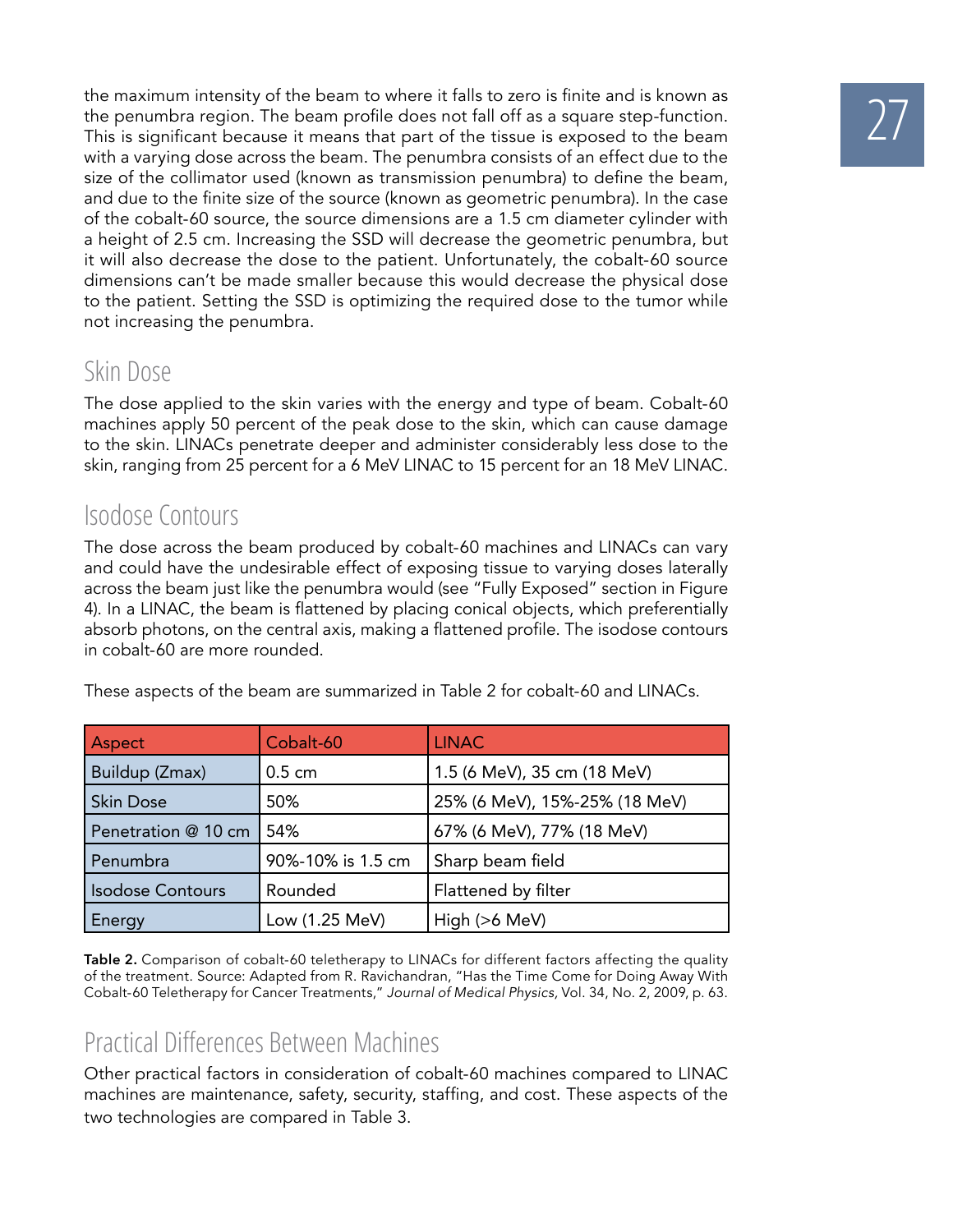|  | Aspect      | Cobalt-60                                                                                                                                                                                                                                                                                                                                                                                       | <b>LINAC</b>                                                                          |
|--|-------------|-------------------------------------------------------------------------------------------------------------------------------------------------------------------------------------------------------------------------------------------------------------------------------------------------------------------------------------------------------------------------------------------------|---------------------------------------------------------------------------------------|
|  | Maintenance | Source needs to be replaced<br>every five years                                                                                                                                                                                                                                                                                                                                                 | Frequent quality assurance<br>necessary                                               |
|  | Safety      | Leakage radiation when beam is<br>off is significant = $0.01$ mSv/hr;<br>exposure varies as the source is<br>rotated into place and needs to<br>be taken into account                                                                                                                                                                                                                           | Labor intensive quality<br>assurance procedures                                       |
|  | Security    | Sources need to be transported<br>to be disposed of; constant<br>security risk requiring around-<br>the-clock security; terrorism risk                                                                                                                                                                                                                                                          | No radioactive source used;<br>no terrorism risk; however, will<br>need to be guarded |
|  | Staffing    | Easier to perform quality<br>assurance and to operate the<br>machine                                                                                                                                                                                                                                                                                                                            | Requires more training                                                                |
|  | Cost        | Cobalt-60 without IMRT<br>(intensity-modulated radiation<br>therapy is an advanced mode of<br>high-precision radiotherapy that<br>uses computer-controlled linear<br>accelerators to deliver precise<br>radiation doses to a malignant<br>tumor or specific areas within<br>the tumor), much less expensive<br>than LINACs; however, cobalt-60<br>IMRT are priced similarly to<br><b>LINACs</b> | Ongoing maintenance is<br>expensive                                                   |

**Table 3.** Comparison of cobalt-60 teletherapy to LINACs for different practical considerations. Source: Adapted from R. Ravichandran, "Has the Time Come for Doing Away With Cobalt-60 Teletherapy for Cancer Treatments," *Journal of Medical Physics,* Vol. 34, No. 2, 2009, Table 1.92

### Treatment Planning and Delivery

Treatment plans are based on the location of the tumor, surrounding normal tissue, and normal tissue tolerance. These require three-dimensional imaging and medical dosimetrists who work with the physician and medical physicist. Multiple field arrangements are used that eliminate some of the problems of depth dose using cobalt-60 versus LINAC machines. The much sharper beam edges and beam shaping now possible with LINACs provide newer approaches to minimizing dose to normal tissue, such as IMRT, image guided radiation therapy, and hypofractionated radiation, which uses very short courses of radiation. The latter may provide an additional advantage for a LINAC in high-volume settings such as LMICs. These treatments require on-site physics expertise.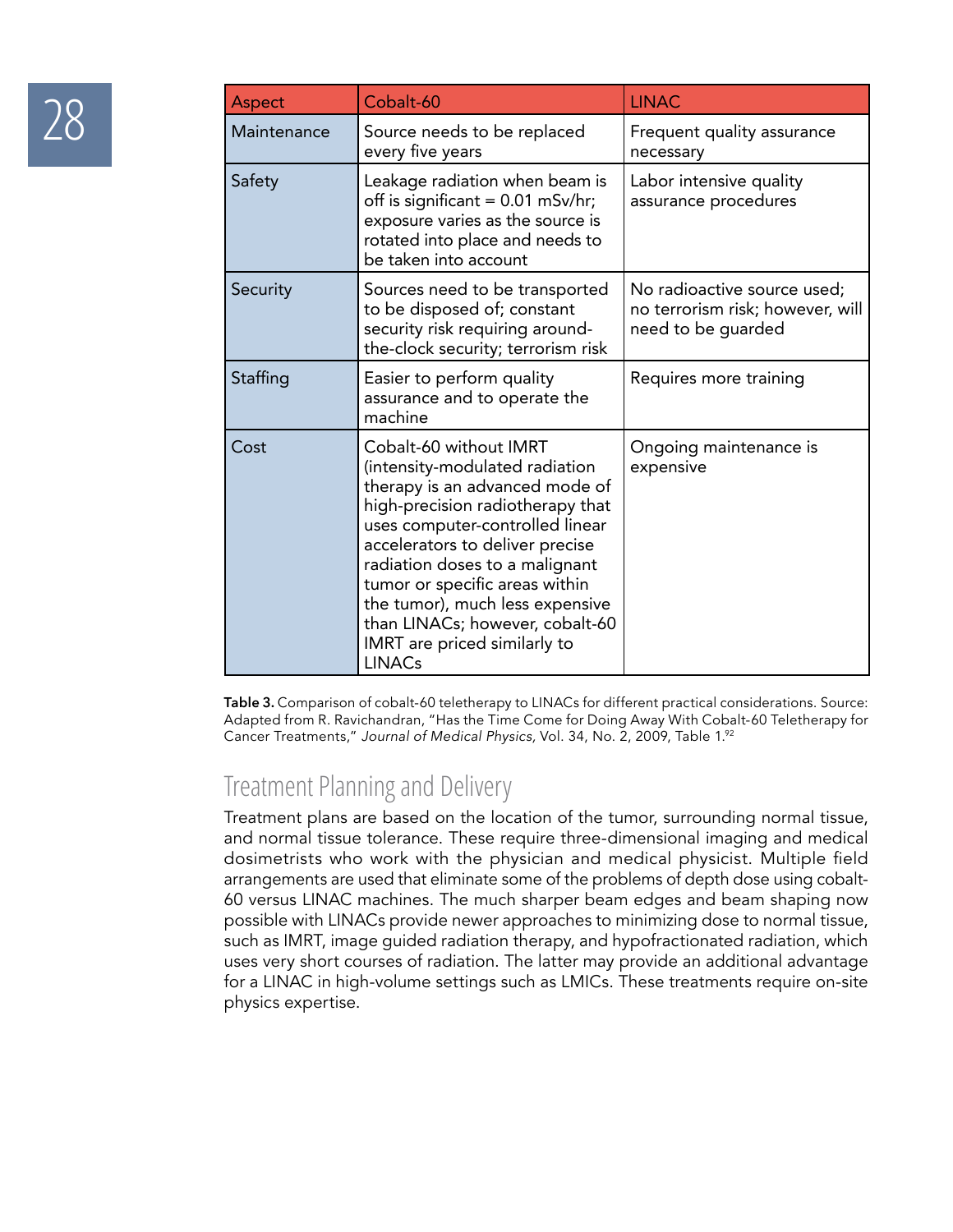## **Endnotes**

- <sup>1</sup>George M. Moore and Miles A. Pomper, *Permanent Risk Reduction: A Roadmap for Replacing High-Risk Radioactive Sources and Materials*, Occasional Paper No. 23, James Martin Center for Nonproliferation Studies, July 2015, p. 17, *http://www.nonproliferation.org/wp-content/ uploads/2015/07/permanent\_risk\_reduction.pdf*. This list is narrower than those that include materials not in widespread commercial use. The US government has labeled a dozen radiological materials a security concern due to their high levels of ionizing radiation (specific activity) and significant half-lives. See Table 1: Radioisotopes of Security Concern, and Table 3: High-Risk Radioactive Sources in Charles Ferguson, *Ensuring the Security of Radioactive Sources: National and Global Responsibilities*, US-Korea Institute at SAIS, 2012, pp. 6 and 10, *http://fas.org/\_docs/201203- EnsuringSecurityofRadioactiveSources-Ferguson.pdf*; Charles Ferguson, Tahseen Kazi, and Judith Perera, *Commercial Radioactive Sources: Surveying the Security Risks*, James Martin Center for Nonproliferation Studies, Occasional Paper 10, January 2003, p. 16; DOE/NRC Interagency Working Group on Radiological Dispersal Devices, *Report to the Nuclear Regulatory Commission and the Secretary of Energy—Radiological Dispersal Devices: An Initial Study to Identify Radioactive Material of Greatest Concern and Approaches to Their Tracking, Tagging, and Disposition*, May 2003. A federal task force classified 16 radionuclides as those of principal concern when considering the problems they could cause if used in a radiological dispersal device: US Nuclear Regulatory Commission, *The 2010 Radiation Source Protection and Security Task Force Report*, US Nuclear Regulatory Commission, August 11, 2010. See in particular Table II, which lists the lower limit for these radionuclides to be Category 2 IAEA RS-G-1.9 sources, p. 11, *www.nrc.gov/security/ byproduct/2010-task-force-report.pdf.*
- 2 In this report, we have chosen to focus on external beam teletherapy, not internal radiation treatment or radiosurgery. Replacement of high-risk sources for these applications will require different strategies, as detailed in Moore and Pomper, *Permanent Risk Reduction*, pp. 5–8. Please see the appendix to this paper for an explanation of how cobalt-60 units and LINACs work.
- 3 Rifat Atun, David A. Jaffray, Michael B. Barton, Freddie Bray, Michael Baumann, Bhadrasain Vikram, Timothy P. Hanna, et al., "Expanding Global Access to Radiotherapy," *Lancet Oncology,* Vol. 16, No. 10, September, 2015, p. 1167, Table 4.
- 4 It is clear that the solution will not come from expanding the use of cobalt-60 machines, since their "production cost is increasing and there are heightened security concerns." Eeva K. Salminen, Krystyna Kiel, Geoffrey S. Ibbott, Salminen, Eeva K., Krystyna Kiel, Geoffrey S. Ibbott, Michael C. Joiner, Eduardo Rosenblatt, Eduardo Zubizarreta, Jan Wondergem, and Ahmed Meghzifene, "International Conference on Advances in Radiation Oncology (ICARO): Outcomes of an IAEA Meeting," *Radiation Oncology,* Vol. 6, No. 11 (2011), p. 1. As well, the costs of modern cobalt-60 machines are becoming commensurate with LINACs when comparing the initial and operations costs.
- <sup>5</sup>Paul Farmer, Julio Frenk, Felicia M. Knaul, Lawrence N. Shulman, George Alleyne, Lance Armstrong, Rifat Atun, et al., "Expansion of Cancer Care and Control in Countries of Low and Middle Income: A Call to Action," *Lancet,* Vol. 376, No. 9747, 2010, p. 1186.
- 6 Daniel Grant Petereit and C. Norman Coleman, "Editorial: Global Challenges in Radiation Oncology," *Frontiers in Oncology*, Vol. 5, 2015, p. 2.
- 7 The workshop was conducted under rules of nonattribution, so individual participants' views will not be identified in this report.
- 8 Deterministic health effects are the manifestation of tissue damage due to ionizing radiation with a dose threshold below which the effect does not appear (0.1 Gy). Scientific Committee on Emerging and Newly Identified Health Risks (SCENIHR), *Health Effects of Security Scanners for Passenger Screening* (Based on X-Ray Technology), European Commission, April 26, 2012, p. 27.
- 9 Stochastic effects of ionizing radiation are chance events, with the probability of the effect increasing with dose, but the severity of the effect is independent of the dose received. Stochastic effects are assumed to have no threshold. Primarily cancer risk, but also hereditary disorders, are stochastic effects with a combined detriment of ~5%/Sv. Ibid., p. 28.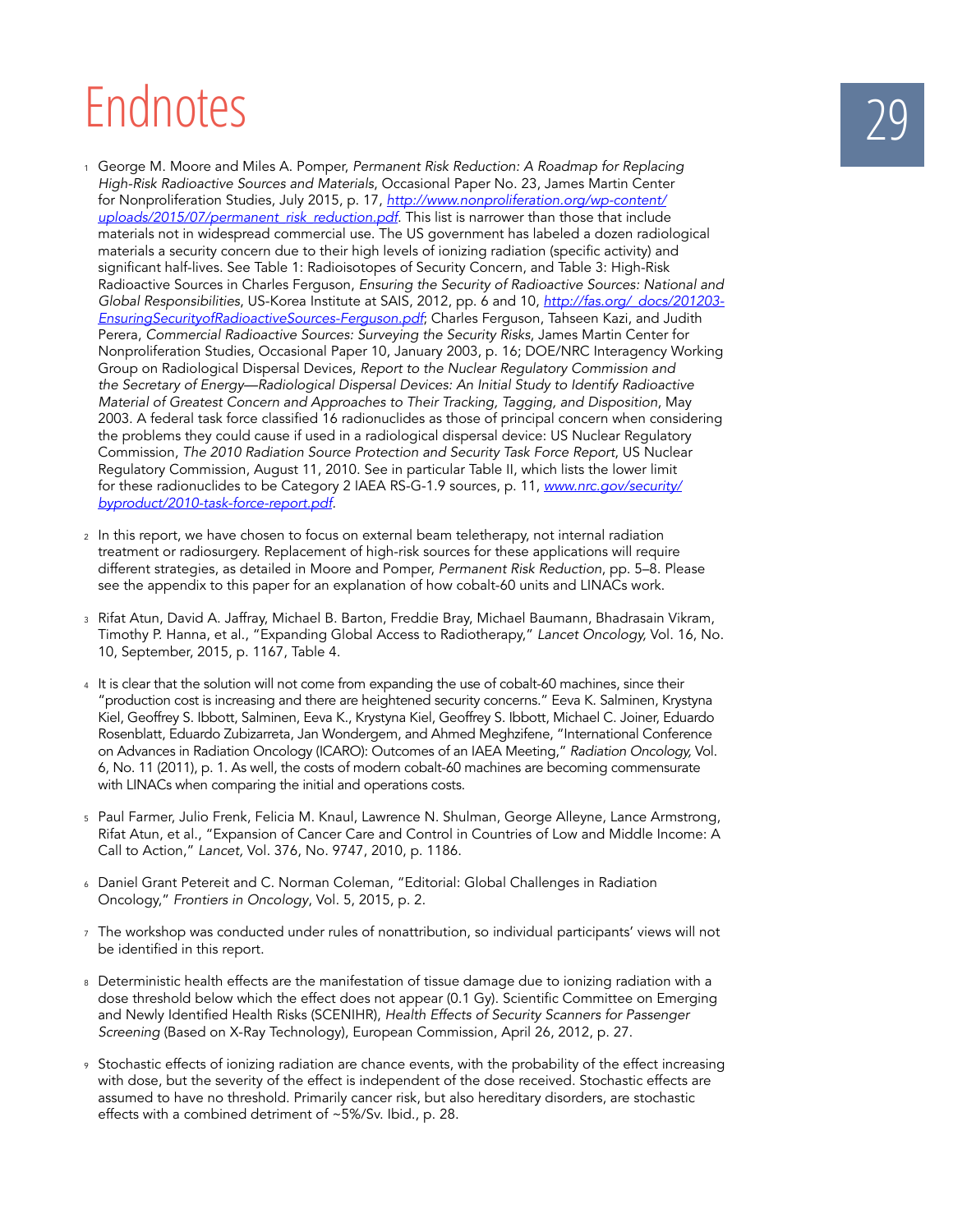- 
- <sup>10</sup> Ferguson, *Ensuring the Security*, p. 7.<br>
<sup>11</sup> Cobalt is rarely found in an easily disp<br>
Rather it is usually found in metallic fo  $_{11}$  Cobalt is rarely found in an easily dispersed format unless damaged or deliberately produced. Rather it is usually found in metallic form. See John Peterson, Margaret MacDonell, Lynne Haroun, Fred Monette, R. Douglas Hildebrand, and Anibal Taboas, *Radiological and Chemical fact Sheets to Support Health Risk Analyses for Contaminated Areas*, Argonne National Laboratory Environmental Science Division (2007).
	- 12 Cobalt metal can be easily dissolved in hydrochloric acid, precipitated into cobalt chloride salt, and this resulting salt is half as soluble as cesium chloride in water. Therefore, cobalt-60 still poses a serious risk as an RDD as well as an RED.
	- <sup>13</sup>F. P. Stone, *The Worried Well Response to CBRN Events: Analysis and Solutions*, The Counterproliferation Papers Future Warfare Series #40, US Air Force Counterproliferation Center.
	- 14 DIRAC stands for Directory of Radiotherapy Centres. The database is at *http://www-naweb.iaea.org/ nahu/dirac/*.
	- <sup>15</sup>Radioactive sources are organized in terms of five categories according to the risk they pose. Category 1 (higher risk) and 2 (lower risk) sources are considered to pose a high risk to human health if not managed safely and securely, as well as if the material is dispersed. A Category 3 source is considered to be much less dangerous and unlikely to be fatal if a person is exposed to it over a prolonged time or the material is dispersed. Detailed descriptions can be found in International Atomic Energy Agency (IAEA), Categorization of Radioactive Sources, IAEA-TECDOC-1344, 2003.
	- 16 Ferguson, *Ensuring the Security*, p. 8.
	- 17 The complete name of the organization is Jama'atul Alhul Sunnah Lidda'wati wal Jihad, or, "people committed to the propagation of the Prophet's teachings and jihad." The term *Boko Haram* is translated as "Western Education is forbidden."
	- 18  Majority Staff of the Committee on Homeland Security, "Boko Haram: Growing Threat to the U.S. Homeland", U.S. House Homeland Security Committee Report, September 2013, p. 16, *https:// homeland.house.gov/boko-haram-growing-threat-us-homeland.*
	- <sup>19</sup>John Daly, "Nigeria Planning Country's First Nuclear Power Plant,"Oilprice.com, *http://oilprice.com/ Alternative-Energy/Nuclear-Power/Nigeria-Planning-Countrys-First-Nuclear-Power-Plant.html.*
	- <sup>20</sup>In May 2013, the group held the Nigerian minister of petroleum for ransom for several days.
	- 21 Majority Staff of the Committee on Homeland Security, "Boko Haram: Growing Threat to the U.S. Homeland, US House Committee on Homeland Security, September 13, 2013, p. 10, *https:// homeland.house.gov/boko-haram-growing-threat-us-homeland/.*
	- 22 Ibrahim Abdulmajeed, *Minimizing the Risk of Proliferation and Nuclear/Radiological Terrorism in Nigeria*, CNS report, 2014.
	- 23 Independent survey of medical physicists in Africa conducted by person attending the workshop.
	- 24 In this section, the use of LINACs for general cancer treatment will be considered, and it will be compared and contrasted to the use of cobalt-60 teletherapy units. The same arguments generally apply to a comparison of the use of LINACs in cancer surgery applications with the use of cobalt-60 surgical equipment such as the Gamma Knife.
	- 25 One way to accomplish this is through stereotactic surgery (using Gamma Knife or Cyber Knife), in which photon beams penetrate a tumor from many directions so that by utilizing the superposition principle, the tumor receives the required dose.
	- <sup>26</sup>A resulting effect is that the time required to deliver a specific dose increases so the patient may need to be in the machine longer to receive the necessary exposure for the prescribed treatment.
	- 27 However, it should be noted that quality assurance may be considerably more complicated for LINACs. See Brandi R. Page, Alana D. Hudson, Derek W. Brown, Adam C. Shulman, May Abdel-Wahab, Brandon J. Fisher, and Shilpen Patel, "Cobalt, Linac, or Other: What Is the Best Solution for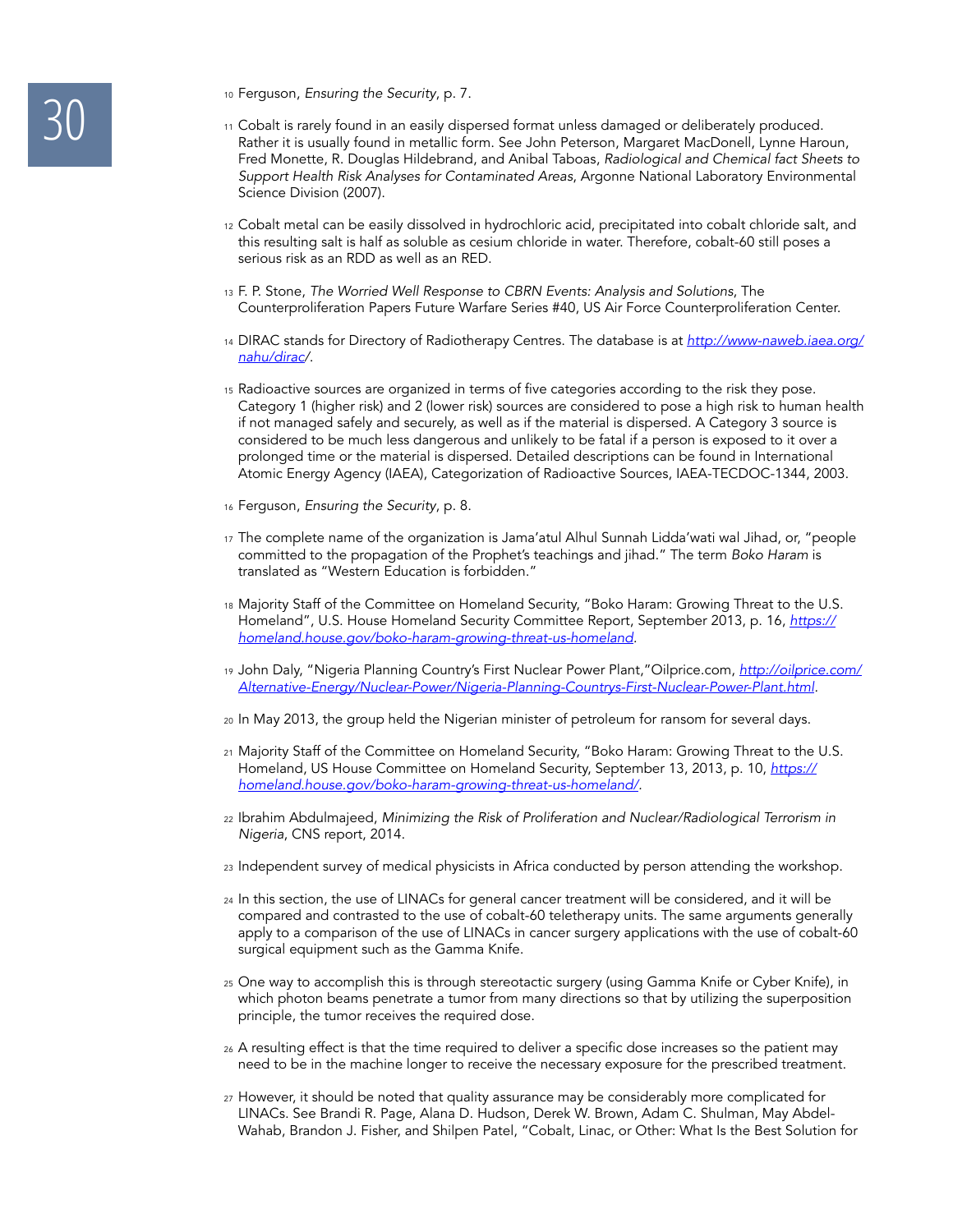Radiation Therapy in Developing Countries?, *International Journal of Radiation Oncology, Biology, Physics, Vol. 89, No. 3, 2014, pp. 476–480.*<br><sup>28</sup> See Chapter 12, "Cobalt Machines," in Philip Mayles, Alan Nahum, and Je *Physics,* Vol. 89, No. 3, 2014, pp. 476–480.

- eds., *Handbook of Radiotherapy Physics: Theory and Practice* (New York: CRC Press, 2007). Category 1 is the highest hazard rating in the IAEA's RS-G-1.9 categorization scheme.
- 29 After 9/11, the cost of replacing cobalt-60 sources (replacing the source as well as disposing of the old source) is estimated to cost as much as \$400,000 to \$500,000; Massoud Samiei, "Challenges of Making Radiotherapy Accessible in Developing Countries," Cancer Control, Vol. 85, 2013, p. 85.
- 30 American Cancer Society, *Cancer in Africa*, p. 3. *https://www.cancer.org/acs/groups/content/@ epidemiologysurveilance/documents/document/acspc-031574.pdf.*
- 31 Samiei, "Challenges," p. 85.
- <sup>32</sup>Ibid., p. 88.
- <sup>33</sup>T. Peter Kingham, Olusegun I. Alatise, Verna Vanderpuye, Corey Casper, Francis A. Abantanga, Thaim B. Kamara, Olufunmilayo I. Olopade, Muhammad Habeebu, Fatimah B. Abdulkareem, and Lynette Denny, "Treatment of Cancer in Sub-Saharan Africa, *Lancet Oncology,* Vol. 14, No. 4, 2013, p. 158.
- <sup>34</sup>Michael B. Barton, Michael Frommer, and Jesmin Shafiq, "Role of Radiotherapy in Cancer Control in Low-Income and Middle-Income Countries," Lancet Oncology, Vol. 7, No. 7, 2006, p. 585.
- 35 Surbhi Grover, Nayha Dixit, and James M. Metz, "Radiation Therapy in the Developing World," in *Global Perspectives on Cancer: Incidence, Care, and Experience*, ed. by Kenneth D. Miller and Miklos Simon (Santa Barbara, CA: Praeger, 2015), p. 205.
- 36 Niloy R. Datta, Massoud Samiei, and Stephan Bodis, "Radiation Therapy Infrastructure and Human Resources in Low- and Middle-Income Countries: Present Status and Projections for 2020," *International Journal of Radiation Oncology, Biology, Physics*, Vol. 89, No. 3, 2014, p. 453.
- 37 Jo Handelsman and Robbie Barbero, "Cancer Diagnostics in the Developing World," White House Office of Science and Technology, October 26, 2015, *https://www.whitehouse.gov/blog/2015/10/26/ cancer-diagnostics-developing-world.*
- 38  Panel on "Radiological Security and the Threat of Nuclear Terrorism," Workshop on Minimizing the Threat of Radiological Terrorism in Developing Countries While Expanding Access to Public Health and Cancer Treatment, Johannesburg, South Africa, Sept. 1–2, 2015.
- <sup>39</sup>*See IAEA, Programme of Action for Cancer Therapy (PACT), http://cancer.iaea.org/agart.asp*.
- 40 See "Radioactive Sources Recovered in Georgia," IAEA News Centre, July 27, 2006, *https:// www.iaea.org/newscenter/news/radioactive-sources-recovered-georgia*; also see "IAEA Helps Recover Stray Radioactive Sources in Nigeria," IAEA News Centre, February 14, 2008, *https:// www.iaea.org/newscenter/news/iaea-helps-recover-stray-radioactive-sources-nigeria*. In addition, the IAEA has published a number of technical documents on the problems and issues with spent radiation sources. See Nuclear Fuel Cycle & Waste Technology, Waste Technology Section, Source Recovery Publications, IAEA, *https://www.iaea.org/OurWork/ST/NE/NEFW/Technical-Areas/WTS/ sealedsources-references.html.*
- 41 See "Managing Disused Radioactive Sources: IAEA Trains Operators in Egypt, Recovers Source in Sierra Leone," IAEA News Centre, October 24, 2013, *https://www.iaea.org/OurWork/ST/NE/NEFW/ News/2013/repository/2013-10-24-NL-ManagingRadioActiveSources.html*.
- 42 Atun et al., "Expanding Global Access," p. 1174.
- 43 Ibid., p. 1175; Nirmala George, "India Woos Africa With Aid, Technology As China Looms Large," *World Politics Review*, October 27, 2015, *http://www.worldpoliticsreview.com/articles/17056/indiawoos-africa-with-aid-technology-as-china-looms-large.*
- 44 According to the XPRIZE Web site, "An XPRIZE is a highly leveraged, incentivized prize competition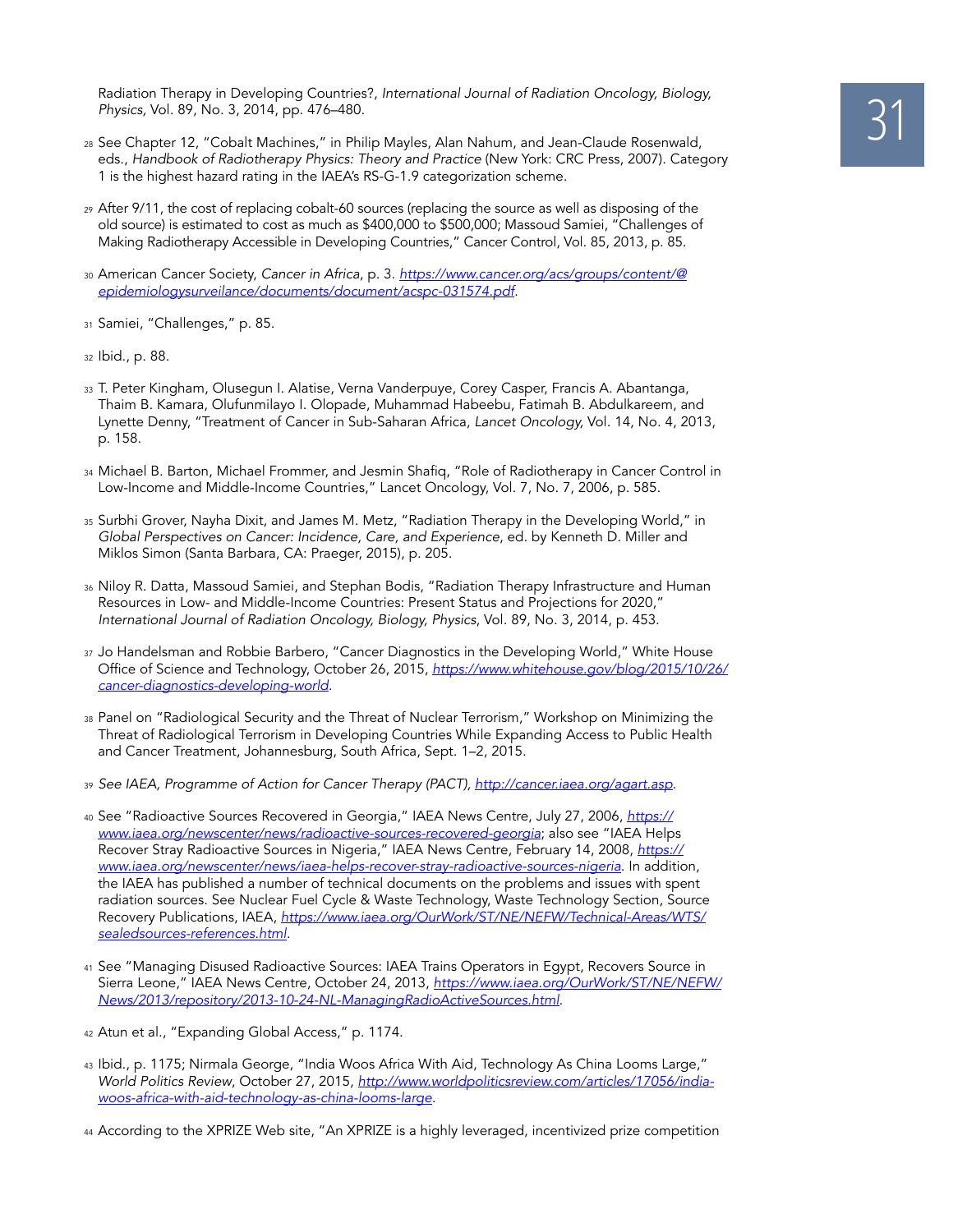that pushes the limits of what's possible to change the world for the better. It captures the world's<br>imagination and inspires others to reach for similar goals, spurring innovation and accelerating the<br>rate of positive ch imagination and inspires others to reach for similar goals, spurring innovation and accelerating the rate of positive change." *http://www.xprize.org/about/what-is-an-xprize.*

- 45 However, Atun et al., pointing to the example of Ethiopia, notes the resistance some developing countries have to buying such "perceived second-class equipment" as single-energy LINACs, despite the fact that they may be most suitable financially for those countries. "Expanding Global Access," p. 1160.
- 46 Ibid., p. 1166, Table 3.
- <sup>47</sup>Ibid., pp. 1165–1166, including Figure 8. In low-income countries, equipment is said to constitute 81 percent of the cost of operating such a facility.
- <sup>48</sup>Elekta annual report for 2012/2013, p. 21, *https://www.elekta.com/investors/reports/downloads/ Elekta-Annual-Report-2012-13.pdf.*
- 49 Ibid.
- 50 Atun et al., "Expanding Global Access," p. 1175.
- <sup>51</sup>*PACT, "PACT Model Demonstration Sites (PMDS)," IAEA, http://cancer.iaea.org/pmds.asp.*
- 52 Atun et al., "Expanding Global Access," p. 1177.
- 53 PACT, "Partnership," IAEA, *http://cancer.iaea.org/partners.asp.*
- 54 "Goal 3: Ensure healthy lives and promote well-being for all at all ages", UN Sustainable Development Homepage *http://www.un.org/sustainabledevelopment/health/*; Nelly Enwerem-Bromson and May Abdel-Wahab, "Expanding Global Access to Radiotherapy: The IAEA Perspective," *Lancet Oncology*, Vol. 16, No. 10, September 2015, p. 1151.
- 55 Atun et al., "Expanding Global Access," p. 1161. This Lancet Oncology Commission report estimates a cost for scaling up radiotherapy to levels adequate to ensure optimal radiotherapy treatment for the 12 million people worldwide who would need radiotherapy treatment by 2035. Given the current lack of treatment in the LMICs, many of these saved lives would be in developing countries, particularly middle-income countries. The expenditure for such an effort would be less than \$200 billion across all LMICs while the net benefits could reach as much \$365 billion.
- 56 Ibid., p. 1176.
- 57 Grover, "Radiation Therapy." p. 217.
- <sup>58</sup>Ibid., p. 205.
- 59 Jennifer Cohn and Harvey M. Friedman, "Sustainable International Partnership Building for Academic Medical Centers: Experiences With the Botswana-Upenn Partnership," *Virtual Mentor,* Vol. 12, No. 3, 2010, p. 179.
- <sup>60</sup>Mahmoud M. El-Gantiry, comments at "Cancer in Developing Countries: Facing the Challenge," IAEA 54th General Conference, September 20–24, 2010, Vienna, *https://www.iaea.org/About/Policy/* GC/GC54/ScientificForum/iaearole.html.
- 61 Datta et al., "Radiation Therapy Infrastructure."
- 62 From slides of Dr. Surbhi Grover at Johannesburg Workshop, September 1, 2015.
- 63 Handelsman and Barbero, "Cancer Diagnostics."
- 64 Datta et al., "Radiation Therapy Infrastructure"; see Crisp, *Turning the World*, pp. 106–126 and pp. 204–209, for broader concepts about training LMIC health workers.
- 65 Atun, "Expanding Global Access," p. 1173.
- 66 Datta et al., "Radiation Therapy Infrastructure," p. 455.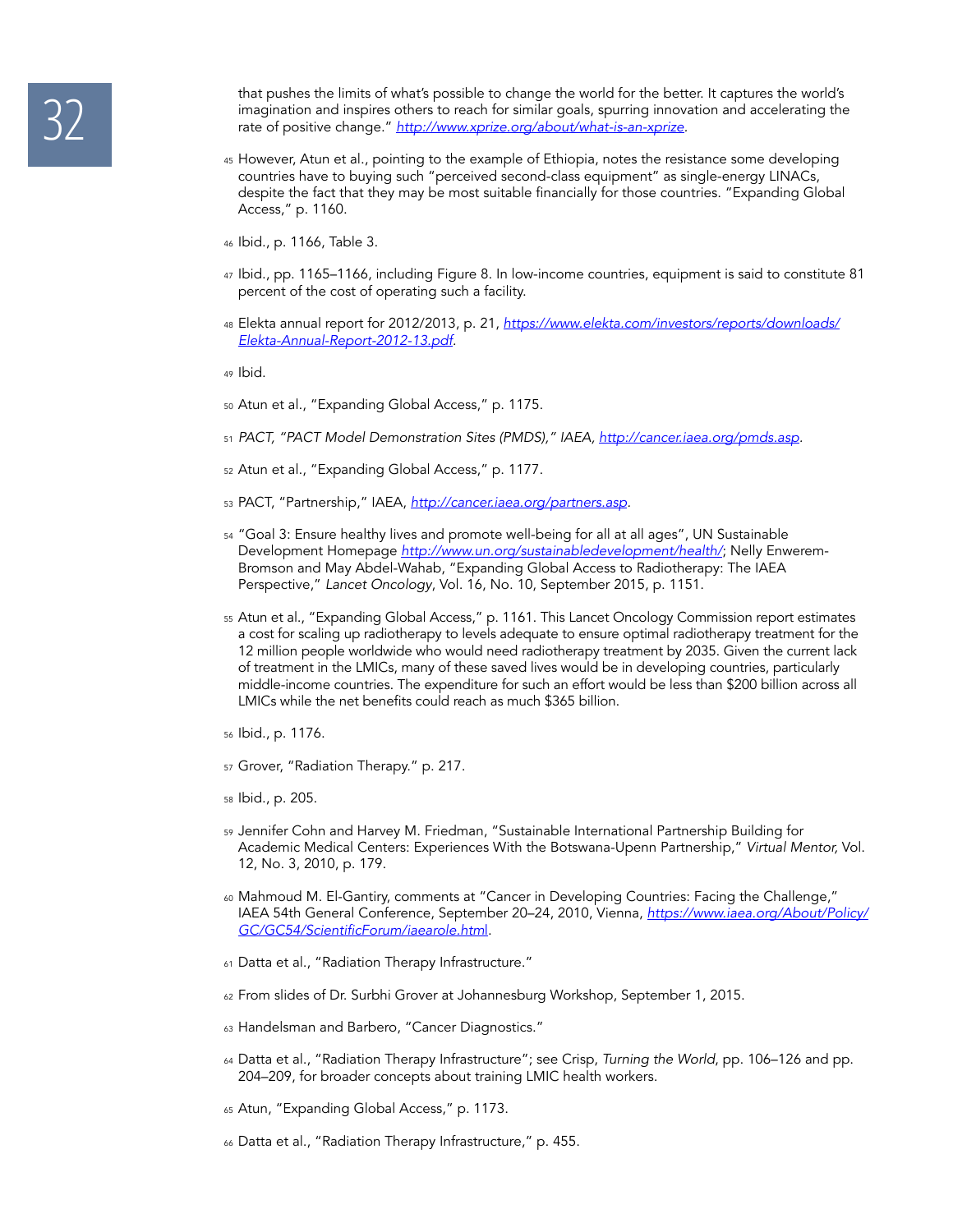- <sup>57</sup> See, for example, Sushma Agrawal, Anil Kumar Maurya, Kirti Shrivastava, Shaleen Kumar, M. C. Pant,<br>and Saroj Kant Mishra, "Training the Trainees in Radiation Oncology With Telemedicine As a Tool in<br>a Developing Countr and Saroj Kant Mishra, "Training the Trainees in Radiation Oncology With Telemedicine As a Tool in a Developing Country: A Two-Year Audit," *International Journal of Telemedicine and Applications,* ol. 2011, 2011, p. 1.
- <sup>68</sup>C. Norman Coleman, "Bringing Cancer Care to the Underserved Globally: A Challenging Problem for Which Radiation Oncology Can Pioneer Novel Solutions," *International Journal of Radiation Oncology, Biology, Physics,* Vol. 89, No. 3, 2014, pp. 443–445.
- 69 Atun et al., "Expanding Global Access," p. 1174.
- <sup>70</sup>Margaret E. Kruk, Andreas Wladis , Naboth Mbembati, S. Khady Ndao-Brumblay , Renee Y. Hsia , Moses Galukande, Sam Luboga, Alphonsus Matovu, Helder de Miranda, Doruk Ozgediz, et al., "Human Resources and Funding Constraints for Essential Surgery in District Hospitals in Africa: A Retrospective Cross-Sectional Survey," PLoS Medicine, Vol. 7, No. 3, March 2010, p. 7, *http://www.plosmedicine.org/article/fetchObject.action?uri=info:doi/10.1371/journal. pmed.1000242&representation=PDF*.
- 71 Crisp, *Turning the World*, p. 117–119.
- <sup>72</sup>*Unite for Sight, "Module 5: Task Shifting," http://www.uniteforsight.org/global-health-surgery/ module5#\_ftn6.*
- 73 Given the importance of a preventative approach to cancer, there has been a trend to question a curative approach versus preventative measures. See Viviana Balanescu, "Prevention Is Better Than Cure, Say Romanian Doctors," Bulletin of the World Health Organization, Vol. 89, 2011, p. 248, *http://www.who.int/bulletin/volumes/89/4/11-030411/en/.*
- 74 Enwerem-Bromson and Abdel-Wahab, "Expanding Global Access," pp. 1151–1152.
- <sup>75</sup>*Multilateral Approaches to the Nuclear Fuel Cycle*, Expert Group Report to the Director General of the IAEA, INFCIRC/640, *https://www.iaea.org/INPRO/2nd\_Dialogue\_Forum/mna-2005\_web.pdf*.
- <sup>76</sup>Adam Gondos, Eric Chokunonga, Hermann Brenner, Donald Maxwell Parkin, Risto Sankila, Margaret Z. Borok, Z. Michael Chirenje, Anna M. Nyakabau, and Mary Travis Bassett, "Cancer Survival in a Southern African Urban Population," *International Journal of Cancer,* Vol. 112, No. 5, 2004, p. 863.
- 77 H. S. Cronje, "Screening for Cervical Cancer in Developing Countries," *International Journal of Gynecology & Obstetrics, Vol.* 84, No. 2, 2004, p. 101.
- 78  A. Goodman, and N. Nour, "Cervical Cancer Screening: The Complex Interplay of Medical Infrastructure, Society, and Culture," *Oncologist*, Vol. 19, No*.* 4, 2014, p. 316, *http://theoncologist. alphamedpress.org/content/19/4/315.*
- <sup>79</sup>Kelly E. Quinley, Rachel H. Gormley, Sarah J. Ratcliffe, Ting Shih, Zsofia Szep, Ann Steiner, Doreen Ramogola-Masire, and Carrie L. Kovarik, "Use of Mobile Telemedicine for Cervical Cancer Screening," *Journal of Telemedicine and Telecare,* Vol. 17, No. 4, 2011, pp. 203–209.
- 80 Maghboeba Mosavel, Christian Simon, Catherine Oakar, and Salome Meyer, "Cervical Cancer Attitudes and Beliefs—A Cape Town Community Responds on World Cancer Day," *Journal of Cancer Education,* Vol. 24, No. 2, 2009, p. 118.
- 81 This is an area where there has been a great deal of development and there is also a lot of promise. For example, the IAEA recently released a new app on determining the cancer stage that a patient is in. "IAEA Launches New Smartphone App for Cancer Staging," Dunya News Network, October 28, 2015, *http://dunyanews.tv/en/Technology/305925-IAEA-launches-new-smartphone-app-for-cancerstagin.*
- 82 Handelsman and Barbero, "Cancer Diagnostics."
- 83  Orbis, "Flying Eye Hospital," *http://www.orbis.org/feh/*.
- <sup>84</sup>This assumes 250V/150A "three-phase" power as stated in *Radiotherapy Facilities: Master Planning and Concept Design Considerations*, IAEA Human Health Reports No. 10, 2014, *http://www-pub.*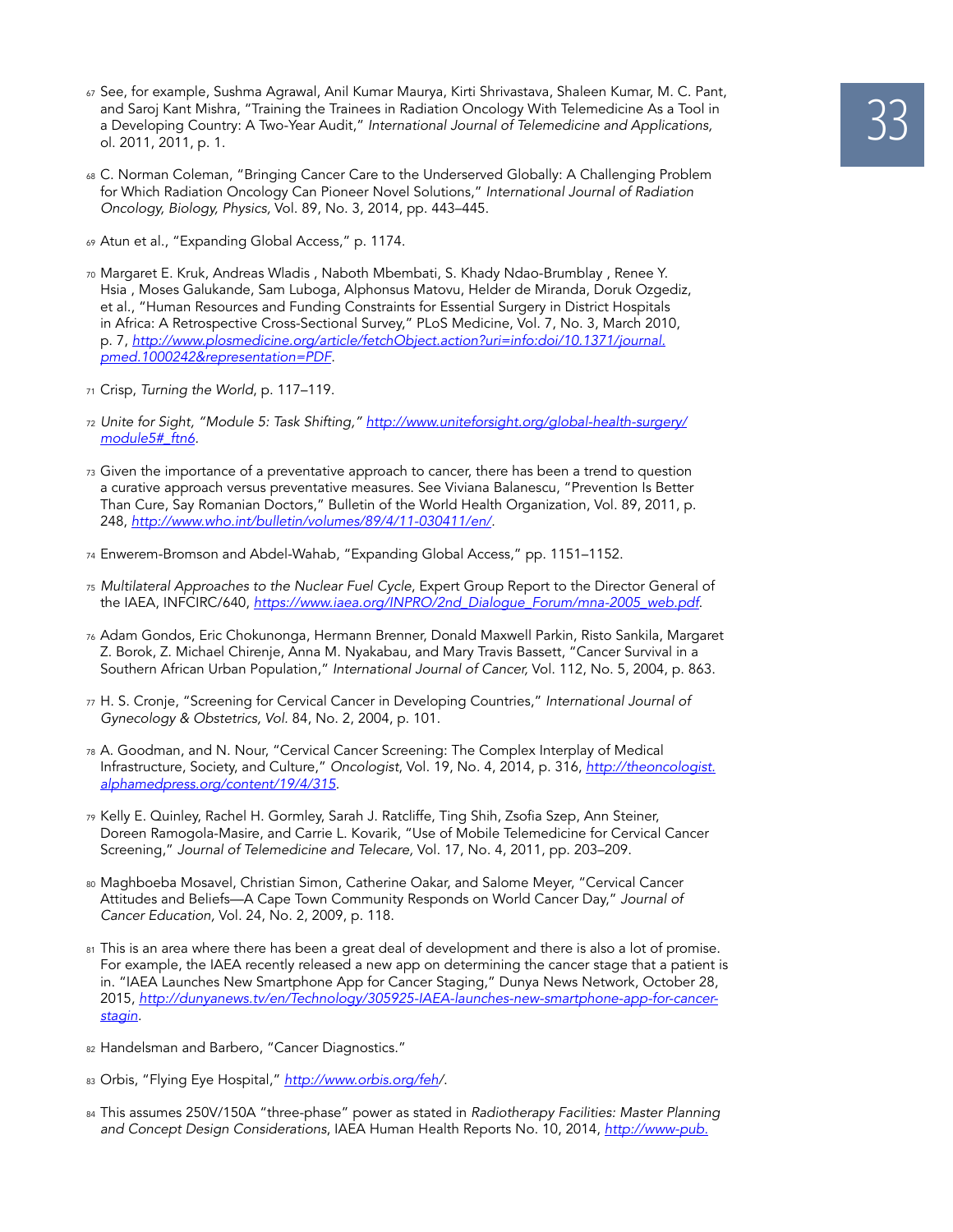iaea.org/books/IAEABooks/10561/Radiotherapy-Facilities-Master-Planning-and-Concept-Design-<br>Considerations. P=51.9 kW so that for 12 hours, this is equivalent to requiring 622.8 kWh of enery<br><sub>85</sub> "SEAD to host 'Health Hacka *Considerations*. P=51.9 kW so that for 12 hours, this is equivalent to requiring 622.8 kWh of energy.

- <sup>85</sup>"SEAD to host 'Health Hackathon' in Nairobi," iHub, August 30, 2015,*http://www.ihub.co.ke/ blogs/25511*.
- 86 "Considering the volume of high priority sites globally, the most sustainable and resource-efficient means of addressing material vulnerabilities is to encourage reliable and efficient non-isotopic alternatives for the highest activity sources, and develop incentives for users (licensees) to replace high-activity devices with safe alternatives." National Nuclear Security Administration, *Prevent, Counter, and Respond—A Strategic Plan to Reduce Global Nuclear Threats (FY 2016–FY 2020)*, report to Congress, March 2015, pp. 2-16, http://nnsa.energy.gov/sites/default/files/NPCR%20 Report\_FINAL\_%28with%20signatures%29\_3-18-15.pdf*.*
- 87  Moore and Pomper, *Permanent Risk Reduction*, p. 17.
- 88 "Beam profile" refers to how the beam varies in the plane perpendicular to the beam itself.
- 89  Mayles, Nahum, and Rosenwald, *Handbook of Radiotherapy Physics*, p. 49. Bremsstrahlung (breaking radiation) is the process by which the X-rays are produced.
- 90 Ervin B. Podgorsak, *Radiation Oncology Physics: A Handbook for Teachers and Students* (Vienna: IAEA, 2005), p. 154.
- 91 The inverse square law states that the intensity of a beam decreases with the square of the distance from the source.
- <sup>92</sup>For additional information on comparisons of LINACs and cobalt-60 machines see: Page et al., "Cobalt, Linac, or Other?," pp. 476–480.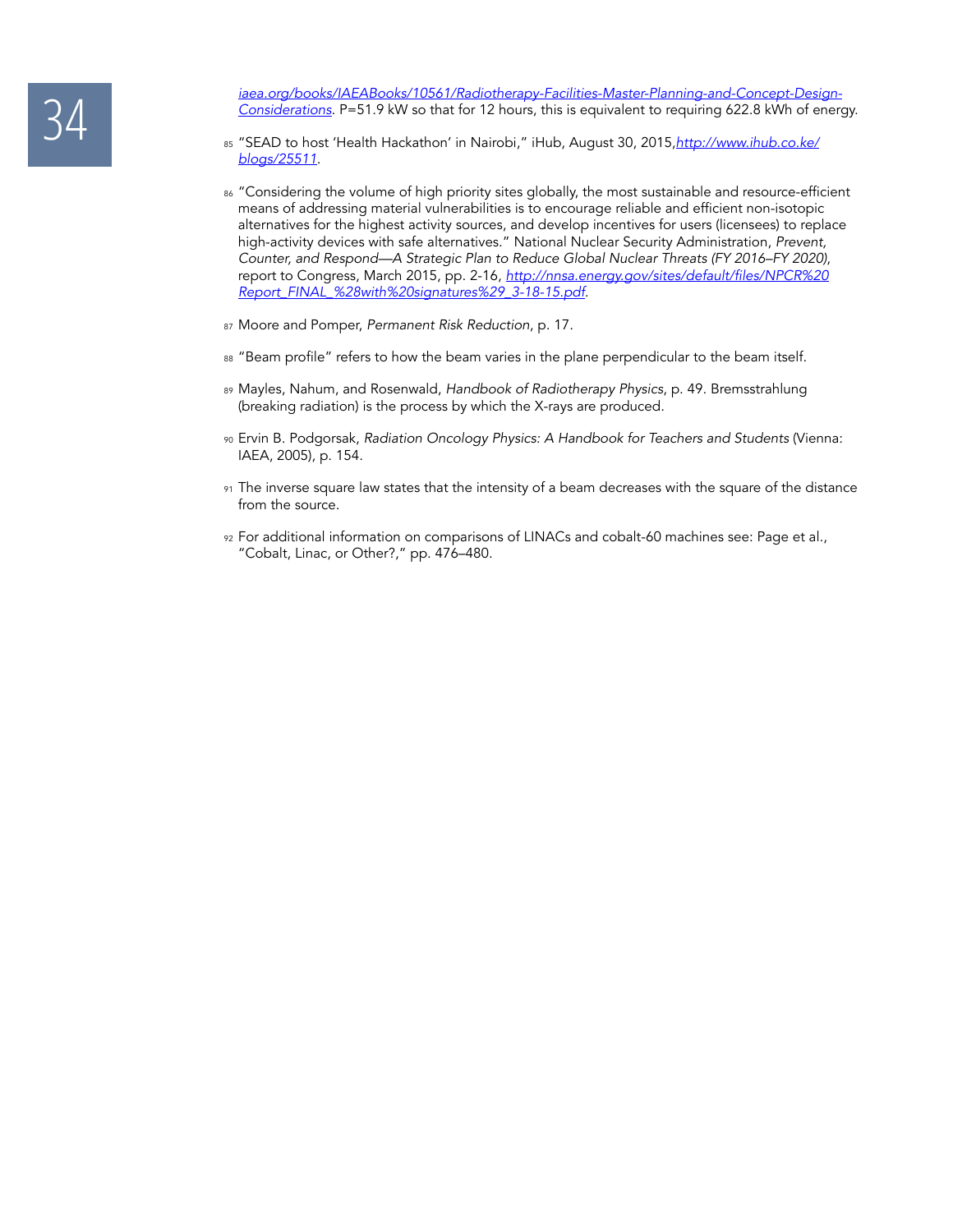# About the Authors

**Miles A. Pomper** is a senior research associate in the Washington, DC, office of CNS and the co-chair of the Fissile Materials Working Group, aimed at combatting nuclear terrorism. His work focuses on nuclear energy, nuclear nonproliferation, nuclear security, and nuclear arms control and he has authored several papers on replacing high-risk radioactive sources with non-isotopic alternatives. He is also a member of the advisory board of the International Cancer Expert Corps. Pomper is the former editor-in-chief of Arms Control Today, a former congressional foreign policy reporter with CQ Weekly and Legi-Slate News Service, and served as a foreign service officer with the U.S. Information Agency. He holds a master's degree in international affairs from Columbia University and a master's degree in journalism from Northwestern University.

**Ferenc Dalnoki-Veress** is Scientist-in-Residence at the Center for Nonproliferation Studies (CNS). He holds an MSc and PhD in high energy physics from Carleton University, Canada, and specializes in ultra-low radioactivity background detectors. He also has professional experience in the field of astroparticle physics - primarily neutrino physics. Dr. Dalnoki-Veress joined CNS in 2009 after a rewarding career as an experimental physicist, and has been focusing on the proliferation of fissile materials, nuclear spent fuel management, nuclear reactor safety, emergency preparedness and verification of nuclear disarmament.

**George M. Moore** is a scientist-in-residence and adjunct professor at the James Martin Center for Nonproliferation Studies (CNS) at the Middlebury Institute for International Studies at Monterey. A former naval officer, he previously worked at the Lawrence Livermore National Laboratory and the International Atomic Energy Agency. Dr. Moore received his bachelor's degree from the US Naval Academy, a master's and PhD in nuclear engineering from the University of California, Berkeley, and a juris doctor degree from the University of California's Boalt Hall (Berkeley) School of Law. He is the co-author with Miles A. Pomper of Permanent Risk Reduction: A Roadmap for Replacing High Risk Radioactive Sources and Materials (CNS, 2015)

# Acknowledgments

The authors would like to acknowledge the support of the US National Nuclear Security Administration and the United Kingdom's Department of Energy & Climate Change; the contributions and insights gained from the workshop we co-convened with the Stanley Foundation in Johannesburg, South Africa, on September 1–2, 2015; and the help of the US National Cancer Institute and the University of the Witwatersrand, South Africa, in conducting this study. We would particularly like to thank C. Norman Coleman, MD, of the National Cancer Institute for his constructive comments and guidance on the manuscript.